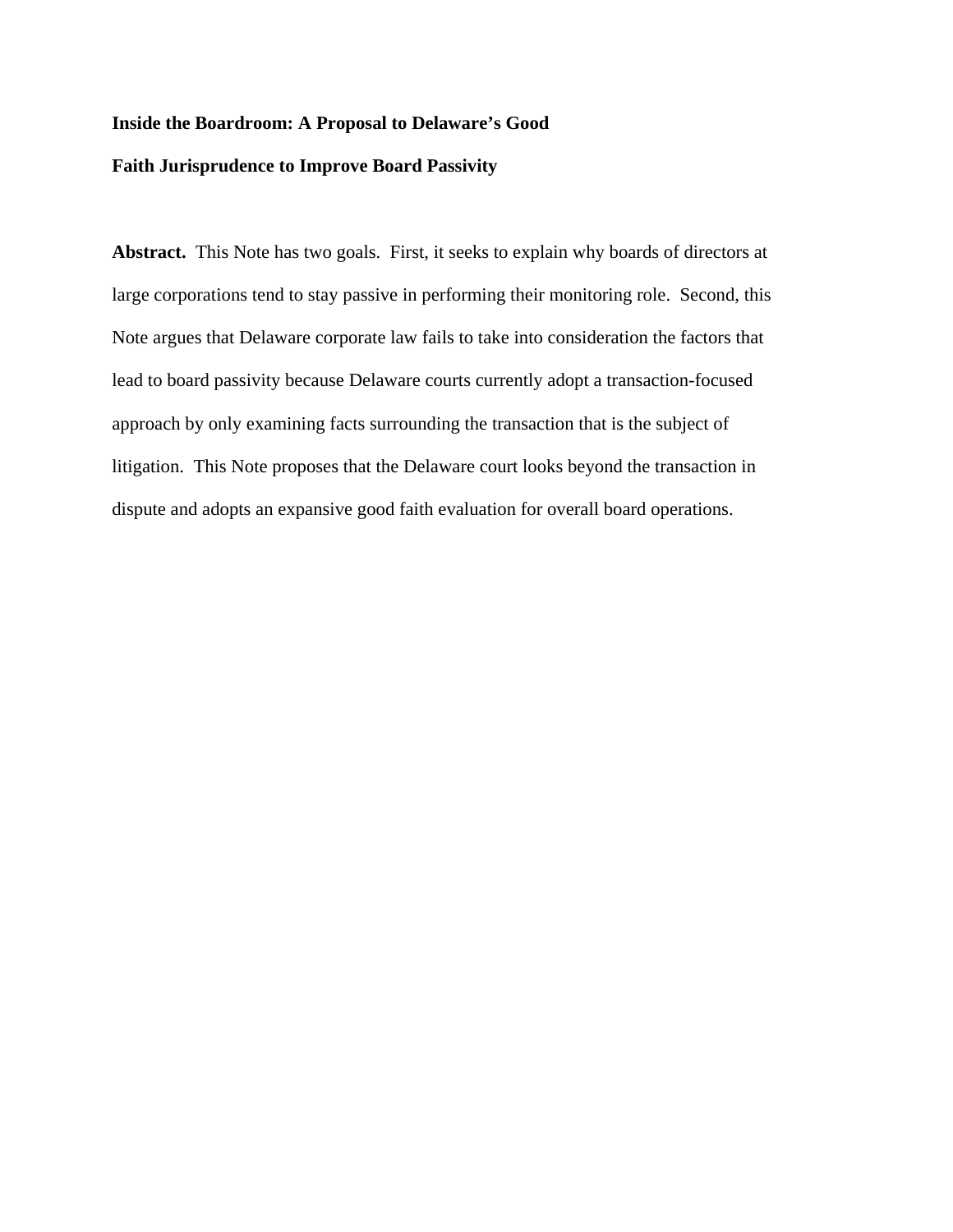| I.   |                                                                                  |      |                                                                |  |  |
|------|----------------------------------------------------------------------------------|------|----------------------------------------------------------------|--|--|
| II.  | Why Does the Board Have a Tendency to Stay Passive and Why Independent Directors |      |                                                                |  |  |
|      |                                                                                  |      |                                                                |  |  |
|      | A.                                                                               |      |                                                                |  |  |
|      | <b>B.</b>                                                                        |      |                                                                |  |  |
|      |                                                                                  | i.   |                                                                |  |  |
|      |                                                                                  | ii.  |                                                                |  |  |
|      | C.                                                                               |      |                                                                |  |  |
|      |                                                                                  | i.   |                                                                |  |  |
|      |                                                                                  | ii.  |                                                                |  |  |
|      |                                                                                  | iii. |                                                                |  |  |
| III. |                                                                                  |      |                                                                |  |  |
|      | A.                                                                               |      |                                                                |  |  |
|      | <b>B.</b>                                                                        |      |                                                                |  |  |
|      |                                                                                  | i.   | The Good Faith Exception to the Business Judgment Rule 32      |  |  |
|      |                                                                                  | 11.  | An Expansive Good Faith Evaluation Is Not Counterproductive 39 |  |  |
|      |                                                                                  | iii. | Judges Are Well Suited to Evaluate Directors' Good Faith 43    |  |  |
|      |                                                                                  | iv.  |                                                                |  |  |
| IV.  |                                                                                  |      |                                                                |  |  |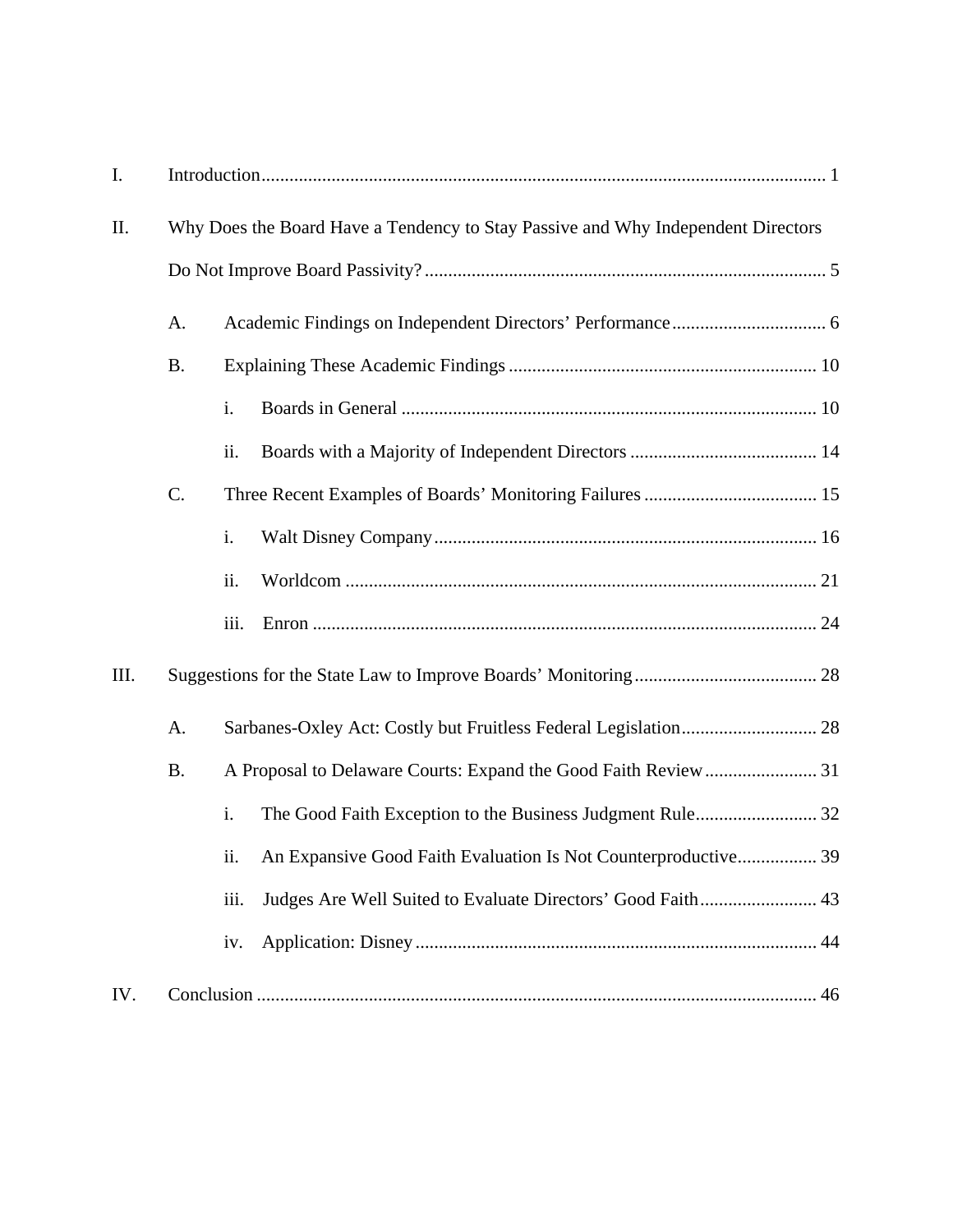## **I. Introduction**

In a typical law school's introductory course on business organizations, we learn the legal relationships among three important actors of a firm: the shareholders, the board of directors, and the executives. The board as a whole constitutes the top-level manager of the firm,<sup>1</sup> while the executives are the day-to-day manager of the firm. The law assumes that shareholders are the owners of a firm, that shareholders elect the board members, and that the board selects the firm's executives. Accordingly, a firm's executives are simply agents of the firm's principals, i.e., the shareholders. The board of directors stands in between the agents and the principals to closely monitor the firm's executives in order to maximize shareholders' interest.

In contrast to the corporate structure idealized in the legal world, a typical realworld publicly traded corporation often has a much different structure. A firm's executives not only are the day-to-day managers of the firm, they also behave as if they own the firm. Most often, the executives choose the candidates for the board members, and the shareholders simply ratify the executives' choice.<sup>2</sup> The board does not know most of the true "owners" of the firm, i.e., the shareholders. Rather, the board remains passive most of the time, except perhaps during crisis.<sup>3</sup> The board also defers to the executives' decisions, except perhaps when the firm is performing so poorly that the board has to intervene.<sup>4</sup>

<sup>&</sup>lt;sup>1</sup> See Automatic Self-Cleansing Filter Syndicate Co. v. Cunninghame, 2 Ch. 34 (Eng. C.A. 1906) (holding that the directors are not agents but are managing partners of the corporation appointed by the shareholders); Continental Securities Co. v. Belmont, 206 N.Y. 7, 16 (N.Y. 1912) ("the directors are not ordinary agents . . . they are trustees with the power of controlling the property . . . without hindrance"). 2 Benjamin E. Hermalin & Michael S. Weisbach, *Endogenously Chosen Boards of Directors and Their* 

*Monitoring of the CEO*, 88 AMERICAN ECON. REV. 96, 96 (1998).<br><sup>3</sup> *See* Sanjai Bhagat et al., *Director Ownership, Corporate Performance, and Management Turnover*, 54 BUS. LAW. 885, 887-88 (1999). 4 *See* Michael S. Weisbach, *Outside Directors and CEO Turnover*, 20 J. FIN. ECON. 432, <sup>454</sup> (1987).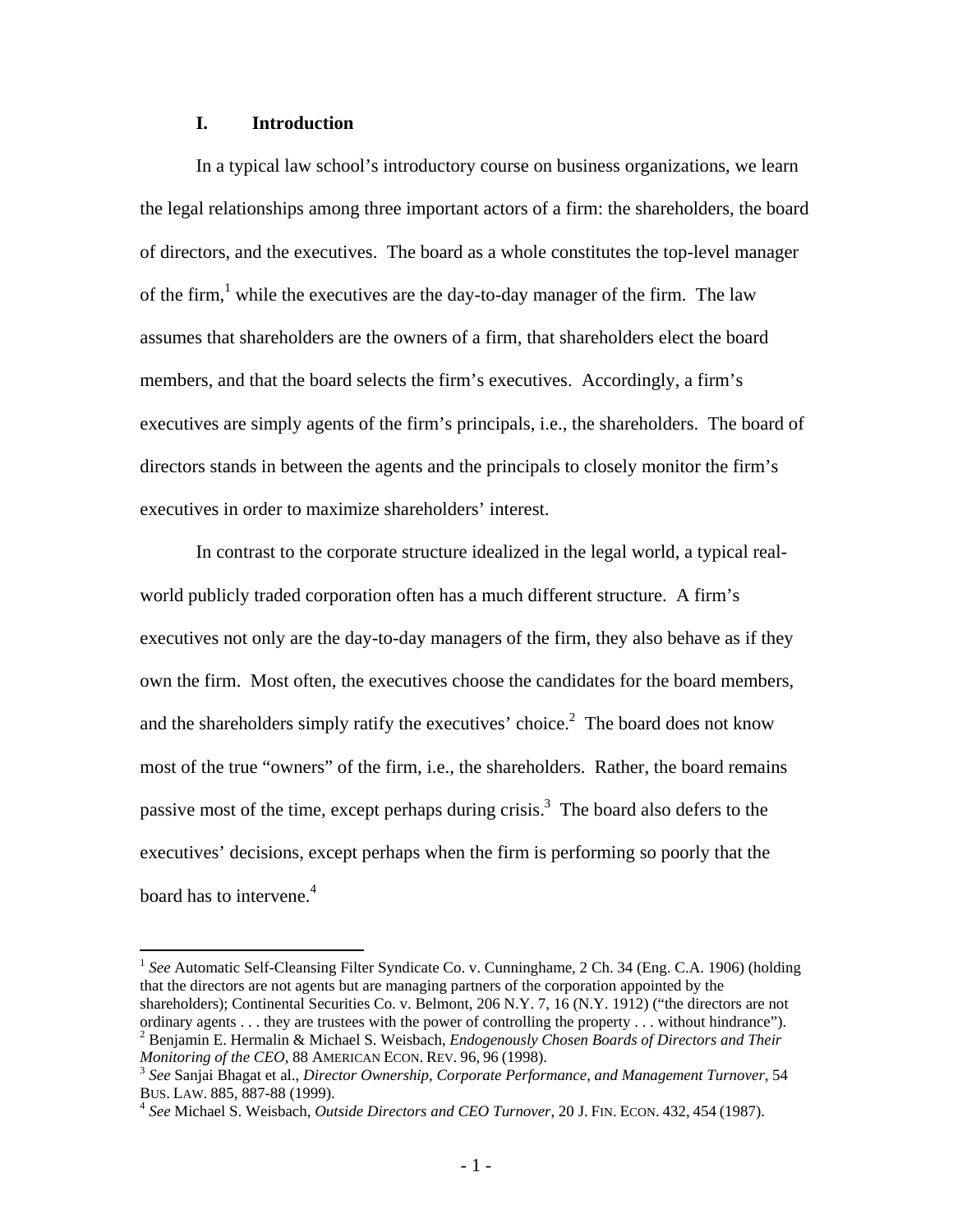Obviously, there is a gap between the law's assumptions and the real-life situation for the board's role in corporate governance. The board developed its current form in modern corporations as a market response to the growing presence of these corporations in the economy. Corporate law came into existence as a legal response to corporate problems that the market does not properly cure by its own force. The legal response, however, frames its solution based on its own assumptions for how the market should behave, even though these assumptions may not be how the market performs in reality.

In the market, this corporate structure consisting of these three actors developed in the early twentieth century when corporate entities grew so large in scale that they needed an enormous amount of capital, for which required not just a few, but a large number of individuals to contribute.<sup>5</sup> As both the size of the corporations and the number of their shareholders grew, no individual shareholder or shareholding group dominated or controlled the corporate entity. Consequently, the professional management class developed to fill the role as daily managers.<sup>6</sup> The result is the separation of ownership and control, where because the owner consists of too many diffuse individuals or groups, collective action problems have made the owner a poor monitor of the agent. The board of directors developed to fill in this monitoring gap. But because the board is chosen by the professional managers, not by the shareholders, the board's interest has always been more aligned with the agent rather than with the principal. Ever since the early twentieth

<sup>5</sup> *See* Sanjai Bhagat et al., *Director Ownership, Corporate Performance, and Management Turnover*, 54 BUS. LAW. 885, 886 (1999). 6 *Id.*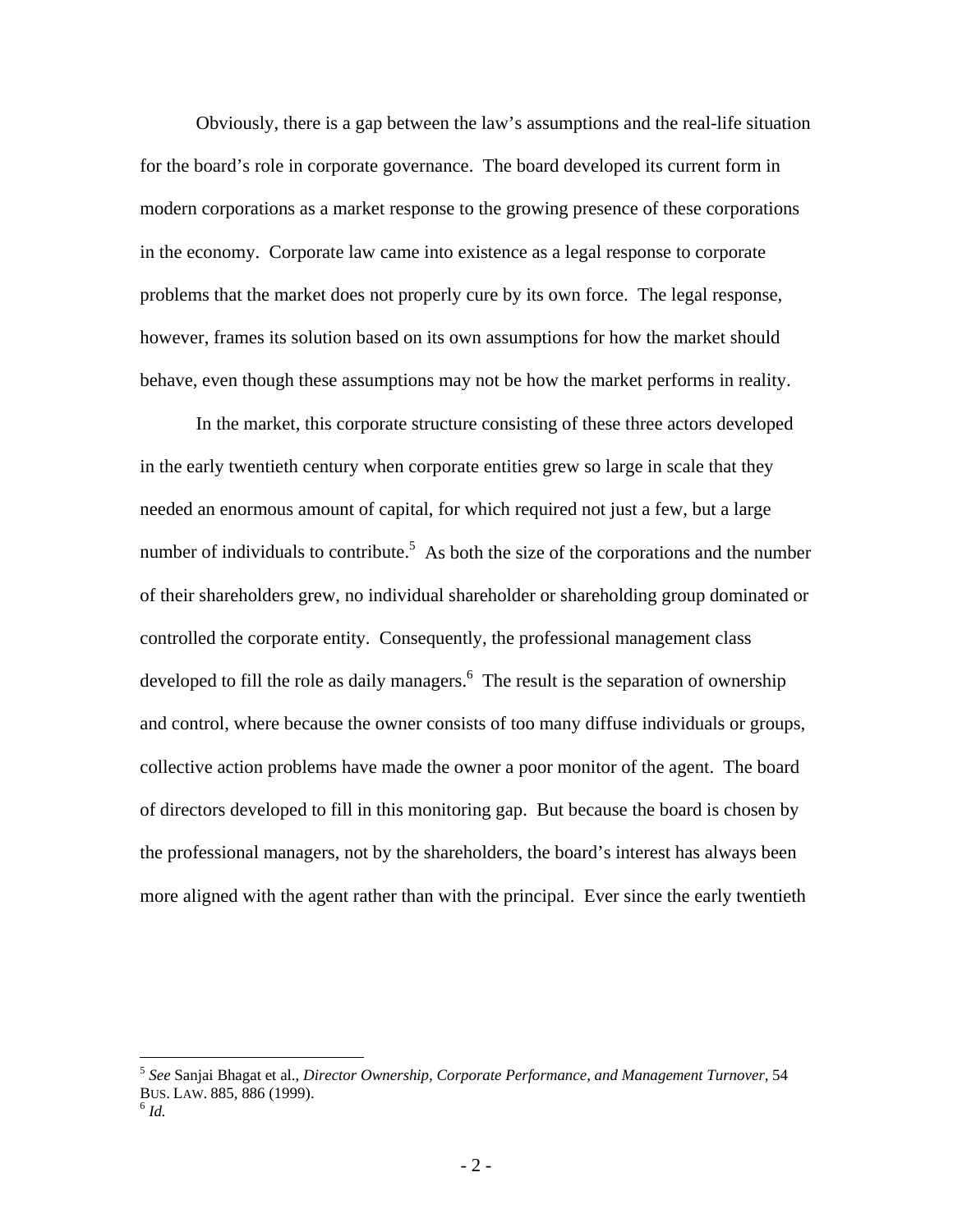century when this structure was developed, the law has sought legal mechanisms to align the interest of the board with that of the shareholders.<sup>7</sup>

The legal mechanisms that seek to reform corporate governance follow a spectrum of different assumptions and attitudes towards the role of law in this arena. On one end of the spectrum is the view that capital market provides the necessary incentive for adequate corporate governance. Scholars under this view believe that "'disciplines of the capital markets,' through the threats or actualities of takeovers, would cause managers to take corrective action to improve performance.<sup>38</sup> The other end of the spectrum resonates with the "race to the bottom" view towards Delaware's dominance in the corporate charter market. Because scholars under this view believe that states' competition for corporate charters and the associated franchise fees benefit managers not shareholders, these scholars argue for more federal regulations in place of the current state law for corporate governance.<sup>9</sup> The recently enacted Sarbanes-Oxley Act of 2002  $("SOX")$ ,<sup>10</sup> under which Congress demanded a series of mandatory corporate governance measures, can be seen as a result of this view's advocates.

Neither end of the spectrum, however, provides a satisfactory answer to corporate governance. On one hand, "[o]nly an extraordinary optimist could believe . . . that the . . . takeover activity is an efficient way to deal with the organizational deficiencies of

<sup>7</sup> *Id.* at 886; *see* ADOLF BERLE, JR. & GARDINER C. MEANS, THE MODERN CORPORATION AND PRIVATE PROPERTY (1932).

Martin Lipton & Jay W. Lorsch, *A Modest Proposal for Improved Corporate Governance*, 48 BUS. LAW. 59, 59 (1992-1993) (citing Frank H. Easterbrook & Daniel R. Fischel, *The Proper Role of a Target's Management in Responding to a Tender Offer*, 94 HARV. L. REV. 1161, 1169 (1981); Ronald J. Gilson, *A Structural Approach to Corporations: The Case Against Defensive Tactics in Tender Offers*, 33 STAN. L.

REV. 819 (1981)).<br><sup>9</sup> *See generally* William Cary, *Federalism and Corporate Law: Reflections upon Delaware*, 83 YALE L.J.<br>663 (1974).

 $^{10}$  Sarbanes-Oxley Act of 2002, Pub. L. No. 107-204, 2002 U.S.C.C.A.N. (116 Stat.) 745 (to be codified in scattered sections of 15 and 18 U.S.C.).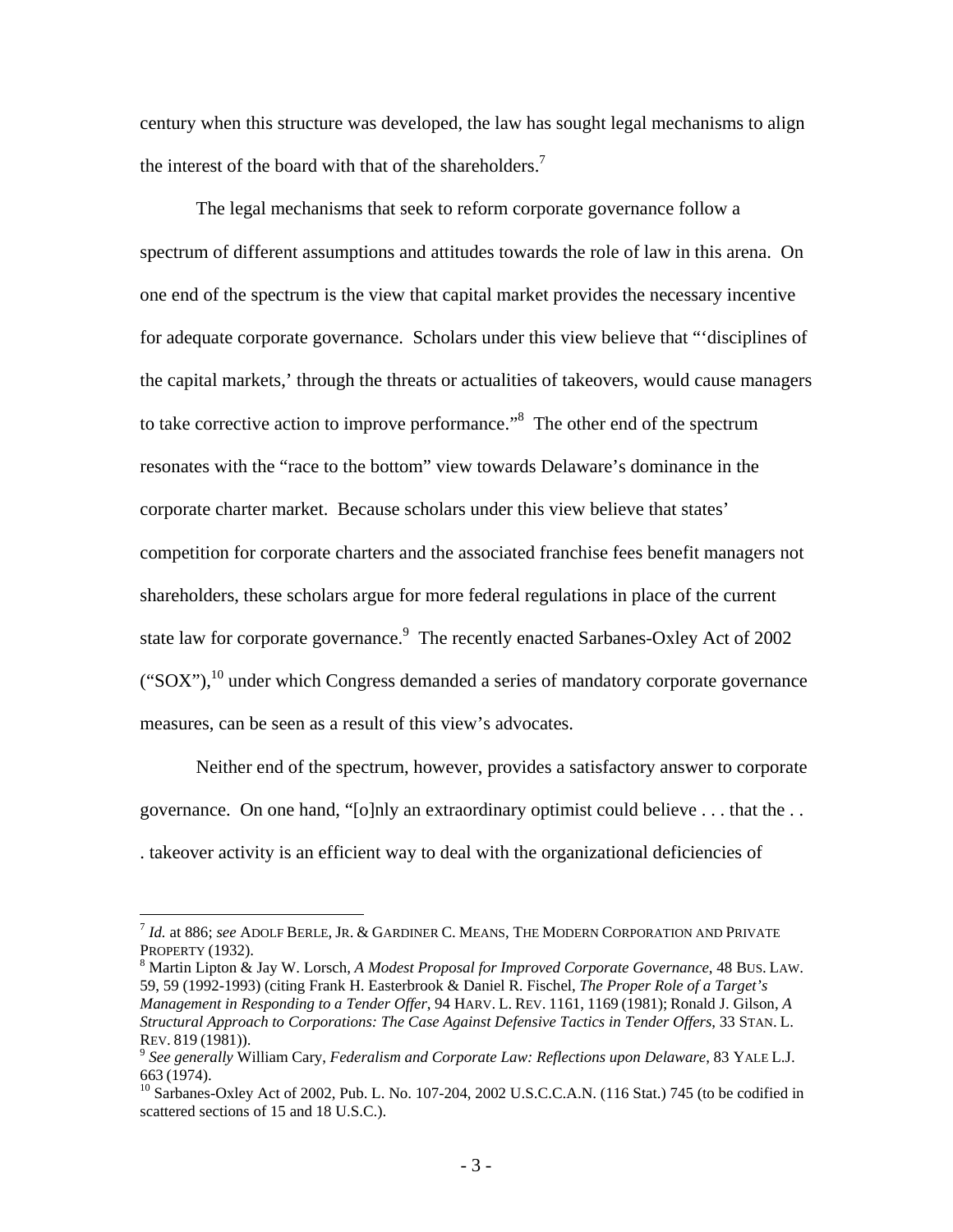American industries."<sup>11</sup> After a century of development of the current corporate form, shareholders are still highly dissatisfied with the inadequate monitoring boards of directors have provided. The recent wave of corporate scandals has once again exposed board passivity in its monitoring role. On the other hand, excessive federal regulation, such as SOX, is unlikely to improve corporate governance but likely to cause significant inefficiency that will eventually be borne by shareholders.<sup>12</sup> Therefore, state law, not the capital market alone or federal law, should continue to shape corporate governance reform. This paper argues that to recapture the duty of regulating corporate governance from the federal government, states, especially Delaware, should reevaluate its idealized legal assumptions for the relationship between the shareholders, the board, and the executives. In order to be able to recognize the true dynamics among these three actors, courts need to expand their review of board operations. In particular, I propose that Delaware courts adopt an expansive good faith evaluation for overall board operations instead of focusing solely on the transaction that's the subject of litigation. In a transaction focused evaluation, courts may not have sufficient facts to understand the true relationship between the directors and the executives. If courts can look beyond one board transaction, the courts are much more likely to understand how the directors perform (or not) their monitoring role.

The next section attempts to explain why the board of directors has a tendency to stay passive. The section evaluates in particular one long-standing corporate governance

<sup>11</sup> MICHAEL L. DERTOUZOS ET AL., MADE IN AMERICA: REGAINING THE PRODUCTIVE EDGE 39 (1989); *see also* John C. Coffee, Jr., *Regulating the Market for Corporate Control: A Critical Assessment of the Tender Offer's Role in Corporate Governance*, 84 COLUM. L. REV. 1145, 1192-95 (1984) (capital market is only an effective monitor in cases of massive managerial failure).

<sup>12</sup> *See generally* Roberta Romano, *The Sarbanes-Oxley Act and the Making of Quack Corporate Governance*, 114 YALE L.J. 1521, 1529-43 (reasons that a considerable body of corporate finance and accounting research does not support that the substantive corporate governance mandates of the Sarbanes-Oxley Act will improve corporate governance or performance).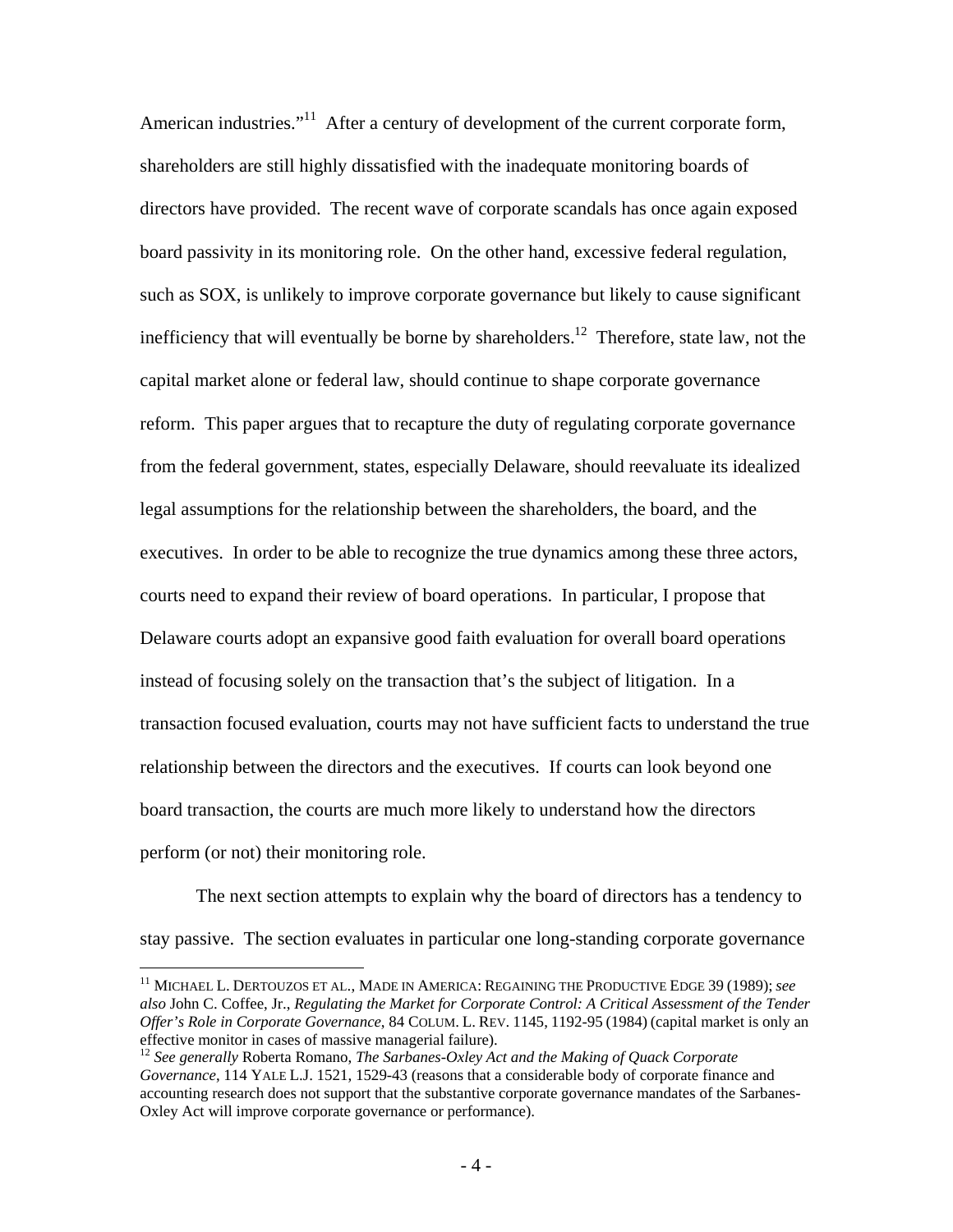measure that seeks to improve board passivity, the use of independent board of directors. Numerous studies have concluded, based on a variety of evidence, that independent directors do not improve corporate performance. This section then attempts to explain why these independent directors have been largely inefficacious in their monitoring role. I provide in this section three recent examples of boards' monitoring failures, in which all involved boards with a majority of independent directors. The next section offers my proposal to the state law's approach to corporate governance. So far, Delaware evaluates a board performance of its fiduciary duties only for the particular transaction in dispute. The business judgment rule largely protects directors' decision from judicial secondguessing. In some recent cases, Delaware courts have emphasized directors' good faith, the absence of which removes the business judgment protection. I propose that Delaware courts expand the good faith evaluation to the overall board operations instead of focusing solely on the transaction in dispute. The final section is the conclusion.

# **II. Why Does the Board Have a Tendency to Stay Passive and Why Independent Directors Do Not Improve Board Passivity?**

In order for a board of directors to vigilantly represent shareholders' interest and to closely monitor a firm's executives, one "intuitive"<sup>13</sup> solution is to fill the board with directors who are independent of the firm's executives. For a long time, many scholars have advocated for such independent directors, also referred to as outside directors.<sup>14</sup> An independent director is usually defined as one who has no financial interest in the firm

<u>.</u>

<sup>&</sup>lt;sup>13</sup> Sanjai Bhagat and Bernard Black refer to this solution as following the "conventional wisdom," since the solution appears to be the natural choice when no one is sure what an optimal board's structure should be like. Sanjai Bhagat & Bernard Black, *The Uncertain Relationship Between Board Composition and Firm Performance*, 54 BUS. LAW. 921, 954 (1999).<br><sup>14</sup> *See, e.g.*, AMERICAN LAW INSTITUTE, PRINCIPLES OF CORPORATE GOVERNANCE AND STRUCTURE:

RESTATEMENT AND RECOMMENDATIONS (Tentative Draft No. 1); MELVIN A. EISENBERG, THE STRUCTURE OF THE CORPORATION (1976).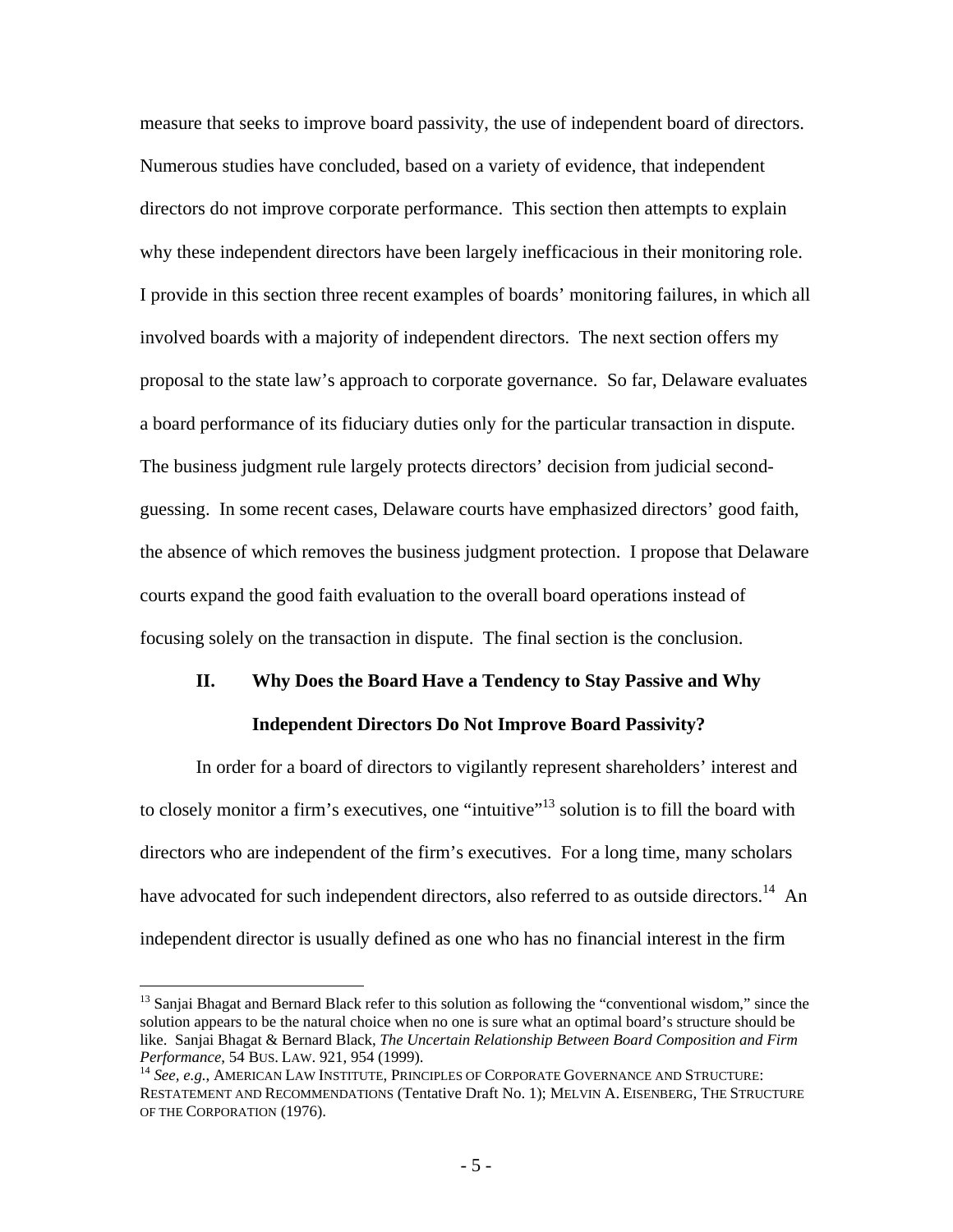other than the director's retainer fee.<sup>15</sup> The assumption is that independent directors, in contrast to inside directors, are less likely to defer to the firm's executives. Although the business community initially opposed to a mandate of the American Law Institute requiring independent directors, having a board consisting of a majority of independent directors has become the present norm.<sup>16</sup> But numerous studies find that independent directors do not improve firm performance and that these directors have a positive influence on firms at best during a crisis.

## **A. Academic Findings on Independent Directors' Performance**

Scholars have characterized a board's functions into two categories: monitoring of a firm's day-to-day performance and intervention during crisis. Professor Romano terms these two categories as the strong form and the weak form of the monitoring board hypothesis.<sup>17</sup> Under the strong form, a board with a majority of independent directors would have a continuous effect on firm performance. Thus, the strong form of the hypothesis predicts a positive correlation between the percentage of independent directors and firm performance. Under the weak form, independent directors are better than insiders to react to gross failures of a firm and to adjust the firm's strategies to correct the failure. Accordingly, the weak form of the hypothesis predicts a positive correlation between the percentage of independent directors and a firm's performance only during crisis. $18$ 

<sup>15</sup> *See, e.g.*, Sarbanes-Oxley Act, 2002 U.S.C.C.A.N. (116 Stat.) § 301 (to qualify as independent, the director may not "accept any consulting, advisory or other compensatory fee from the issuer" nor be an "affiliated person of the issuer of any subsidiary").

<sup>&</sup>lt;sup>16</sup> Roberta Romano, *Corporate Law and Corporate Governance*, 5 INDUS. & CORP. CHANGE 277, 282-83 (1996).

<sup>17</sup> *See id.* at 285. 18 *See id.*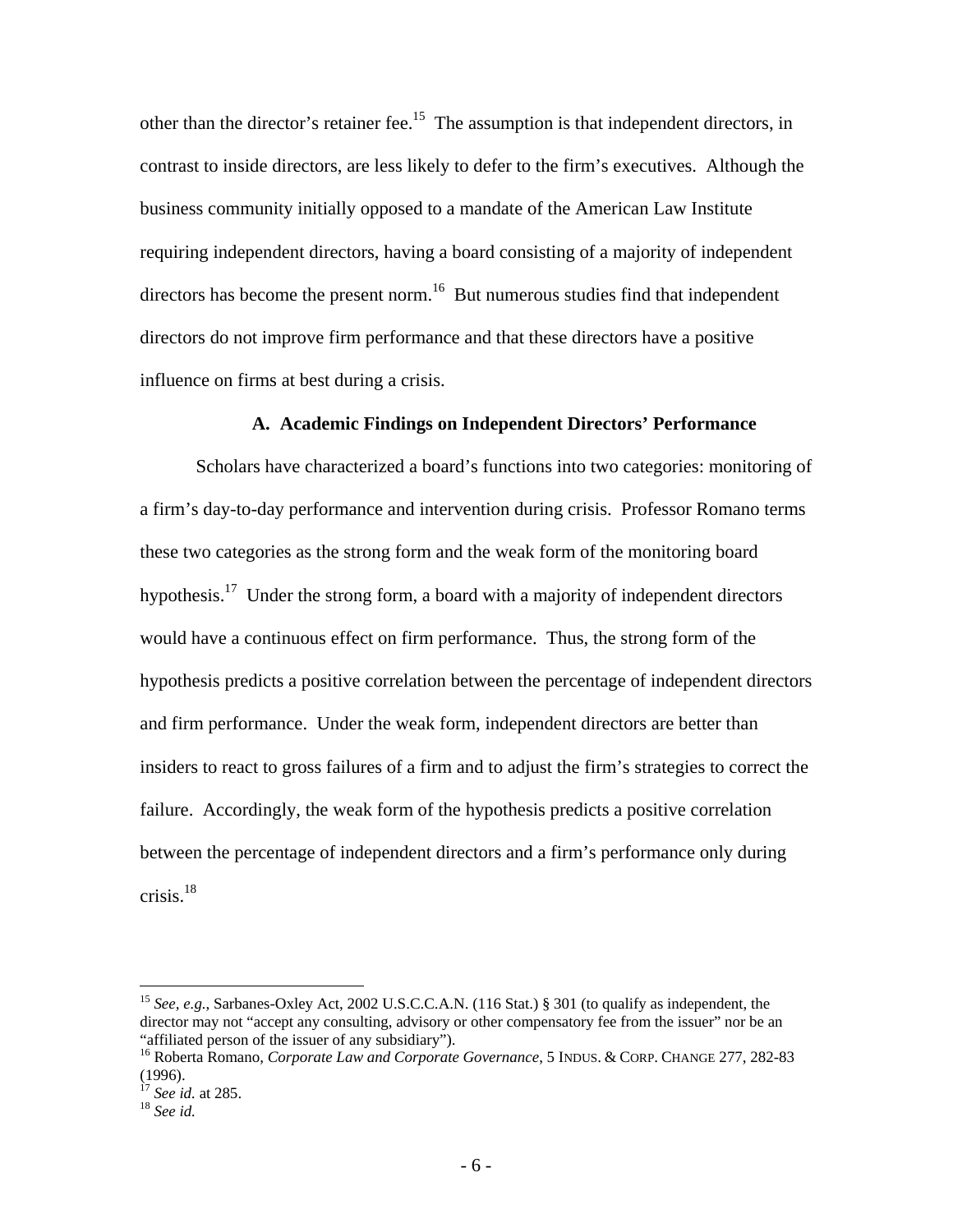Numerous empirical studies based on a variety of analytical approaches have sought to measure independent directors' impact on a firm's performance. However, these studies have overwhelmingly concluded that the strong form of the monitoring board hypothesis does not stand.19 Professors Romano, Bhagat, and Black, in two separate literary reviews, examined dozens of studies, of which have adopted different performance measures and various types of data. They found that "[n]o matter what variable is used to measure performance, virtually all studies find that there is no significant relation between performance and board composition.<sup> $20$ </sup> Significantly, one study, which adopts a definition of independent directors that yields a higher proportion than other studies, finds a significant negative relation between firm performance and board composition.<sup>21</sup>

Studies of specific events of a firm have found some support for the weak form of the monitoring board hypothesis.<sup>22</sup> For example, Professor Weisbach's empirical study, based on data for all 495 NYSE listed companies between 1977 and 1980, finds that "firms with outsider-dominated boards are significantly more likely than firms with insider-dominated boards to remove the CEO on the basis of performance."23 Professor Weisbach provides a plausible story to explain this result: "[F]ollowing poor performance, firms first respond by adding outsiders to the board. If poor performance

<sup>19</sup> *See* Romano, *supra* note 16 at 284-90; *see generally* Sanjai Bhagat & Bernard Black, *The Uncertain Relationship Between Board Composition and Firm Performance*, 54 BUS. LAW. 921 (1999) (reviews numerous empirical studies and concludes that these studies find "no convincing evidence that firms with majority-independent boards perform better than firms without such boards"). <sup>20</sup> Romano, *supra* note 16 at 287.

<sup>&</sup>lt;sup>21</sup> Anup Agrawal & Charles R. Knoeber, *Firm Performance and Mechanisms to Control Agency Problems Between Managers and Shareholders*, 31 J. FIN. & QUANT. ANALYSIS 377 (1996). The study examines the relationship between performance and seven types of control mechanisms a firm generally adopts. Except for board composition, the firms under research have used optimal use of each of the six control mechanisms. For board composition, the study finds that more outside directors have a negative effect on performance, indicating that firms have chosen too many outside directors.<br><sup>22</sup> See Romano, *supra* note 16; Bhagat & Black, *supra* note 19 at 923-40.

<sup>&</sup>lt;sup>23</sup> Michael S. Weisbach, *Outside Directors and CEO Turnover*, 20 J. FIN. ECON. 431, 432 (1987).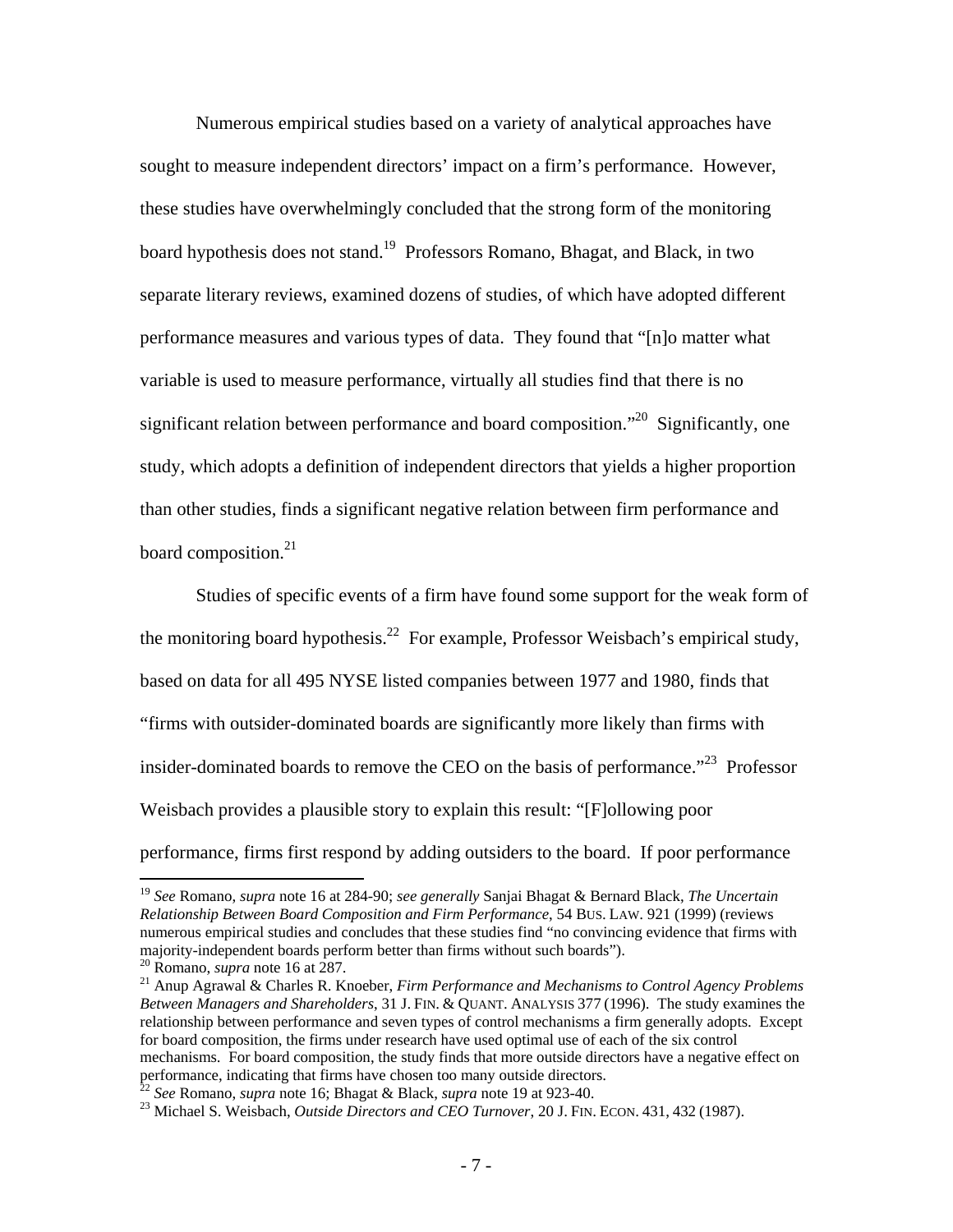continues, these outsiders remove the CEO."<sup>24</sup> One separate study further finds that firm performance modestly improves after its CEO is replaced.<sup>25</sup> These two studies combined support the finding that a board dominated by independent directors improves a firm's performance following the firm's poor performance. Studies on other events are less clear-cut than the decision to fire a CEO following poor performance. For example, although some studies find evidence that target firms with majority-independent boards extract higher prices from bidders than insider-dominated boards, the studies do not tell us whether majority-independent boards produce better outcomes for shareholders of potential targets.26 Further, according to Professors Bhagat and Black, the evidence does not strongly indicate whether independent boards behave significantly more (or less) shareholder-friendly than other boards in terms of adopting takeover defenses.<sup>27</sup> On the other hand, Professor Romano cites some studies that find a positive stock price movement after a firm adopts a poison pill if outsiders dominate the firm but a negative price movement if insiders dominate the firm. $^{28}$  Taken as a whole, these empirical studies show that independent boards provide better monitoring for certain types of events such as firing of the CEO following poor performance but less certain results for other events.

Besides measuring directly the correlation between a firm's performance and its board composition, other studies seek to account for the effect of board composition from other angels. After all, the business world is far more complex than the simple

 $^{24}$  *Id.* at 454.

<sup>&</sup>lt;sup>25</sup> See David J. Denis & Diane K. Denis, *Performance Changes Following Top Management Dismissals*, 50 J. Fin. 1029, 1055 (1995).

<sup>26</sup> Bhagat & Black, *supra* note 19 at 928. 27 *Id.* at 930. 28 Romano, *supra* note 16, at 292-93.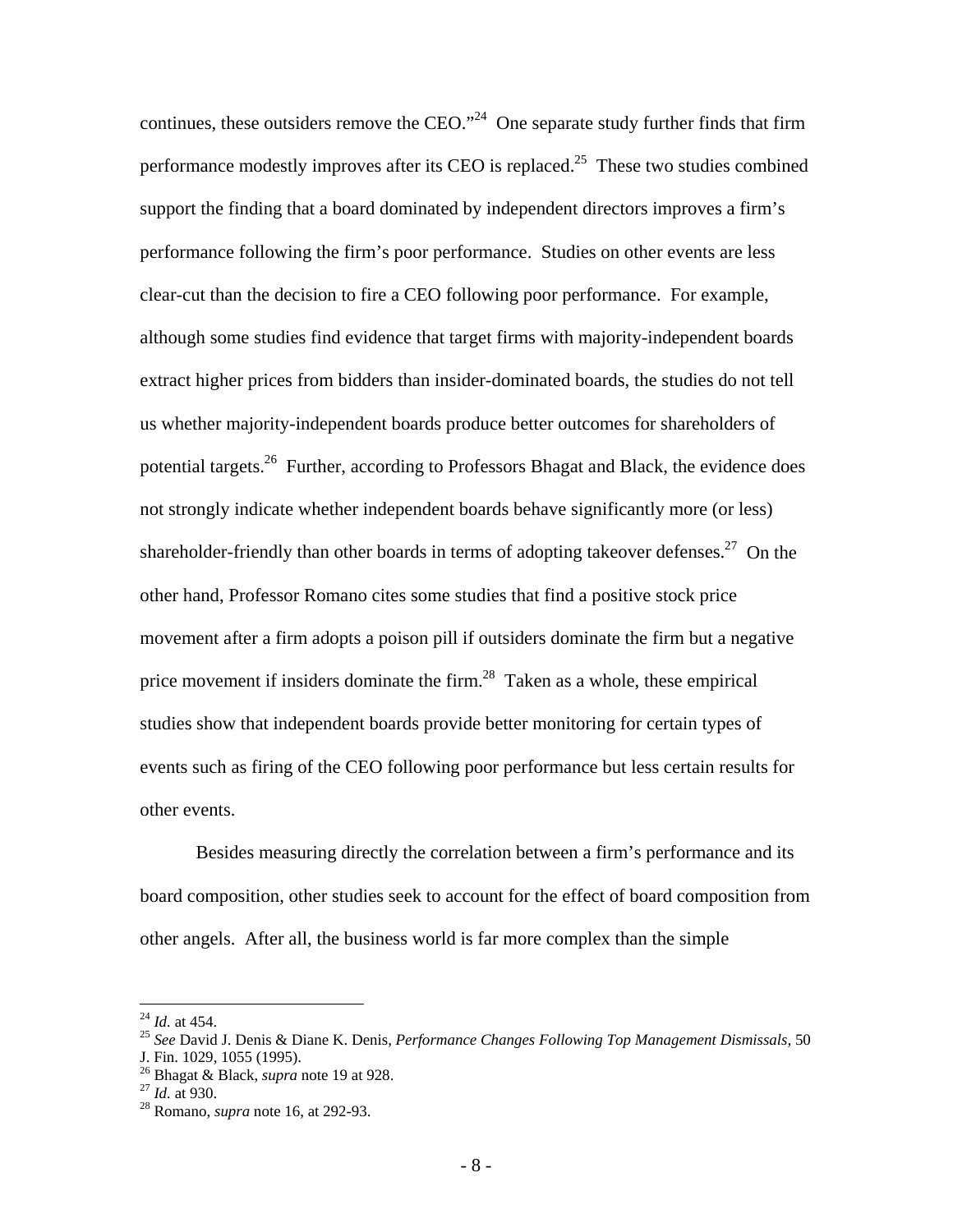dichotomy of the weak and strong forms of the hypothesis.<sup>29</sup> For example, Gillan et al.'s study finds that different types of firms choose distinctly different approaches to governance choices, implying that different firms require different board structures.<sup>30</sup> Furthermore, April Klein finds that different board committees require different board composition. Significantly, she finds that insider presence on finance and investment committees improves firm performance. $31$  These two studies suggest that inside directors provide valuable contribution to a firm's performance. This is because different industries and firms may have varying degrees of agency costs. Accordingly, they require different levels of monitoring from the board. Moreover, different industries may require different sets of knowledge and information from the directors. Thus, a firm may need more insider directors, who tend to have a deeper understanding about the firm than outsider directors, if the firm requires sophisticated guidance regarding unique industry practices.

Finally, the dichotomy between insiders and outsiders may become blurred over time. Professors Hermalin and Weisbach developed a model to show that board independence declines over the course of a CEO's tenure, even though the same independent board composition stays throughout this period.<sup>32</sup> Professors Hermalin and Weisbach quote a leading venture capitalist for this phenomenon: "At the end of the day, most independent directors get neutralized in one fashion or another.<sup>33</sup>

 $29$  Romano, *supra* note 16, at 285.

<sup>&</sup>lt;sup>30</sup> See Stuart L. Gillan et al., *Tradeoffs in Corporate Governance: Evidence from Board Structures and Charter Provisions (June, 2006) (unpublished working paper).* 

<sup>&</sup>lt;sup>31</sup> April Klein, Firm Performance and Board Committee Structure, 41 J.L. & ECON. 275, 287-301(1998).<br><sup>32</sup> See Benjamin E. Hermalin & Michael S. Weisbach, *Endogenously Chosen Boards of Directors and Their Monitoring of the CEO*, 88 AMERICAN ECON. REV. 96, 111-12 (1998). <sup>33</sup> *Id.* at 111.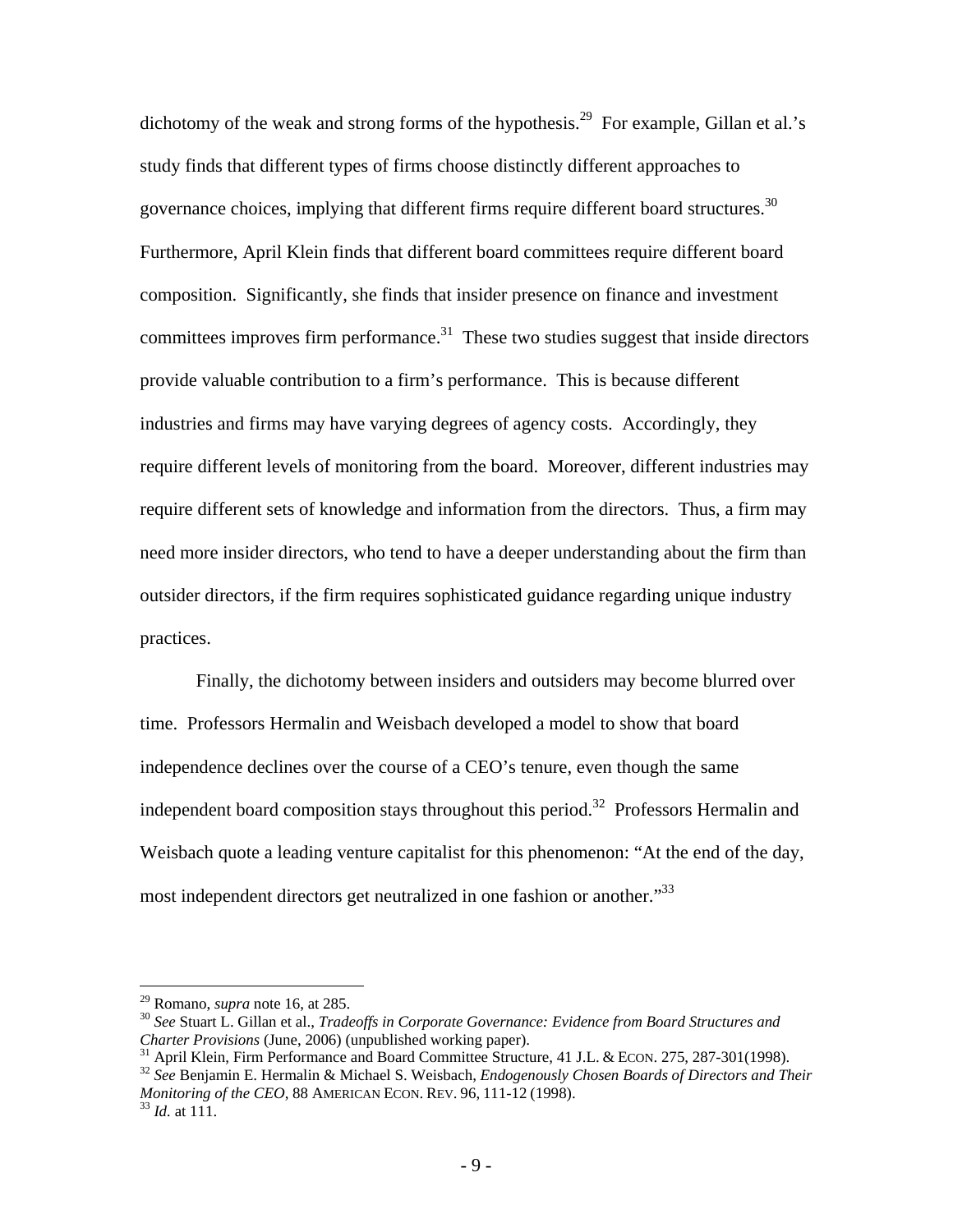## **B. Explaining These Academic Findings**

The consistent findings that independent boards do not improve performance except perhaps during crisis may seem to be counter-intuitive. After all, independent directors are supposed to be better guards for shareholders' interest against executives' abuses because independent directors are, by definition, not subject to the executives' control. However, the consistency of the empirical studies suggests that factors other than independence affect a board's proper monitoring role. This subsection seeks to explain why boards often fail to provide the necessary monitoring desired by shareholders. The subsection first examines characteristics associated with boards in general that tend to adversely affect their monitoring abilities or incentives. The subsection then examines these characteristics for boards dominated by independent directors, and explains why these boards do not perform a better monitoring job except during crisis.

#### **i. Boards in General**

At the outset, directors have their own conflict of interest in performing their monitoring role. Unless a firm has a dominant shareholder who selects its share of directors, most directors are chosen not by shareholders but by the firm's executives. As a legal matter, a director should represent the shareholders' interest. In reality, because the executives largely determine who serve as candidates for the directors, the directors have a natural tendency to be more loyal to their appointing party than to their legal constituency.<sup>34</sup> A director gains both monetary compensation in the form of retainer fees and reputational enhancement by sitting at a company's board.<sup>35</sup> If the business world

<sup>34</sup> *See* Bhagat et al., *supra* note 3 at 3 (check page). 35 *Id.* at 3 (check page).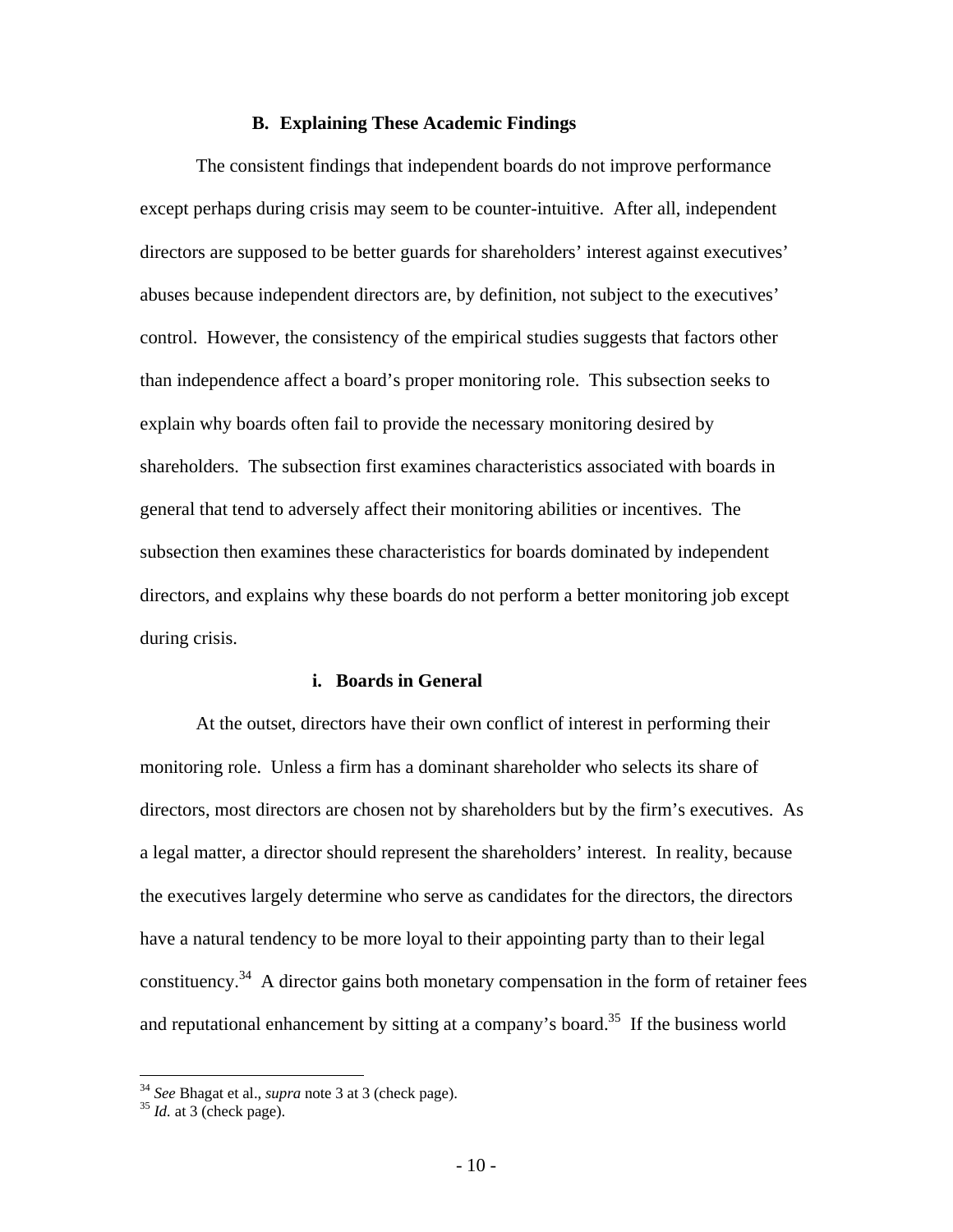knows that a person is likely to serve as a strong shareholders' advocate and to be tough to the executives, the executives are simply less likely to choose this person as a director candidate.

More importantly, a firm's directors face the same collective action problem as faced by a large firm's dispersed shareholders. In law and often in academic studies, we assume that the board is a monolithic entity. But instead, the board is composed of individuals.<sup>36</sup> When there are individuals in a group, collective action problems exist if each member's pro rata share of the benefit from a particular action is less than the cost for the individual member. This mismatch of benefit and cost is often the case for the board of directors except perhaps during a crisis. The relatively remote benefit to most directors for monitoring is slight comparing with the high cost to each of the individual directors. Three factors contribute to this mismatch: the board's non-hierarchical structure, the incentive structure for the directors, and the board's large size.

Directors are mostly of equal status on the board, unlike the hierarchical structure for a firm's executives where the head of each group is accountable for both the full benefit and the full cost of that group's performance. Directors often serve on a board either for their historical contribution to the firm or for their expertise or reputation in a particular field. Although many directors are also shareholders of the firm, they do not necessarily have to own shares. As a result, the benefit to an individual director for monitoring is the reputational gain, often slight and remote, when monitoring improves the firm's performance. The cost of monitoring to an individual director, by contrast, could be significant. As discussed above, directors often owe their job to the executives'

<sup>36</sup> Hermalin & Michael S. Weisbach, *Boards of Directors as an Endogenously Determined Institution: A Survey of the Economic Literature* (unpublished working paper, p.32).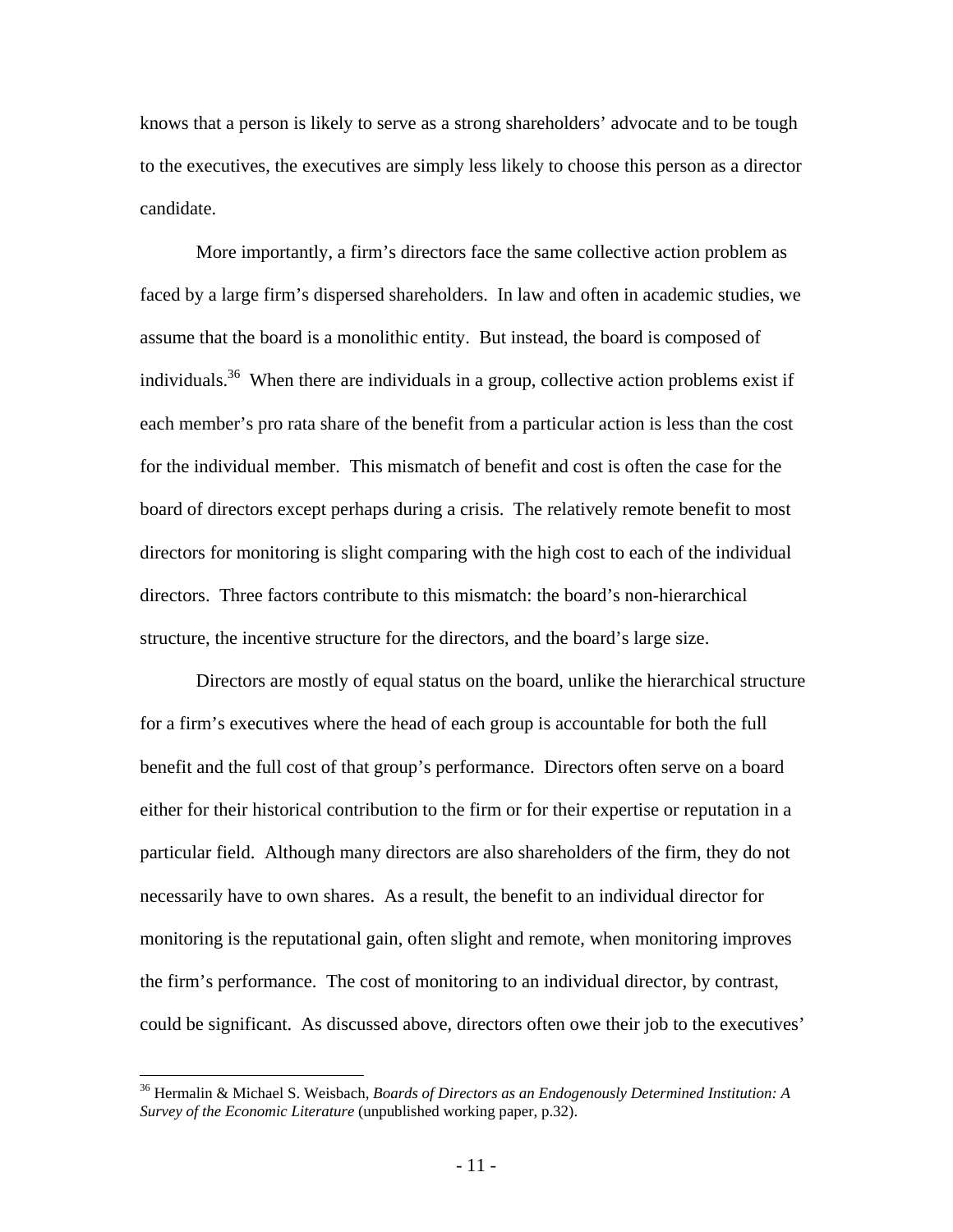discretion. If an individual director is perceived of being aggressive to the executives, the director may lose the job and the associated retainer fee and reputational enhancement. On the other hand, if the firm performs poorly, each individual director only bears a small portion of the blame because all the directors on the board share the responsibility equally. Perhaps only when the firm experiences a crisis, the proportionate reputational cost to an individual director justifies him or her to start monitoring actively.

The incentive structure for the board of directors further aggravates the collective action problem. Board directors in general have limited time dedicated to monitor. They only work part time, and they do not get paid based on the number of hours they work. Each director is often paid a fixed annual retainer fee for the director's role. Firms also compensate directors for attending meetings or participating in special committees. However, the board usually assigns the number of meetings and committees ahead of time. Accordingly, at the beginning of a fiscal year, each director knows relatively certain his or her compensation, irrespective of how much additional time the director needs to spend. Suppose a member of the board desires to monitor the executives more closely than others. Because the incentive structure does not award the director based on his or her performance or extra effort spent, over time, this director's motivation will likely dwindle.

The large size of most firms' boards is another major contributor to the collective action problem. Many scholars have suggested that boards are too large and recommended that firms reduce the board size.<sup>37</sup> Empirical studies consistently find that

<u>.</u>

<sup>37</sup> *See, e.g.*, Bhagat & Black, *supra* note 13, at 941-42; Lipton & Lorsch, *supra* note 8, at 64-69.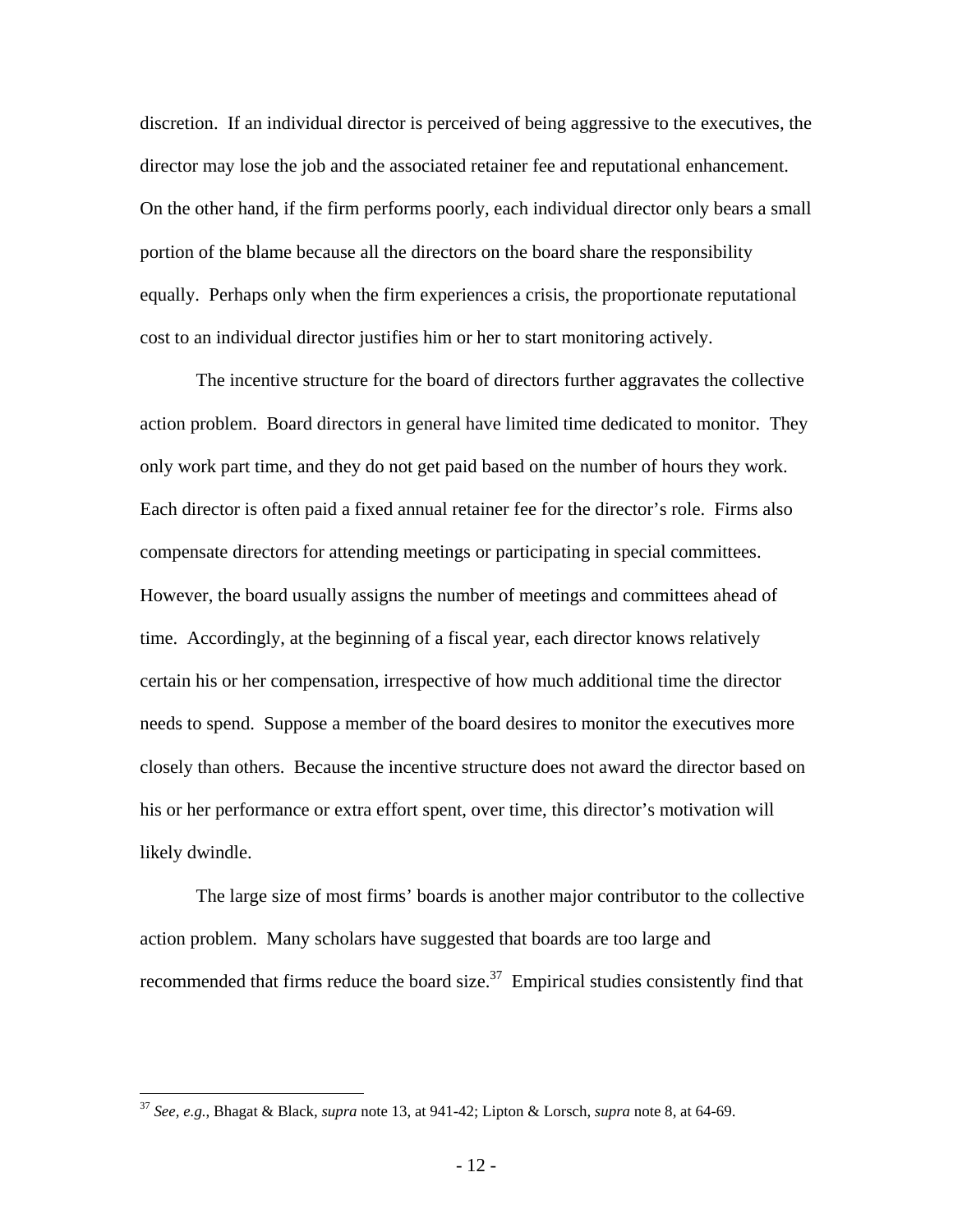board size is negatively correlated with firm performance.<sup>38</sup> The larger the board, the less likely an individual director needs to take the blame for the firm's poor performance. Further, the more people a group has, the lower the group's coordination and processing skills become.<sup>39</sup> Therefore, the larger the board, the more severe of the collective action problem is within the board, and the less the board monitors the executives.

Besides the conflict of interest and collective action problems faced by a board, executives' strong incentive to entrench the board further explains board passivity. Executives, for honorable or non-charitable reasons, wish to receive the trust of the board so that the board will challenge the executives' decisions as little as possible. When a firm's performance is good on paper, the board has little incentive or reason to challenge the executives. As a result, the board, shaped by the executives, gradually develops into a harmonious atmosphere where the board significantly defers to the executives and accepts whatever the executives inform them. Thus, even if the executives lie or commit fraud in order to present a rosy picture for the firm, the board is unlikely to step in because the board can hardly detect the fraud. Only when a firm's performance is poor on paper, the board has any reason to intervene. Professors Hermalin and Weisbach phrase the situation: "The more entrenched the CEO is, the less intensely he is monitored."<sup>40</sup>

When we combine all three factors faced by a board: conflict of interest, collective action problem, and executives' entrenchment tendency, we can understand why boards do not monitor as much as shareholders desire. Perhaps the strongest

<u>.</u>

<sup>38</sup> *See*, April Klein, *Economic Determinants of Audit Committee Independence*, 77 ACCT. REV. 435, 438  $^{(2002)}_{39}$  *Id.* 

<sup>39</sup> *Id.* 40 Hermalin & Weisbach, *supra* note 2, at 108.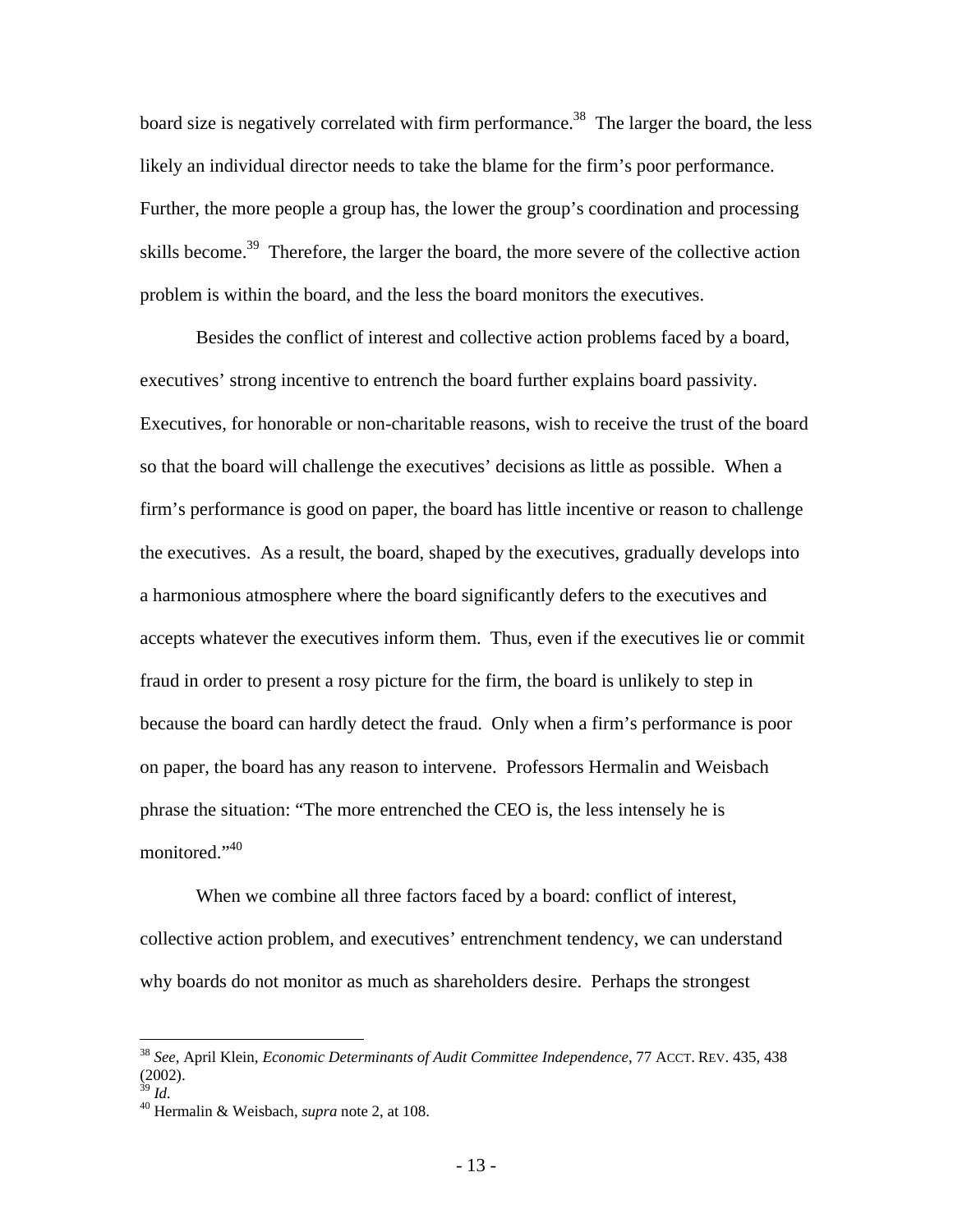incentive for a board to monitor is the potential shareholders' lawsuit against the board for breach of its fiduciary duty. Yet the current business judgment rule under state law and the availability of director's and officer's liability insurance largely insulate each director from personal liability and thus reduce this incentive.

#### **ii. Boards with a Majority of Independent Directors**

Independent directors still face the same conflict of interest and collective action problems. Proponents of independent boards had probably thought that independent directors would face less conflict of interest issues than insider directors: Independent directors do not work with the executives on a daily basis and do not report to the CEO. But in reality, an outsider becomes a director often because the CEO has chosen the outsider on the nomination slate. Thus, most independent directors still owe to the CEO for their jobs. This personal loyalty to the CEO reduces an independent director's incentive to zealously represent shareholders, who are, after all, most likely strangers to the director.

In some sense, the collective action problem is even worse for independent directors than insider directors because the benefit of monitoring to an independent director is lower than insider directors but the cost of monitoring is higher. Unless an independent director is also a shareholder, the independent director, by definition, receives no financial interest in the firm other than the director's retainer fee. In contrast, an insider director has a much stronger financial interest in the firm's performance. An insider may receive bonuses tied to the firm's performance or promotions because of the insider's extraordinary service as an executive. Neither bonus nor promotion is available, however, to an independent director. Moreover, independent directors must spend extra

 $-14$  -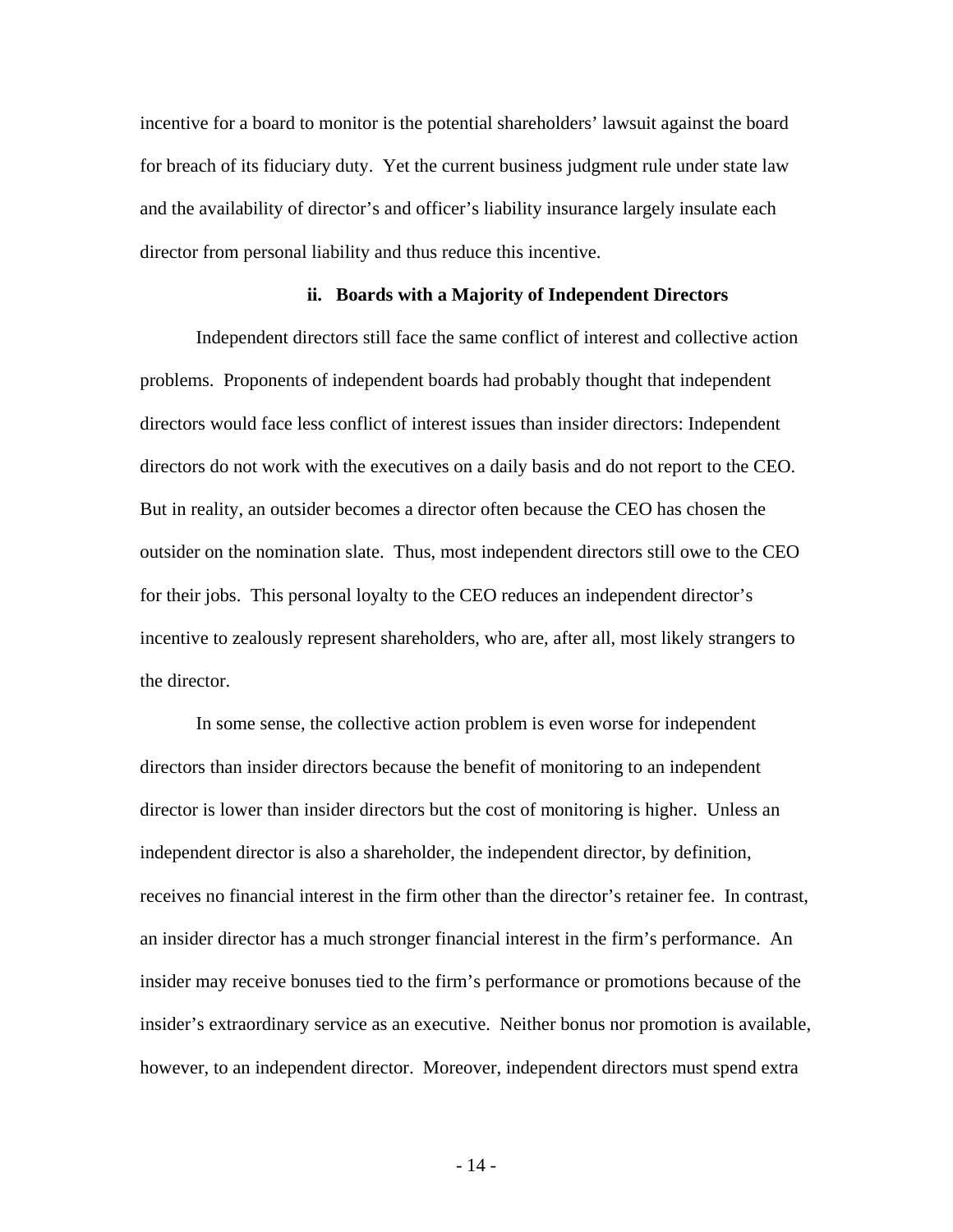effort than insider directors to get to know the firm, but the compensation structure does not award the independent directors' extra effort. If a firm's business requires its directors to understand peculiar insider information specific to the firm, the firm may require more insiders than independent directors. This explains Gillan et al.'s finding that different firms require different insider/outsider compositions.

Perhaps only with regard to the executives' entrenchment independent directors may perform better than insider directors. Independent directors are usually less familiar with the firm's executives than insiders. Accordingly, they are better than insiders to resist the CEO's entrenchment tendency. But it is only a matter of time before independent directors are able to resist this tendency. Thus, unless the independent directors are recently added to the board, the long-tenured independent directors are probably just as passive as the inside directors. This explains why firms tend to increase independent directors during times of poor performance.<sup>41</sup> New faces in the boardroom are less loyal to the firm's executives, more likely to break the harmonious atmosphere, and more easily to challenge the executives. Thus, they are more likely to remove the CEO for the poor performance.

### **C. Three Recent Examples of Boards' Monitoring Failures**

This section describes three recent and prominent examples of boards' monitoring failures, and in all three examples, the boards had a majority of independent directors. The Disney board's poor decision to hire Michael Ovitz received significant media attention and costly shareholders' lawsuits. The Worldcom's board was so passive and

 $41$  Actors other than the executives must be responsible for making this change during a crisis. We don't expect an executive to add a slate of directors who will later remove this executive. But who are the responsible actors is less clear. Perhaps during a crisis, strong market forces lead some dominant shareholders to set up.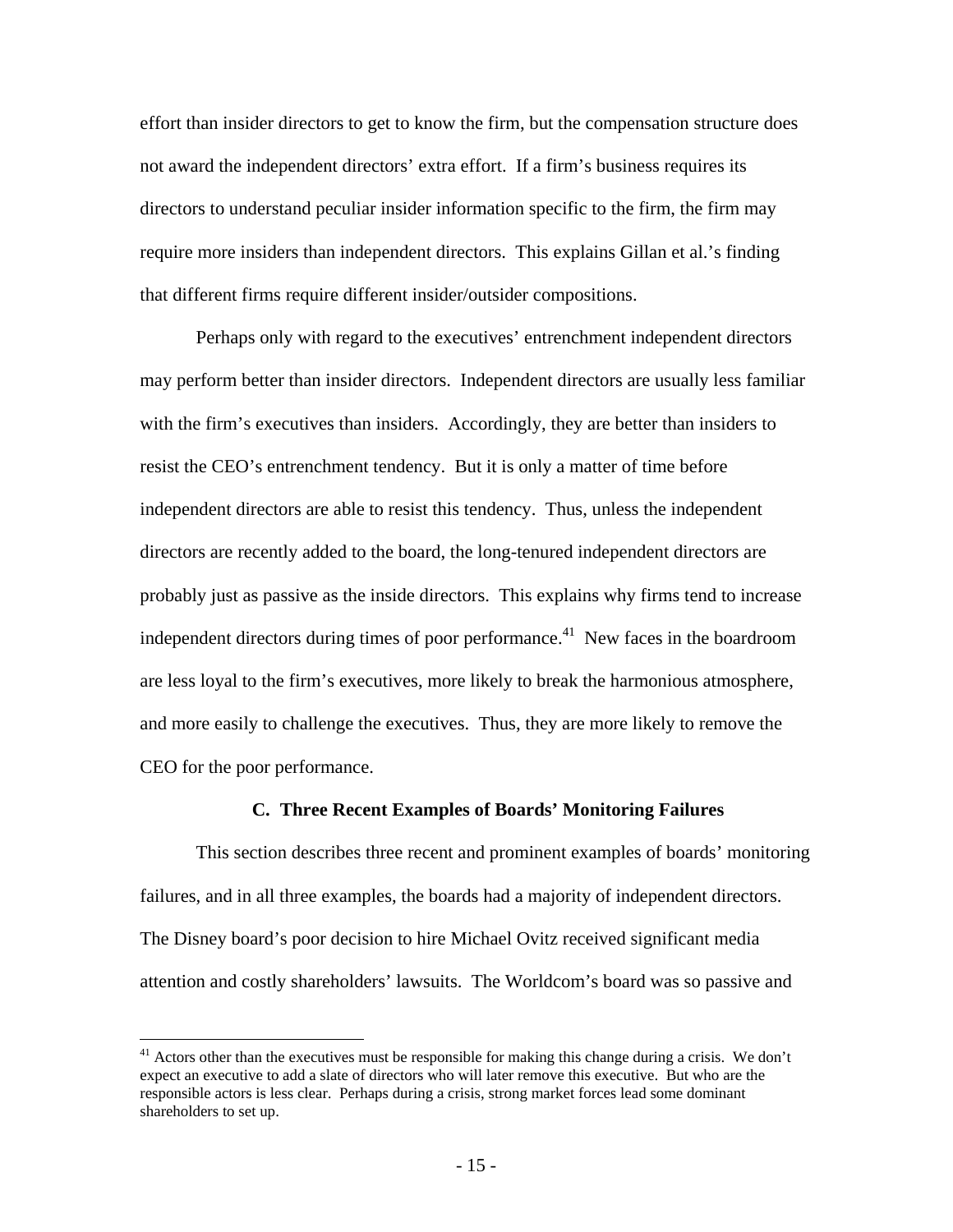was overwhelmed by the dominant CEO, which caused the board to stay ignorant during the whole time when the CEO conducted massive frauds. The Enron board, superficially, possessed all the "model" characteristics recommended by the business world. Yet it still failed to challenge any of the questionable accounting schemes that the executives had proposed. The failure of the Worldcom and Enron boards' monitoring led a panic Congress to enact SOX, which required all publicly traded companies to have audit committees composed of independent directors. But independent directors already dominated both the Worldcom and the Enron boards when the wrongdoings occurred, leaving us to wonder what positive effect SOX will achieve.

#### **i. Walt Disney Company**

The Walt Disney Company's controversy involved the hiring and firing of Michael Ovitz as Disney's president. In August 1995, Michael Ovitz and Disney entered into an employment agreement under which Ovitz would serve as Disney's president for five years. Ovitz only served the position for slightly over one year before Disney terminated Ovitz in December 1996. But under the terms of the employment agreement, Disney paid Ovitz a total severance payout valued at approximately \$130 million.<sup>42</sup> In January 1997, several Disney shareholders quickly brought derivative actions in the Delaware Court of Chancery. One central claim of these shareholders' lawsuits was that the Disney board of directors breached its fiduciary duty to the shareholders when the board inattentively approved the employment agreement with Ovitz. These litigations have lasted for ten years, and the Supreme Court of Delaware affirmed in June 2006 the Chancery Court's judgment in favor of Disney's board. Although two of Disney's largest

<sup>42</sup> *In re* the Walt Disney Co. Derivative Litig., 906 A.2d 27, 35 (Del. 2006) (*Disney III*). In this paper, I will also cite to the two Walt Disney opinions issued by Chancellor Chandler in the trial court, to which I refer as *Disney I* and *Disney II*, respectively.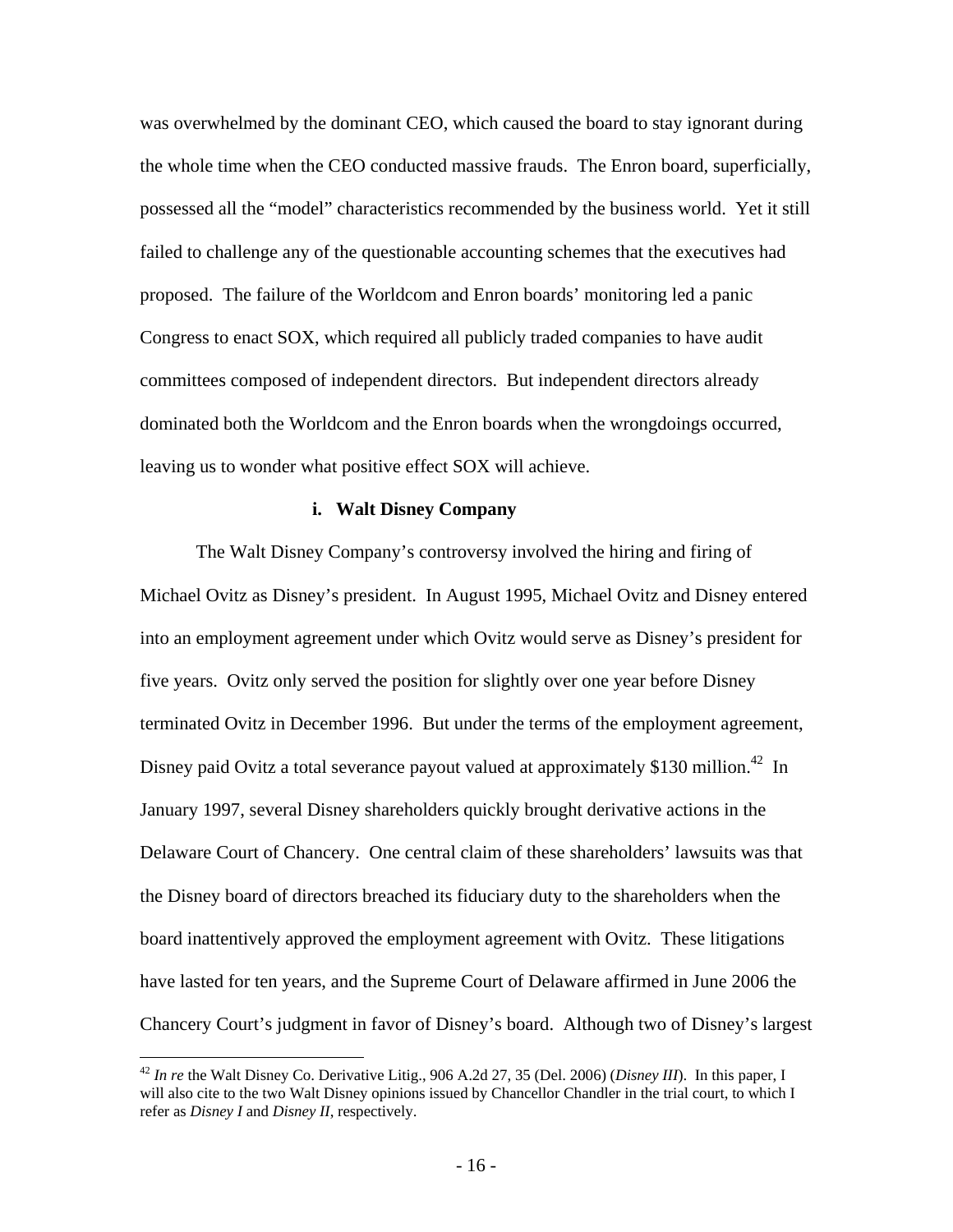individual shareholders supported the hiring decision,<sup>43</sup> the litigations have exposed how a major American corporation's board "ordinarily" performs its monitoring role on behalf of the shareholders, even though the majority of the board's directors were independent.

In approving to hire Ovitz and to enter the employment agreement, Disney's board basically followed all of the directions by Michael Eisner, Disney's then CEO for over ten years. After Disney had lost in a tragic helicopter crash its former president, Eisner began to search for a successor. His primary candidate for the position was Ovitz, with whom Eisner had enjoyed a social and professional relationship for nearly twentyfive years. Initially, Eisner expressed his desire to hire Ovitz with the board members on an individual basis.<sup>44</sup> Under Disney's charter, the board was responsible for selecting the corporation's officers, and a compensation committee was responsible for establishing and approving salaries for the officers.<sup>45</sup> Disney's board was composed of fifteen members at that time, eleven of whom qualified as independent directors.<sup>46</sup> The compensation committee had four members, three of whom qualified as independent. Accordingly, both the board and the compensation committee were composed of a majority of independent directors. The non-independent compensation committee member was Irwin E. Russell, who was also Eisner's personal attorney. Eisner and Russell were primarily responsible for negotiating the terms of the employment

<sup>43</sup> *See* 906 A.2d at 36 n.4, 39 n.10 (Roy Disney and Sid Bass were the two large shareholders who supported the hiring decision).

 $44\overline{906}$  A.2d at 36.<br> $45$  *Id.* at 53.

<sup>45</sup> *Id.* at 53. 46 *See In re* Walt Disney Co. Derivative Litig., 731 A.2d 342, 356-61 (Del. Ch. 1998) (*Disney I*). The Delaware Chancery Court considered a director to be independent if that director can exercise his or her business judgment independent of the CEO's influence. According to this definition, the court concluded that twelve of the directors were independent. But one of these twelve directors, Roy E. Disney, was also a top executive at Disney. Accordingly, when an independent director is defined as "one who has no financial interest in the firm other than the director's retainer fee," Roy E. Disney does not qualify as an independent director.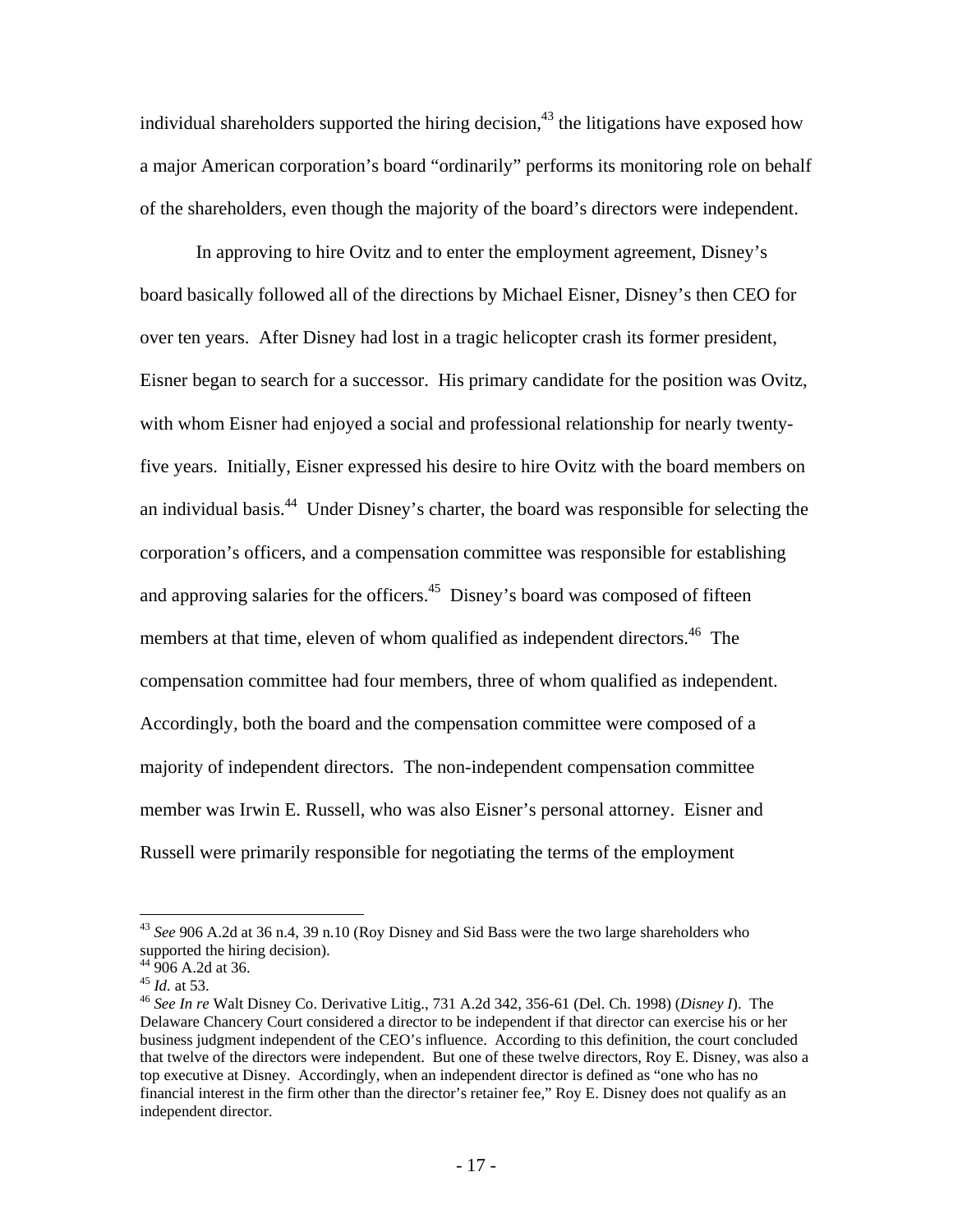agreement with Ovitz. They later brought in one of the three independent compensation committee members, Raymond Watson, to evaluate a proposed compensation package for Ovitz. After these members reached an agreement with Ovitz, they contacted by phone the rest of the two compensation committee members to inform them the hiring decision and the terms of the employment agreement. Eisner also informed each of the rest board members by phone. The compensation committee then formally approved the employment agreement during its one-hour meeting, during which the committee also considered other agendas. Each committee member received a term sheet at this meeting, but not a draft of the employment agreement. Immediately after the compensation committee meeting, the Disney board met. Eisner led the discussion regarding Ovitz, and Watson and Russell responded to questions from the rest of the board. The board then formally voted unanimously to elect Ovitz as Disney's new President.<sup>47</sup>

Ovitz's tenure at Disney was brief. In September and November 1996, Eisner informed the board during board meetings of the continuing problems with Ovitz's performance. Around the same time, Eisner worked with Disney's general counsel to consider whether Disney could dismiss Ovitz for cause, in which case Disney would not be obligated to pay the \$130 million severance to Ovitz under the employment agreement. But Eisner and the general counsel found that they could not dismiss Ovitz for cause. Eisner then announced Ovitz's termination to the public through a press release. Before the press release was issued, Eisner attempted to inform each of the board members by telephone of the decision. None of the board members objected to Ovitz's termination. According to the Chancery Court, "[a]lthough the board did not meet to vote on the termination, . . . most, if not all, of the Disney directors trusted

 $47$  906 A.2d at 39-41.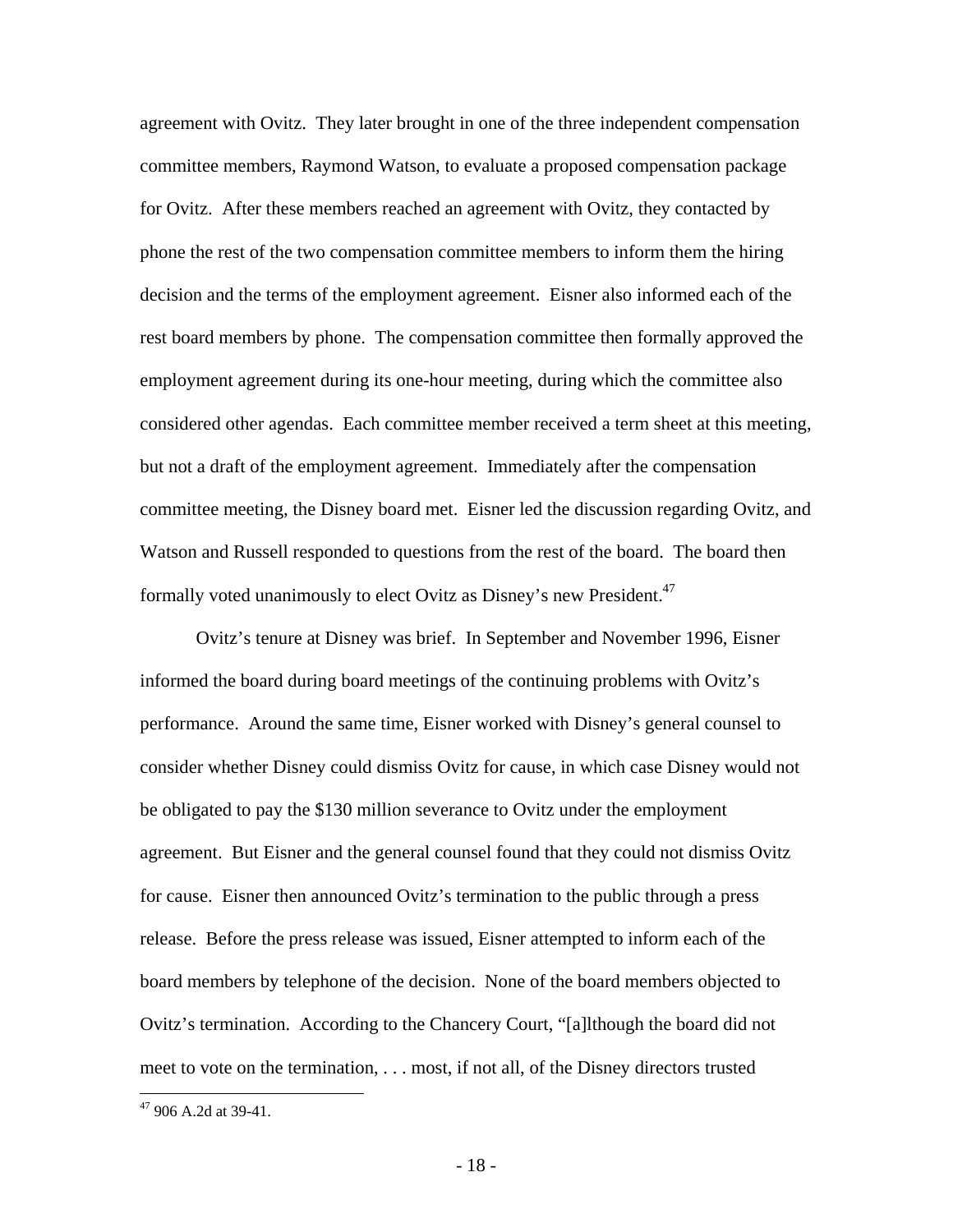Eisner's and [the general counsel's] conclusion that there was no cause to terminate Ovitz, and that Ovitz should be terminated without cause even though that involved making the costly [severance] payment."<sup>48</sup>

Disney's shareholders who brought the lawsuits unsuccessfully argued that the compensation committee members breached their fiduciary duty by approving the employment agreement with Ovitz. The Delaware court reviews a board's decision under the business judgment standard. Under this standard, the law presumes that "in making a business decision the directors of a corporation acted on an informed basis, in good faith, and in the honest belief that the action taken was in the best interests of the company."49 A plaintiff can rebut the presumption if "the plaintiff shows that the directors breached their fiduciary duty of care or of loyalty or acted in bad faith."<sup>50</sup> The court adopts a gross negligence standard for the duty of care determination. Although the court acknowledges that in approving the terms of the employment agreement, the compensation committee did not follow the "best practices," the court refused to find that the compensation committee acted in gross negligence. According to the court, even though not every member of the committee reviewed the draft of the employment agreement, each member was informed of the substance of the agreement either orally through other members or through the term sheet.<sup>51</sup> Thus, because "the committee had adequately informed itself of the potential magnitude of the entire severance package," the committee did not breach its duty of care. Because the shareholders also

<sup>48</sup> *Id.* at 45.

<sup>49</sup> *Id.* at 52. 50 *Id.* <sup>51</sup> *Id.* at 58.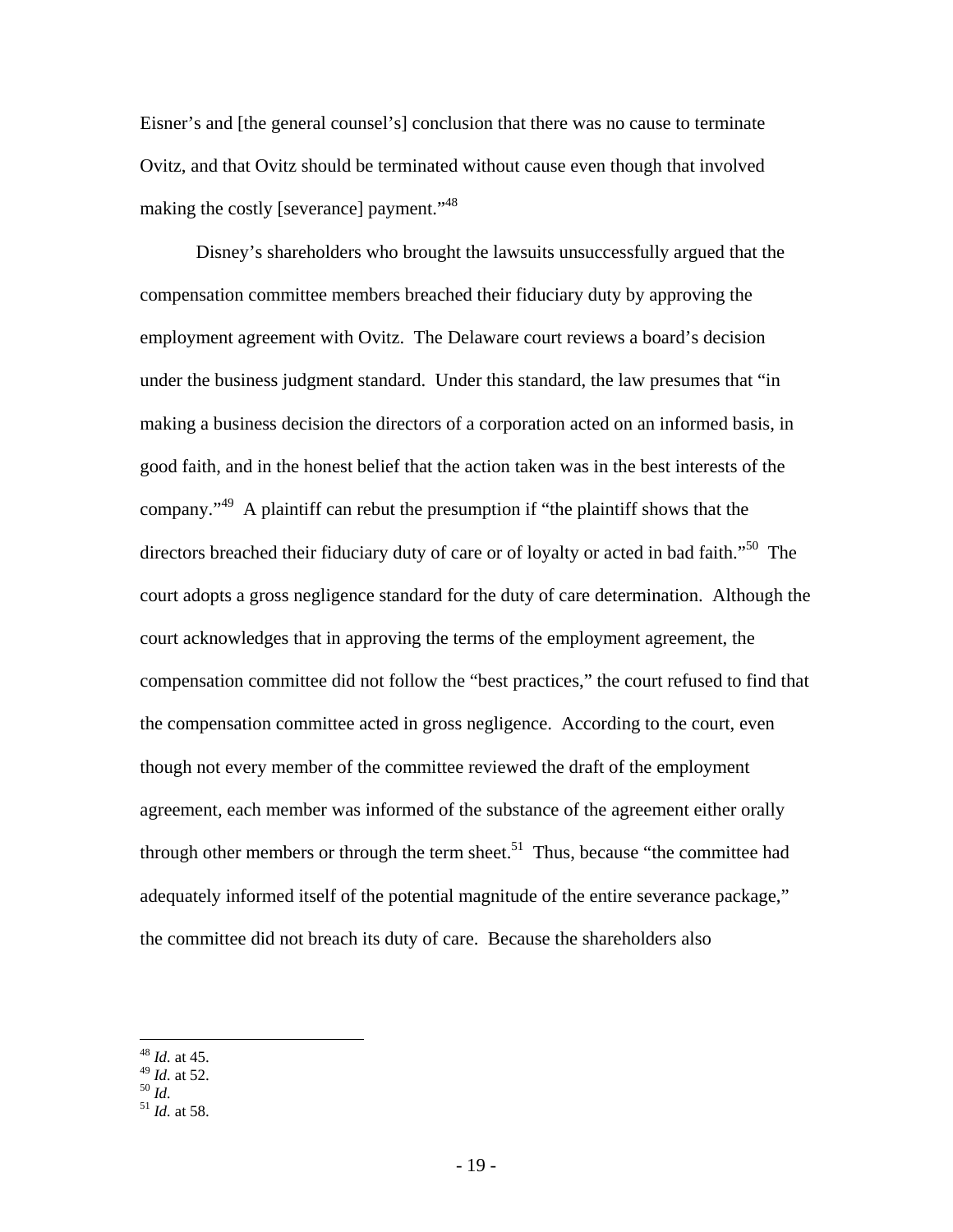unsuccessfully argued that the committee members had acted in bad faith<sup>52</sup> and did not argue that the members had breached their duty of loyalty, the compensation committee's decision is protected under the business judgment standard<sup>53</sup>.

The shareholders' challenge to the board's hiring decision was similarly unsuccessful. According to the court, because the directors were informed of all the information reasonably available concerning Ovitz's hiring, the directors were not grossly negligent in approving the hire.

Perhaps the hiring decision was in fact an unfortunate mismatch between Ovitz and Disney, not the result of the board's negligence, the Disney litigations nevertheless provide for us a valuable insider look into the operations of a major American corporation's board, a board with a majority of independent directors. Michael Eisner, the CEO, was the driving force for the hiring decision and negotiations concerning the employment agreement. Once Eisner made up his mind, he only had to contact the rest of the board members individually through telephone to secure their support. Once Eisner had informed these board members by phone, both the compensation committee's formal approval and the board's formal unanimous vote were exceedingly brief. But the business judgment standard protects a board's decision from judicial scrutiny as long as the board members made an informed decision. The board adequately informs itself, according to the Delaware court, even though the executives bring the information informally to the board and the board never even deliberates the information.

 $52$  In making the bad faith determination, the Delaware Supreme Court approved the Chancery's definition of bad faith. Under this definition, the "intentional dereliction of duty, a conscious disregard for one's responsibilities, is an appropriate (although not the only) standard for determining whether fiduciaries have acted in good faith." 906 A.2d at 62.

<sup>53</sup> *Id.* at 58.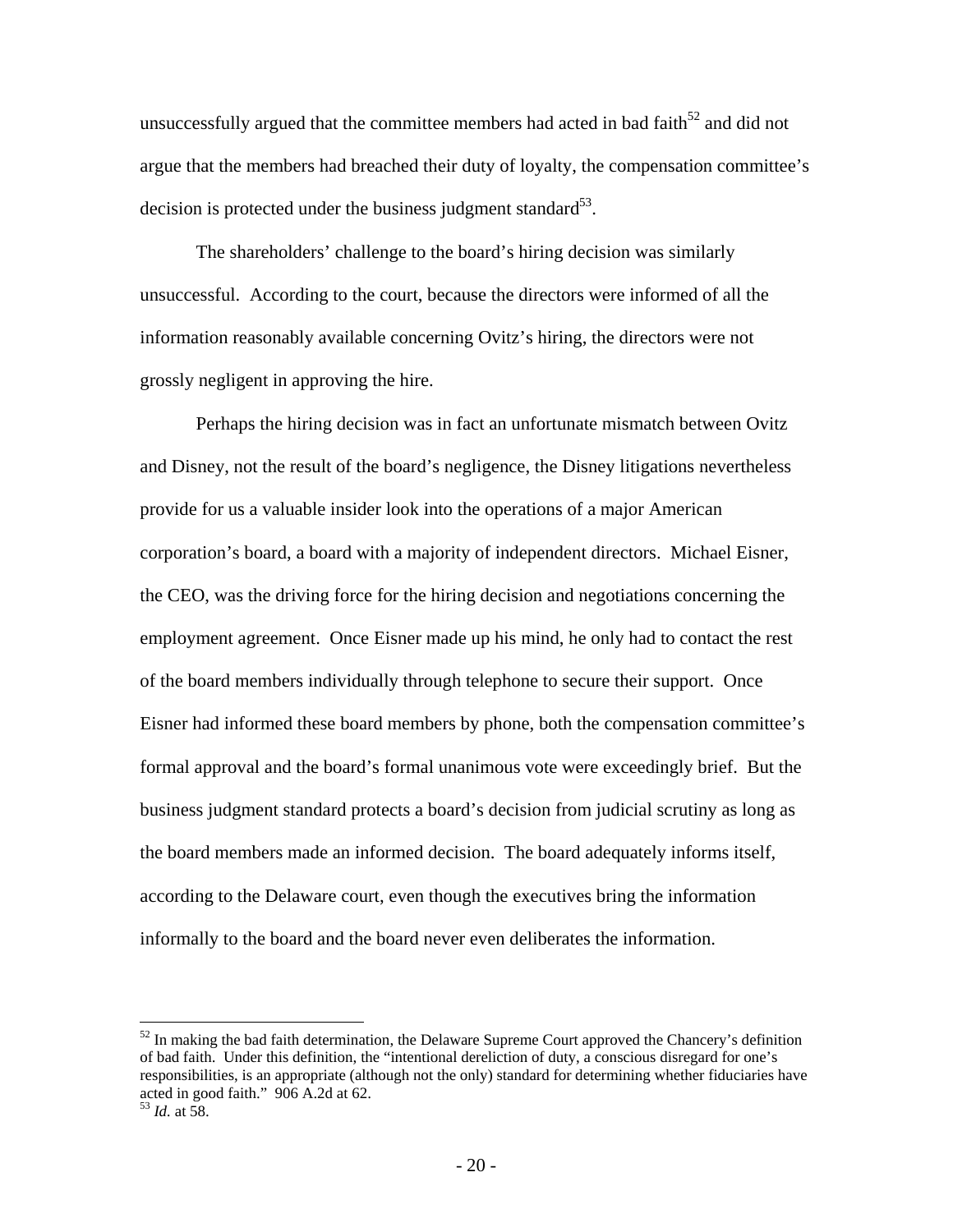Moreover, the Disney board's composition confirms the academic findings that the executives often choose the board members, including independent board members. As discussed above, at the time when the board approved to hire Ovitz, eleven of the board's fifteen members qualified as independent directors. Of these eleven independent directors, the Delaware court cited at least five that had maintained personal relationships with Eisner outside of their directorship: Two were Disney's retired executives; one was the president of Georgetown University, which had received over \$1 million donations from Eisner; one was a counsel to a law firm retained by Disney; and one was the principal of the elementary school where Eisner's children had attended. Through these relationships, we can understand how these directors could have paid natural deference to Eisner.

#### **ii. Worldcom**

Worldcom's accounting scandal in 2002 has shocked the world and led to major changes in accounting, business, and legal communities. Unlike the Enron scandal discussed below, Worldcom, under the leadership of its then CEO, Bernard Ebbers, had engaged in outright fraud from 1999 to 2002. It underreported its major costs by capitalizing these costs instead of expensing them. It also inflated revenues with bogus accounting entries. Overall, Worldcom had inflated its total assets by approximately \$11 billion through fraud. While these frauds lasted for over three years, Worldcom's board of directors appeared to have been completely ignorant of the fraud.

The ignorance of Worldcom's board was due to the board's passivity and the strong dominance of Ebbers over the board. Ebbers co-founded Worldcom's predecessor in 1983 and grew Worldcom through a series of acquisitions in the 1990s. During most

 $-21$  -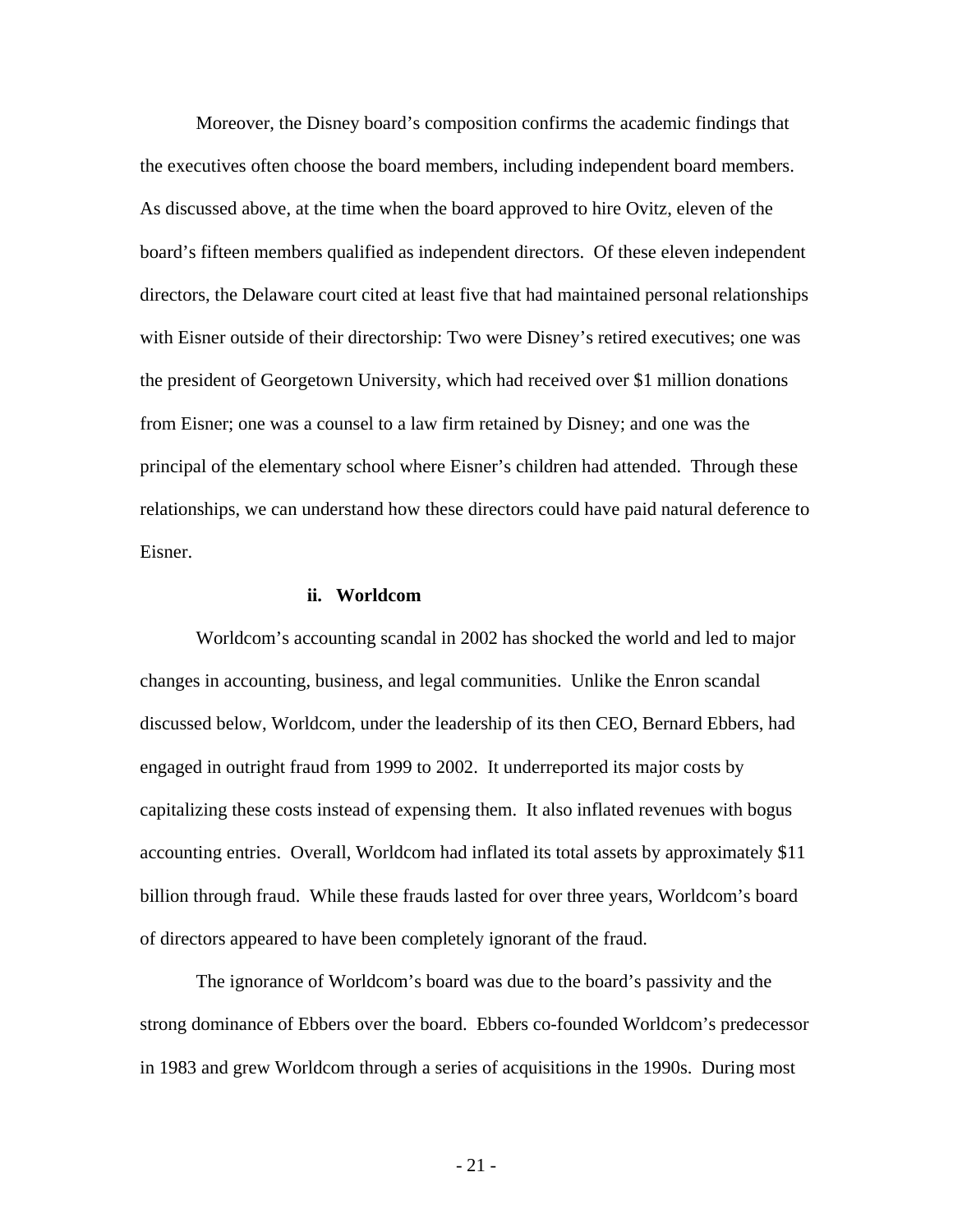of the period when Worldcom committed frauds, the board had fifteen members.<sup>54</sup> Except for Ebbers and Scott Sullivan, Worldcom's then CFO, the rest thirteen members all qualified as independent directors. Almost all of these thirteen independent directors were individuals who had been owners, officers, or directors of companies Worldcom had acquired in the past.<sup>55</sup> These Worldcom directors received both cash and stock options, with overall compensation heavily weighted toward the latter.<sup>56</sup> For cash compensation, the directors received a fixed annual retainer fee of \$35,000 plus fees for each board or committee meeting attended. Besides stock option compensation, many directors owned significant amounts of Worldcom stock because these directors had held substantial stakes in companies acquired by Worldcom. The board conducted most of its functions as a formality. It held regular meetings between four and six times a year and special meetings as needed. The meetings followed a consistent format, and Ebbers dominated all the meetings.<sup>57</sup> Each meeting opened with a prayer followed by a series of presentations. Then the chairman of each special committee reported on its committee issues. The meetings discussed financial matters at high level. But according to the Special Investigative Committee of the Board of Directors of Worldcom—formed by Worldcom's new board after the scandal—these high-level discussions of financial matters were consistent with the practice at most boards during the same period. Each of the special committees apparently adopted a "hand-off" approach to their commitments,

1

<sup>&</sup>lt;sup>54</sup> SPECIAL INVESTIGATIVE COMMITTEE OF THE BOARD OF DIRECTORS OF WORLDCOM, INC., REPORT OF INVESTIGATION 265 (2003), *available at*

http://fl1.findlaw.com/news.findlaw.com/hdocs/docs/worldcom/bdspcomm60903rpt.pdf.<br><sup>55</sup> *Id.* at 264-65.<br><sup>56</sup> *Id.* at 266.<br><sup>57</sup> *Id.* at 267.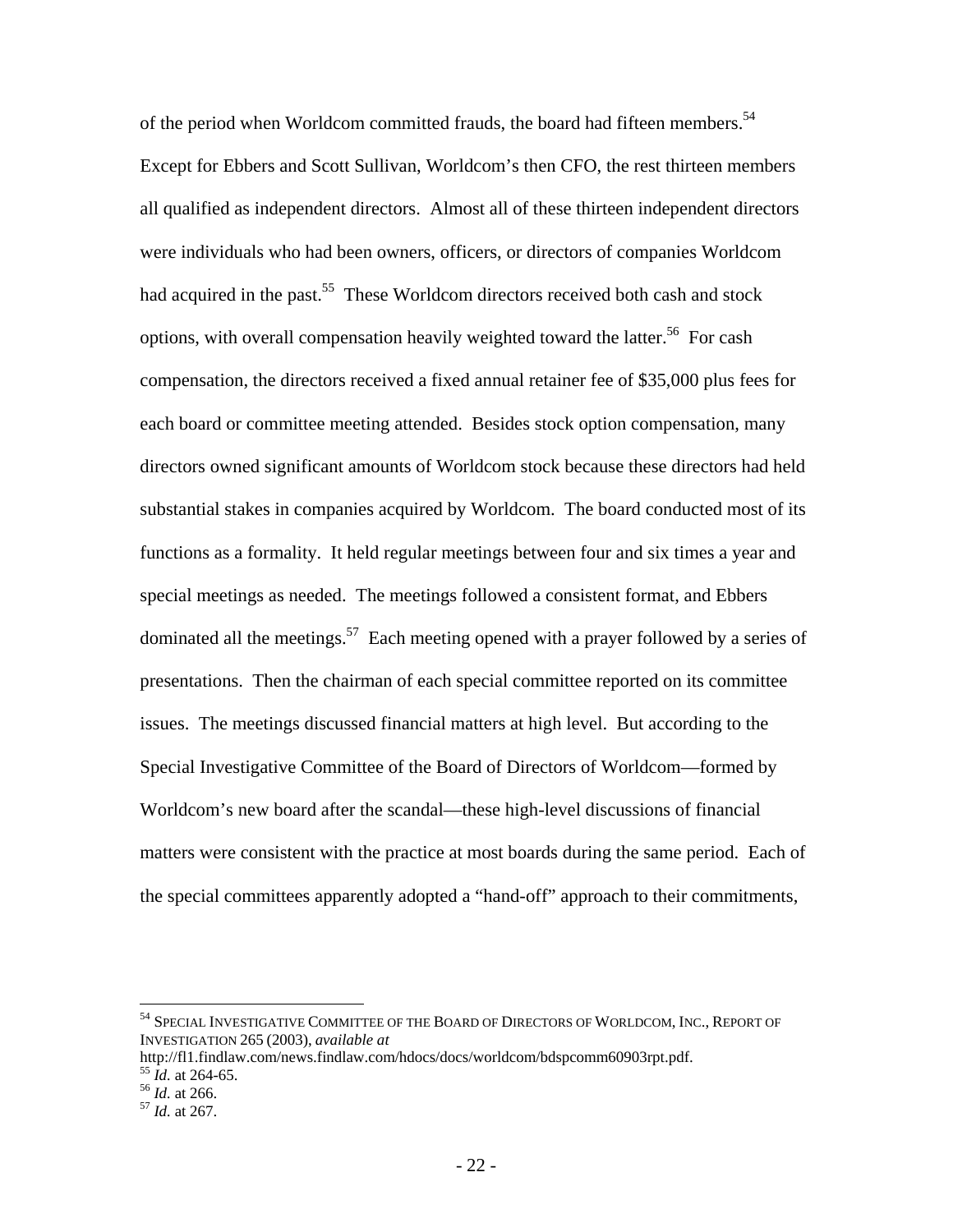largely adopting recommendations by Ebbers.<sup>58</sup> The Special Investigative Committee

summarized the board's role as the following:

The Board of Directors does not appear to have known of the fraud, nor did it receive information we believe should have put it on notice. However, the Board was so passive and reliant on Ebbers and Sullivan that it had little opportunity to learn of the fraud. . . . The outside Directors had little or no involvement in the company's business other than through attendance at Board meetings. . . . [They] had virtually no interaction with Company operational or financial employees other than during the presentations they heard at meetings. While in this respect the Directors were far from unique among directors of large corporations, this lack of contact meant that they had little sense of the culture within the Company, or awareness of issues other than those brought to them by a few senior managers. . . .

Ebbers was autocratic in his dealings with the Board, and the Board permitted it. With limited exceptions, the members of the Board were reluctant to challenge Ebbers even when they disagreed with him. They, like most observers, were impressed with the Company's growth and Ebbers' reputation, although they were in some cases mystified or perplexed by his style. This was Ebbers' company. 59

While Worldcom's accounting fraud may have been one of the few unfortunate incidences among the country's numerous corporations, Worldcom board's passivity in performing its monitoring role is far from unique, as the Special Investigative Committee's report frequently notes. But for the general norm requiring a board of directors, Worldcom may not have even needed a board. After all, the board appeared to have provided no value to the corporation or to the shareholders and instead caused the corporation to spend money on its valueless formality.

<sup>1</sup> <sup>58</sup> *See id.* at 272.

<sup>59</sup> *Id.* at 7, 30-31, 32.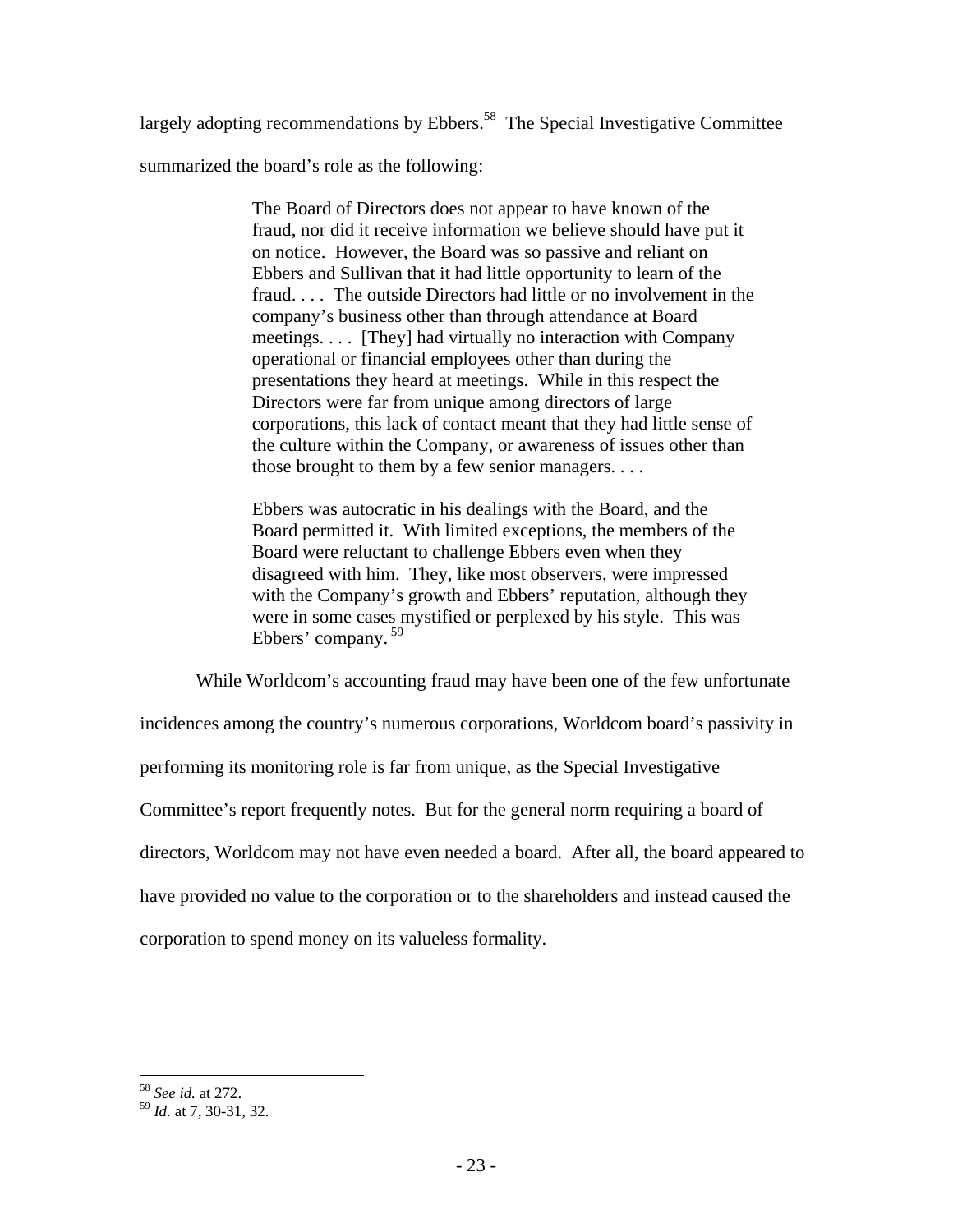#### **iii. Enron**

Enron's accounting scandal sent similar shockwaves throughout the world. Unlike Worldcom's outright accounting fraud, Enron engaged in a series of convoluted and questionable high-risk accounting practices to conceal its debts and to boost its assets. While Worldcom's fraud had caused its demise, it is not clear whether the fraud had caused Enron's demise or Enron's aggressive business model had caused its fraud. In the 1990s, Enron had transitioned from a traditional energy company with pipelines and power plants to a high-tech enterprise that traded energy contracts.<sup>60</sup> Trading energy contracts exposed Enron's assets to risk fluctuations. In order to avoid the fluctuations from affecting Enron's credit rating, Enron established a series of affiliated companies to own its debts. But Enron would own less than 50% of these entities so that Enron would not need to consolidate these entities' books. By 2000, Enron had lodged \$27 billion debts in these unconsolidated affiliates. Also unlike the Worldcom fraud, of which the Worldcom board appeared to be ignorant, the Enron board was aware of and approved these accounting schemes, even though the board members claimed that they did not consider the schemes to be fraudulent. According to several Enron's directors, they knew that "the company was engaged in high-risk and innovative transactions" and that "Enron was engaged in complex accounting and was operating in areas with few established accounting guidelines."61 Thus, because the directors thought that Enron "was engaged in business transactions that had 'not been done by many companies in the world' and

<sup>60</sup> PERMANENT SUBCOMMITTEE ON INVESTIGATIONS OF THE COMMITTEE ON GOVERNMENTAL AFFAIRS, THE ROLE OF THE BOARD OF DIRECTORS IN ENRON'S COLLAPSE 6 (2002). <sup>61</sup> *Id.* at 20.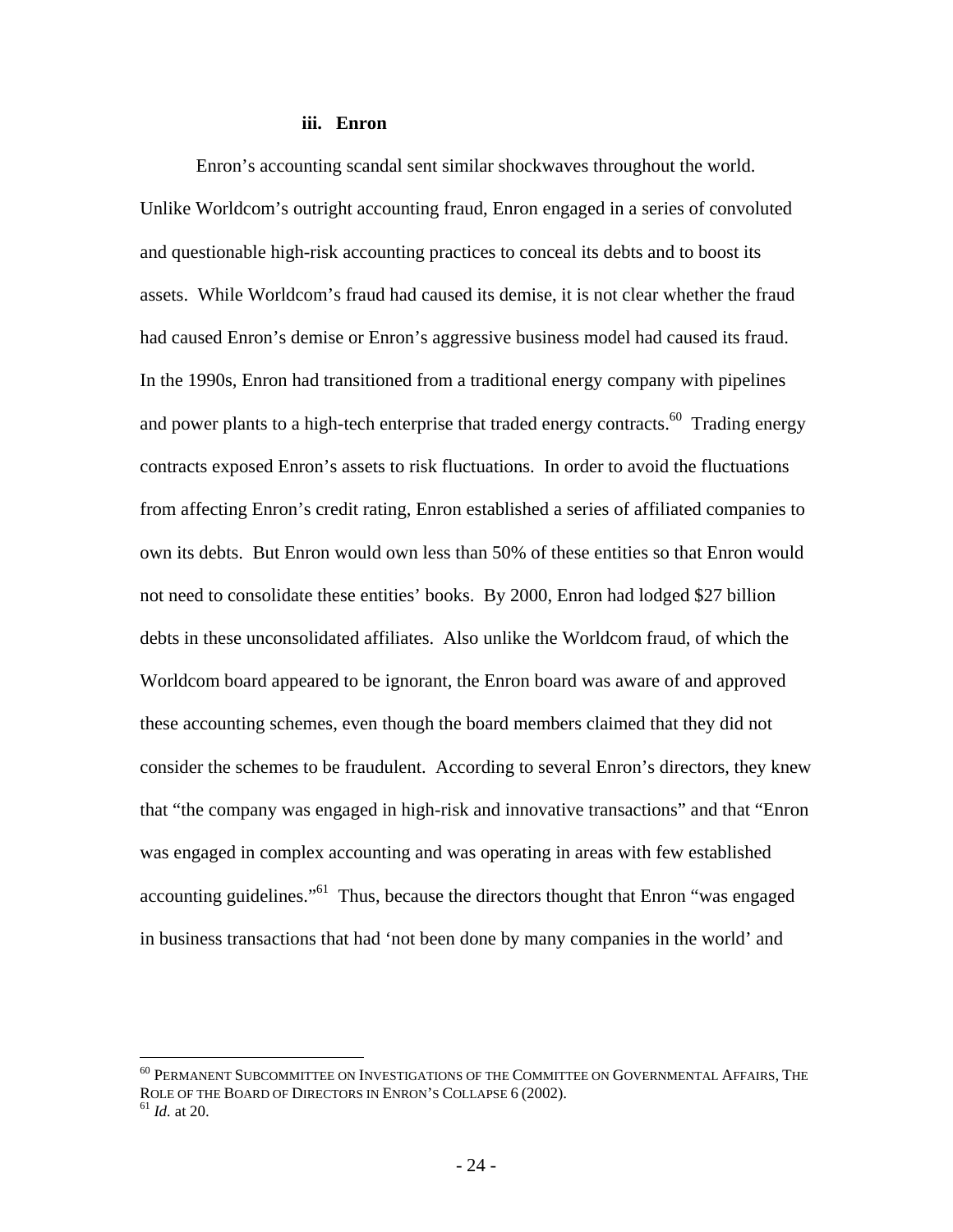were 'relatively new,'" they did not consider the accounting schemes to be questionable.<sup>62</sup>

Superficially, Enron's board maintained a number of practices that a Delaware court would consider to be "best practices." It had fifteen members, many of whom served on the boards of other companies. Former Chairman of Enron's Executive Committee described members of the board as well educated, "experienced, successful businessmen and women,"63 and "experts in areas of finance and accounting."64 One of the directors was a former dean and an accounting professor at the Stanford Business School.<sup>65</sup> All of the directors described internal board relations as harmonious. They could recall only two instances over the course of many years when board votes were not unanimous. They also described a good working relationship with Enron management because the directors possessed great respect for senior Enron officers, trusting the integrity and competency of the officers who were later indicted.<sup>66</sup> The board was organized into five committees. One of the committees was the Audit and Compliance Committee, which reviewed Enron's accounting and compliance programs and approved Enron's financial statements and reports. The board normally held five regular meetings per year, with additional special meetings as needed. Each board meeting usually lasted two days, during which the committees also held meetings. During the committee meetings, Enron management generally provided presentations on a variety of company issues. Enron also organized trips abroad during which board members viewed company assets and operations. But overall, the board members maintained a routine contact with

- 
- 
- 

 $^{62}$   $\mathit{Id}.$ 

<sup>&</sup>lt;sup>63</sup> Only one of the fifteen board members was a woman. *Id.* at 1. <sup>64</sup> *Id.* at 8. <sup>65</sup> *Id.* at 2. <sup>66</sup> *Id.* at 8.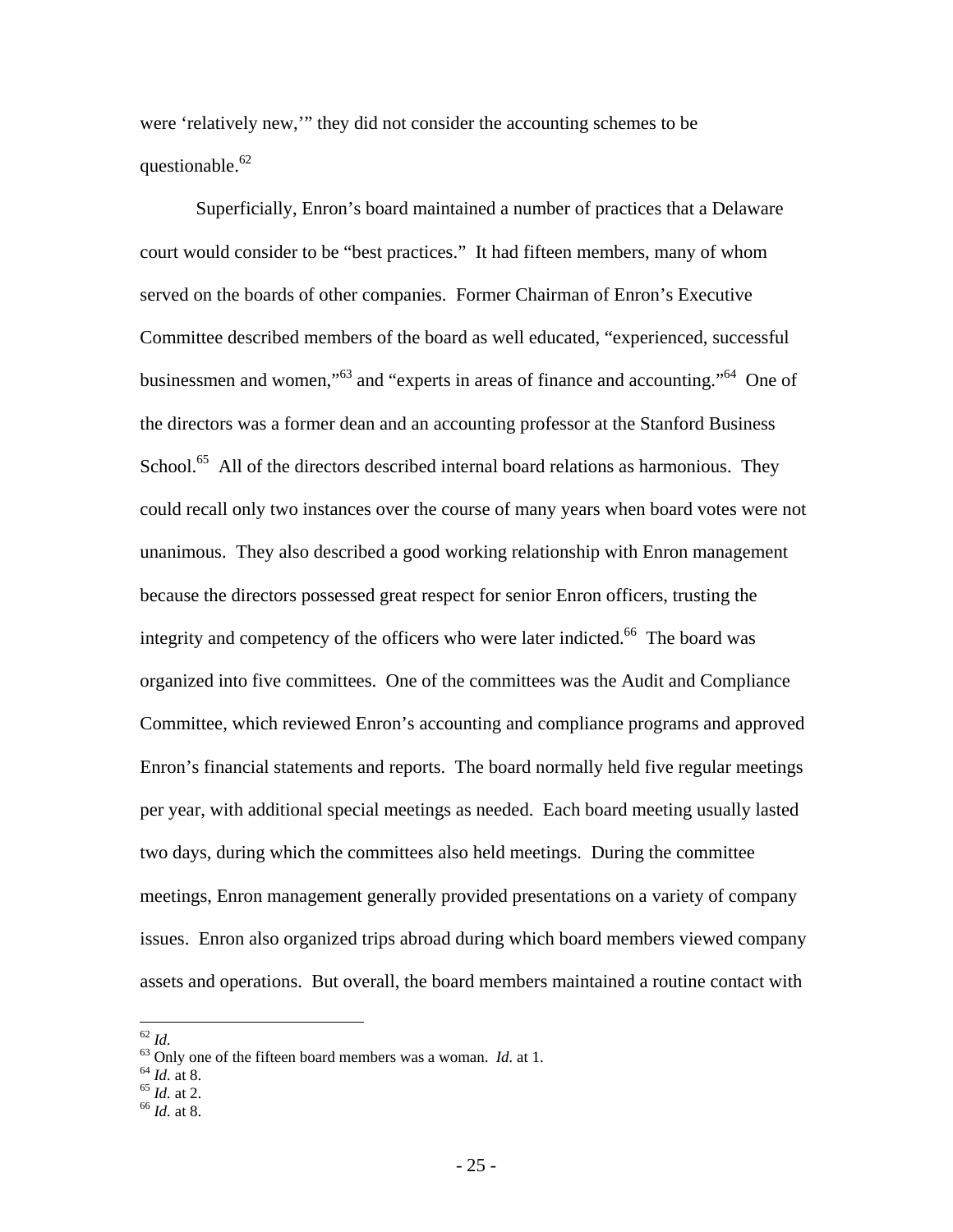less than a dozen senior officers at Enron. $67$  Each board member was compensated with cash and stock. The total cash and equity compensation of Enron board members in 2000 was about \$350,000, more than twice the national average for board compensation at a U.S. publicly traded corporation.<sup>68</sup>

Unlike the Worldcom board, which had a strong CEO who often intimidated the rest of the board, Enron's board did not appear to have had such a dominant figure. But at the end of the day, the board relied on what the executives informed them, relied on the perceived "integrity" and "capability" of the executives, and relied on the "clean" audit opinions from Enron's auditor, Arthur Andersen.<sup>69</sup> The U.S. Senate's Subcommittee found extensive evidence that shows the board was aware that Enron was engaged in questionable accounting practices. But Enron directors apparently never challenged the executives' decisions even when the directors received alarming information. For example, when Enron created a series of special purpose entities to own Enron's debts, Enron had to have "unaffiliated" people to own these entities. Instead of finding a truly independent investor, Enron's CFO or the CFO's subordinates owned the entities. Even though each entity involved hundreds of millions of Enron's investment, the directors did not feel troubled by the conflicts of interest posed because they relied on the executives to develop and implement the day-to-day controls. The directors were satisfied with their infrequent and generalized reviews about these entities, guided by the executives' presentations.<sup>70</sup> After one of the special entities had operated for more than one year, the Compensation Committee sought to review the CFO's compensation from the special

- 
- 

<sup>67</sup> *Id.* at 10. 68 *Id.* at 11. 69 *Id.* at 14. 70 *Id.* at 29.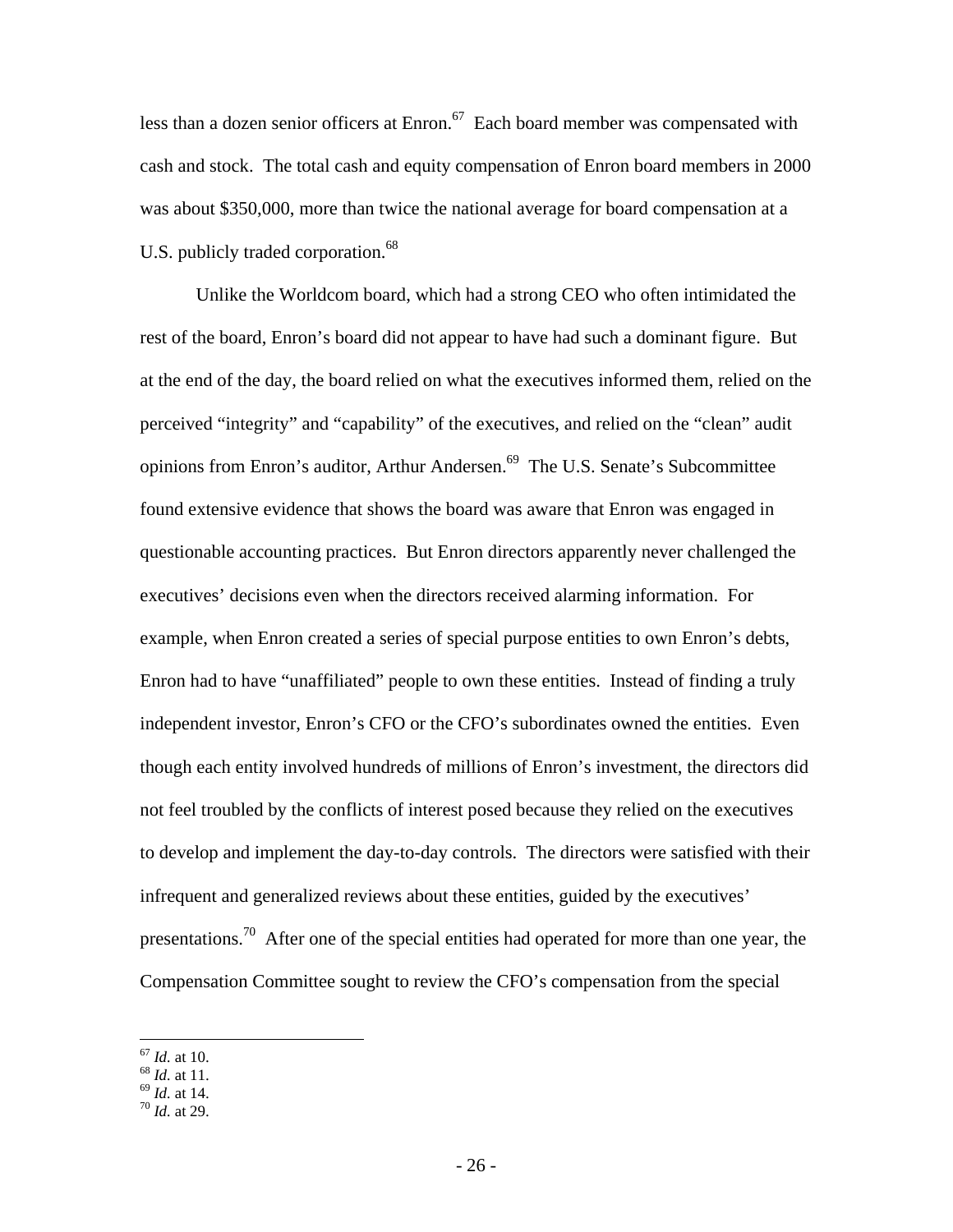entity. The Chairman of the Compensation Committee requested this information from Enron's senior compensation officer, but the officer failed to deliver for more than one year, until the Wall Street Journal published the compensation. During this one year, no other board member took steps to obtain the information.<sup>71</sup>

Not only did the Enron board rely on the executives, they probably also relied on each other. The board's large size filled with highly experienced business people aggravated the collective action problem. Perhaps each of them thought the following: "If Famous Person One is not challenging the transaction, why should I be concerned and break the harmonious atmosphere that has long existed in the boardroom?" A large board filled with highly paid and highly successful people may have appeared impressive to the outside world, but in reality may have been a detriment to shareholders. Such a prestigious board not only costs significantly more money to maintain but is also much more inefficient to operate. The board probably did not contribute to Enron's initial success since Enron's executives probably created Enron's business models. In this sense, the board's sophistication may have simply been a façade, constructed with a hefty price to conceal its true uselessness. The five separate committees within the board all had fancy names. But if all they did was to passively approve the executives' proposals, a board may have performed a far superior job if it had only three ordinary business people, instead of highly successful ones. Suppose board jobs for publicly traded corporations do not belong exclusively to a small community of elite members, and ordinary workers would compete based on their abilities and dedication in order to serve on a board. This open competition for board jobs would be more likely to produce more efficient and active boards.

 $1/71$  *Id.* at 35.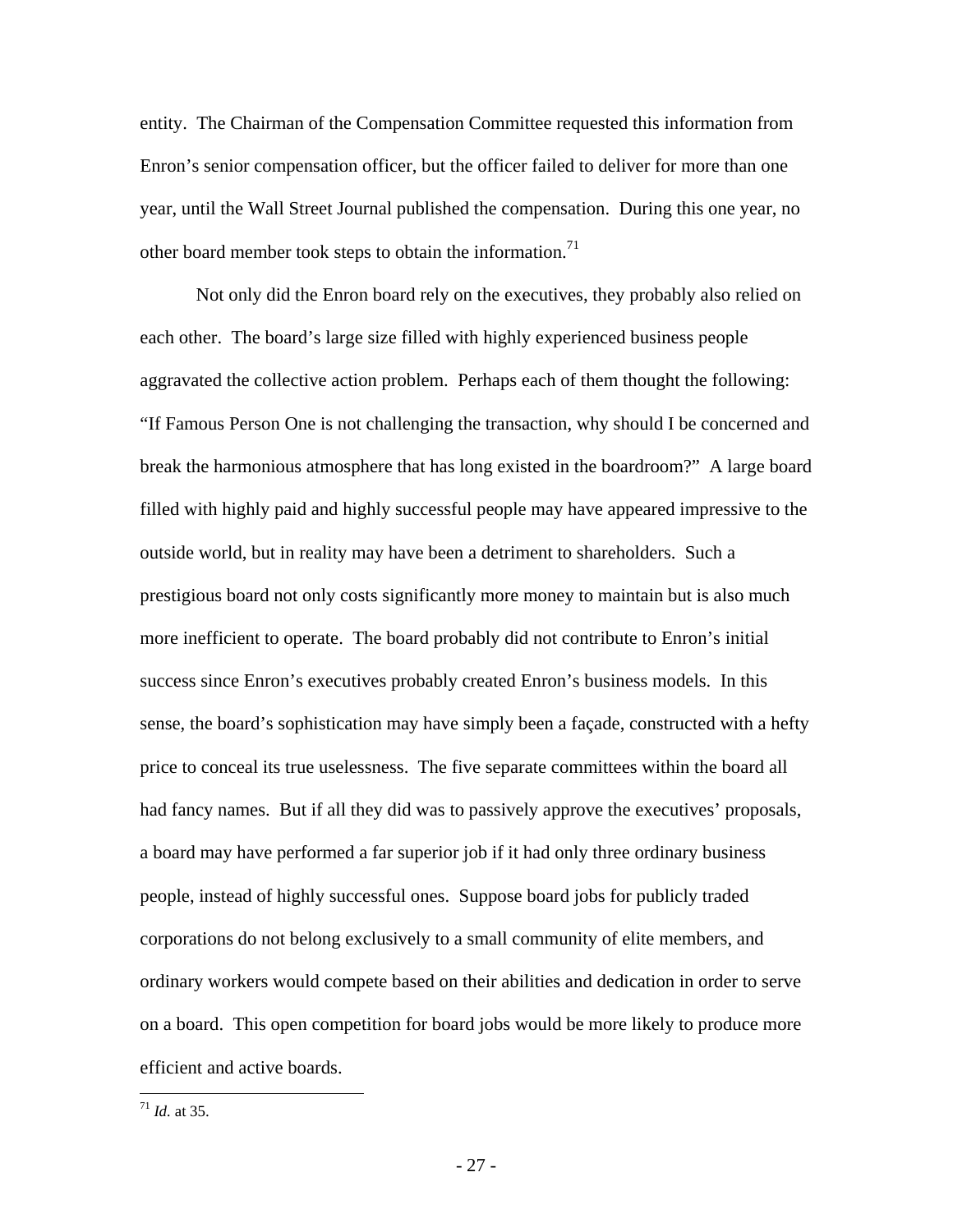### **III. Suggestions for the State Law to Improve Boards' Monitoring**

According to Professors Bhagat, Carey, and Elson, Delaware courts' decisions favoring independent and disinterested directors "have led not to more effective management oversight but, instead, to a classic triumph of form over function – where, although prescribed procedure has been followed, decisionmaking appears to be little more than staged play-acting, absent critical engaged oversight."<sup>72</sup> Boards of directors at Disney, Worldcom, Enron, and countless others have confirmed these professors' statement. Court reviews of challenged corporate decisions in Delaware have generally focused on a narrow set of transactions and sought to require boards to adopt procedural safeguards only for these transactions. Because of this focus on certain transactions instead of on the broader board operation in general, Delaware law has not been effective at improving board passivity. Instead, boards react with costly procedures only to circumvent the court's scrutiny for this narrow set of transactions. On the other hand, federal encroachment into state law, such as the SOX legislation, not only has no positive effect in corporate boards but also intrudes into an area of state law whose flexibility has been one of American law's geniuses. In this section, I first briefly summarize why the SOX legislation is unlikely to bring positive changes to the board room. I then propose that the Delaware courts continue its current wave of enhancing the good faith jurisprudence by applying the doctrine broadly to the general board operation instead of focusing solely on the particular board transaction that's the subject of litigation.

## **A. Sarbanes-Oxley Act: Costly but Fruitless Federal Legislation**

Partly because of the inadequate safeguarding provided by state law, the federal government, in response to the market outcry over Enron, Worldcom, and a series of

<u>.</u>

<sup>72</sup> Bhagat et al., *supra* note 3, at 17.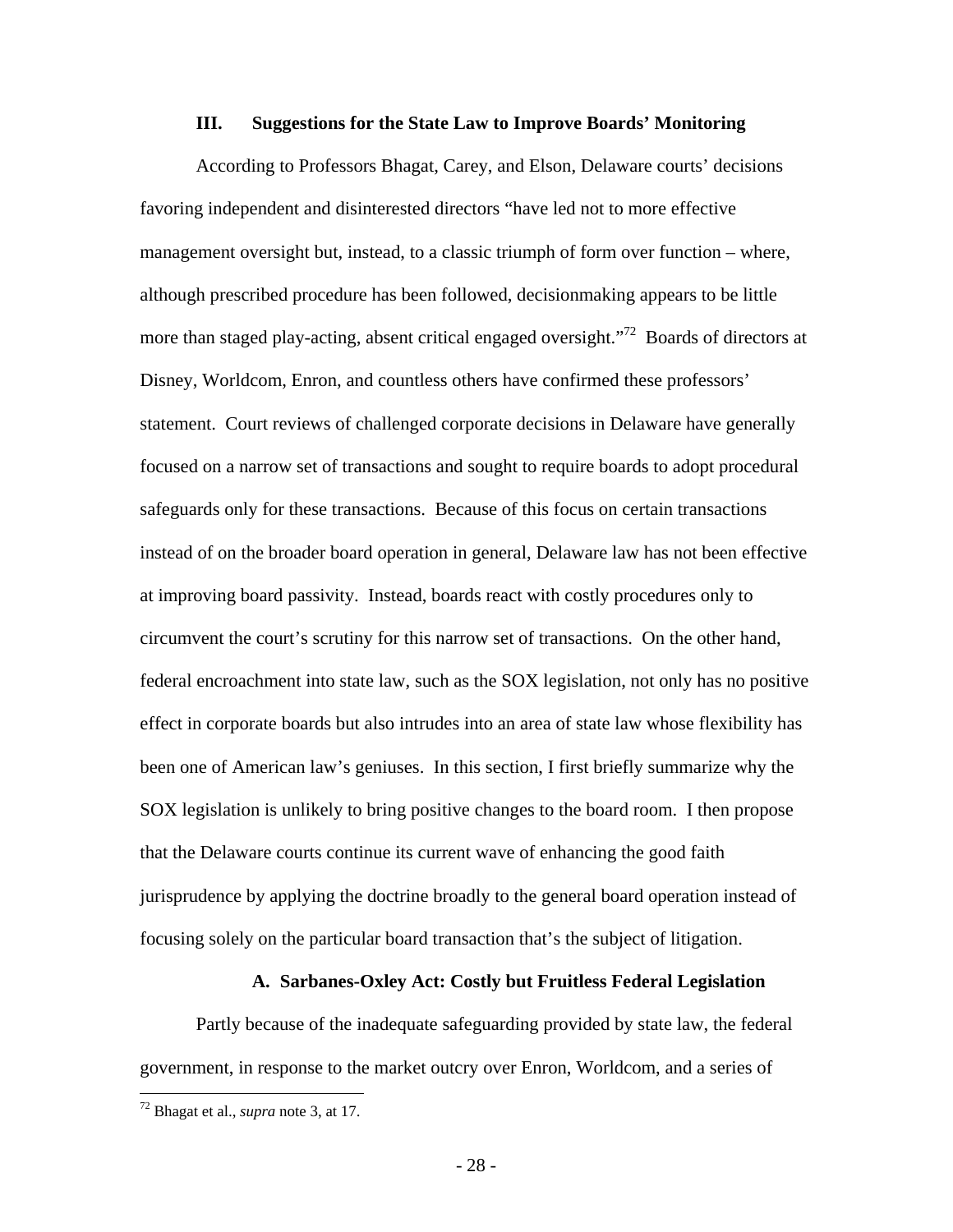other scandals at large corporations, hurried in and produced SOX. But as Professor Romano convincingly argues, the procedure imposed by SOX is unlikely to bring any positive effect for corporate governance.<sup>73</sup> A central mandate of SOX is the requirement that all publicly traded companies must have audit committees composed entirely of independent directors.<sup>74</sup> Such an independent audit committee is unlikely to be effective but extremely costly. Professor Romano summarizes in her article a large number of literatures examining the impact of the audit committee's independence on firm performance and on financial statement misconduct.<sup>75</sup> The compelling conclusion from these literatures is that requiring audit committees to consist solely of independent directors will not reduce the probability of financial statement wrongdoing or improve firm performance.<sup>76</sup>

The discussion in Section II.B and the Disney, Worldcom, and Enron examples help explain why audit committees with solely independent directors will not achieve what Congress intended. Arguments in favor of independent directors assume that these directors are less likely to defer to the executives and accordingly more likely to find out wrongdoings and provide more monitoring than inside directors. But Worldcom and Enron's boards failed to adequately monitor the executives not because the directors were not independent, but because directors have a natural tendency to stay passive and to defer to the executives' decisions. Independent directors, contrary to what Congress wants to believe, are actually more likely to stay passive than inside directors. They are not full-time corporate employees and most likely do not depend on the corporation's

<sup>&</sup>lt;sup>73</sup> Romano, *supra* note 12, at 1529-43.<br><sup>74</sup> Sarbanes-Oxley Act § 301, 2002 U.S.C.C.A.N. (116 Stat.) at 775-77.

<sup>75</sup> Romano, *supra* note 12, at 1530-33. 76 *Id.* at 1533.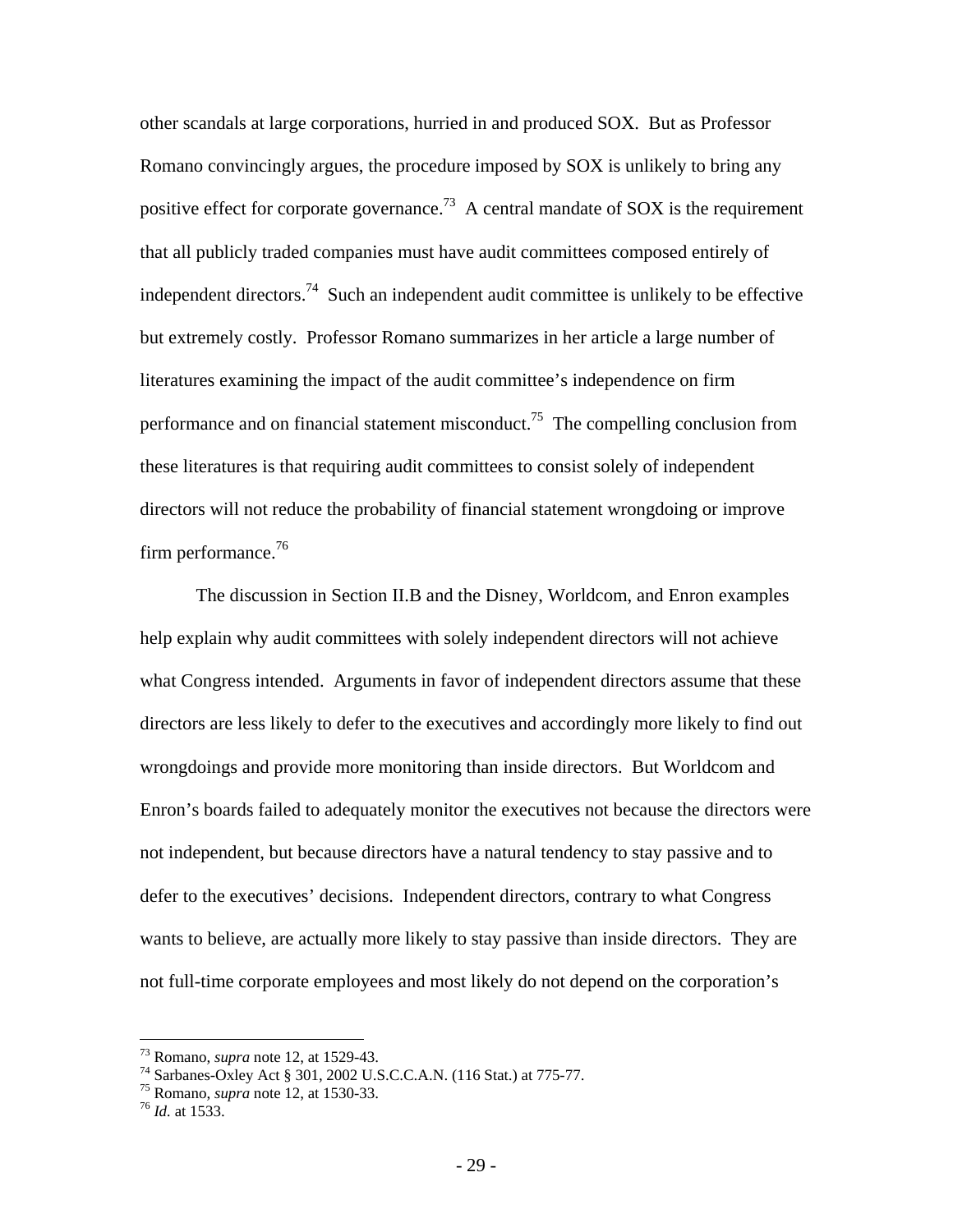success for their livelihood. Their compensation structure does not award them to spend more time than the fixed number of meetings they need to attend. Further, independent directors need to spend more time than inside directors to learn about the firm. Unless directors see clear evidence of wrongdoing or face an already exposed corporate crisis, they have a natural tendency to rely on the executives' representation. Moreover, people serve on audit committees not because they will be likely to arduously search for potential wrongdoings. Rather, directors will wish to develop a collegial, not adversary, relationship with the executives. After all, a director's job is much easier when he or she does not need to constantly challenge the executives. Therefore, even if independent directors on day one may not always say yes to the executives, over time, their initial alertness will gradually fade away. And "at the end of the day, most independent directors get neutralized in one fashion or another."

Not only will SOX not achieve what Congress intended, a further problem with SOX is that it encroaches into a regulatory regime that had long belonged to the states. The "genius of U.S. corporate law," prior to SOX, had been that "corporations can choose their legal regime from the 50 states and the District of Columbia. $177$  If one state's law creates a substantial burden on a firm, the firm will simply incorporate in a different state. Moreover, as discussed in Section II.A, different firms require different board structures to best fit the particular firm's business and special demand. Under a uniform federal statute, firms have no easy way to escape, even if the statute is extremely inefficient, unless these firms choose to delist.

<sup>77</sup> Romano, *supra* note 16, at 313.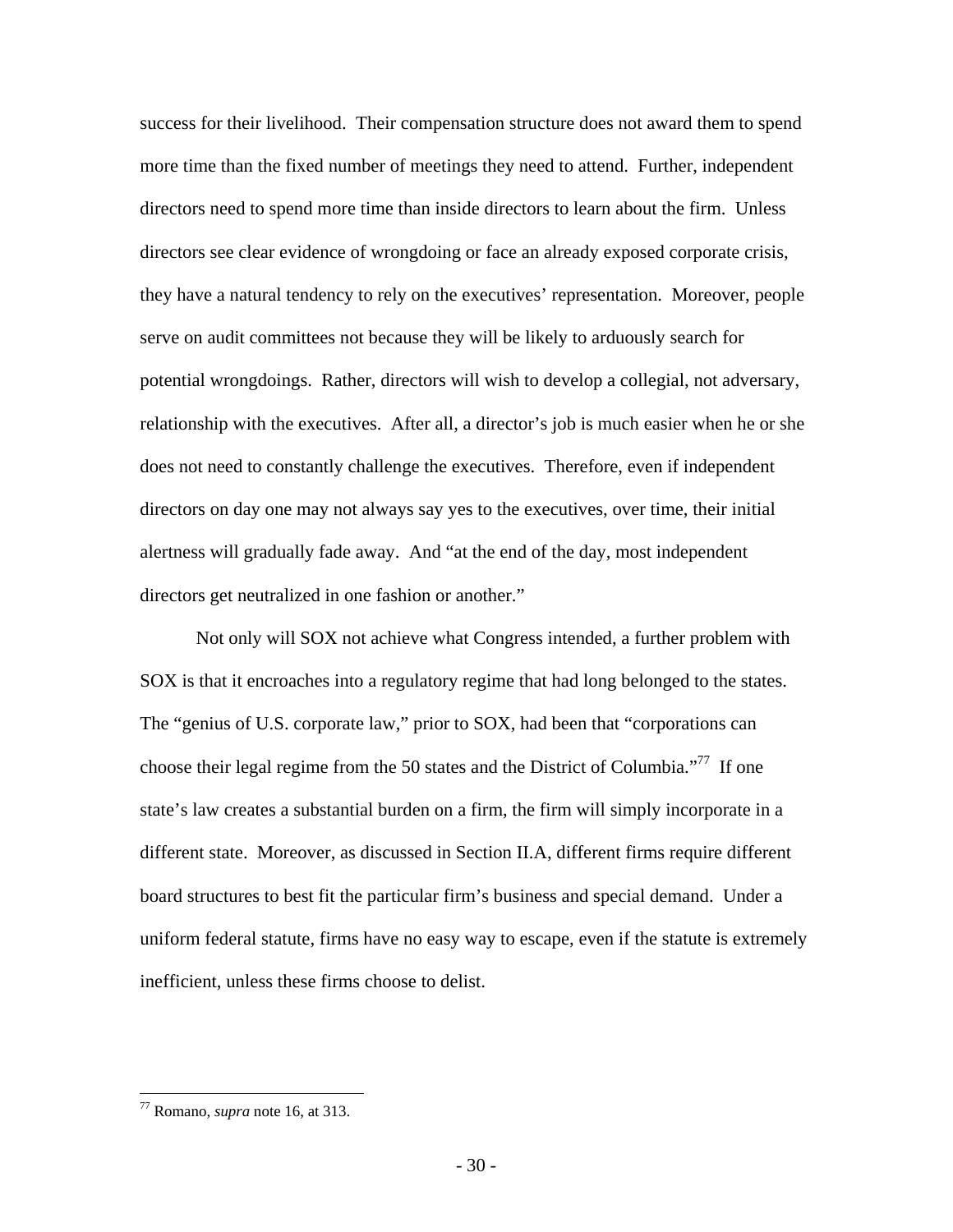#### **B. A Proposal to Delaware Courts: Expand the Good Faith Review**

Absent changes at the state level, Congress, however, may not be willing to repeal SOX. After all, SOX is Congress's response to a spate of accounting scandals that shattered public confidence in the securities market. Although it is a poor means to an end, the threat of a negative political image may cause Congress hesitant to admit its fault in the short term. At the same time, the gap between corporate reality and state law's assumptions leaves most people unsatisfied with the current form of corporate governance. Perhaps judicial oversight alone is insufficient to transform corporate governance, but law's insistence in a certain direction can and in fact often does lead to positive changes in people's behavior. Delaware is the pioneer and leader in corporate law. Delaware courts, for the most part, have restrained themselves from "intervening" into corporate business decisions. From time to time, when corporate scandals loom in the public mind, Delaware courts do react to strengthen their oversight of the board. For example, during the acquisition frenzy period in 1980s, Delaware courts issued a series of opinions, imposing various procedures and duties in the merger and acquisition area. In recent years, commentators have noticed that the Delaware courts have not been completely unresponsive to the spade of accounting scandals. The emphasis on "good faith" in the *Disney* opinions suggests that Delaware judges are eager to develop a suitable judicial doctrine to enhance their oversight over board conduct without unduly interfering with corporate business matters. In this subsection, I propose that the Delaware court adopts an expansive good faith review for overall board operations instead of focusing solely on the particular board decision that leads to the litigation. The "good faith" doctrine is particularly suitable to take into account the three negative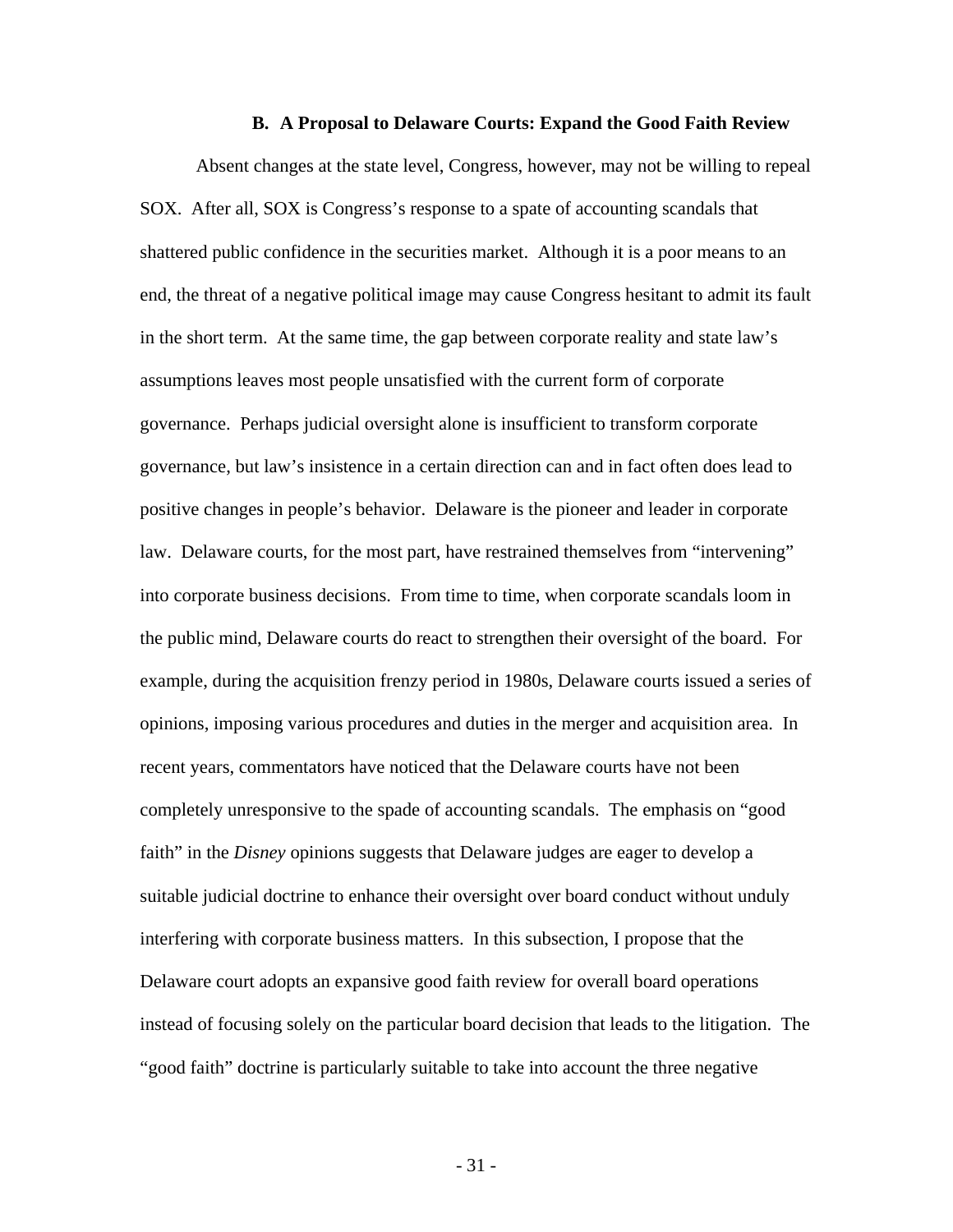factors identified in this paper that affect board monitoring – board members' conflict of interest, their collective action problem, and executives' entrenchment incentive over board members.

Subsection III.B.i lays out the expansive good faith evaluation that I propose. This subsection also briefly describes the business judgment rule and the main justifications for this rule. In the following two subsections, I explain why the expansive good faith evaluation will not interfere with these justifications for the business judgment rule. In the last subsection, I apply the expansive good faith evaluation to the Disney example described in subsection II.C.i above.

### **i. The Good Faith Exception to the Business Judgment Rule**

Under Delaware law, board directors traditionally face two types of fiduciary duties: the duty of loyalty and the duty of care.<sup>78</sup> The duty of loyalty mainly deals with self-dealing transactions. It requires a corporate director or officer who enters a transaction with the corporation to "fully disclose all material facts to the corporation's disinterested representatives and to deal with the company on terms that are intrinsically fair in all respects."79 The duty of care requires a director to perform his or her functions (1) in good faith, (2) in a manner the director reasonably believes to be in the best interests of the corporation, and (3) with the care that a person in a like position would reasonably believe appropriate under similar circumstances.<sup>80</sup> Although the duty of care standard reads similar to an ordinary negligence standard in tort law, courts have long introduced the business judgment rule to insulate directors' performance from judicial

<sup>78</sup> Cede & Co. v. Technicolor, Inc. 634 A.2d 345, 367 (Del. 1993); Sean J. Griffith, *Good Faith Business Judgment: A Theory of Rhetoric in Corporate Law Jurisprudence*, 55 DUKE L.J. 1, 9 (2005).<br><sup>79</sup> WILLIAM T. ALLEN & REINIER KRAAKMAN, COMMENTARIES AND CASES ON THE LAW OF BUSINESS

ORGANIZATION 285 (2003).<br><sup>80</sup> RMBCA § 8.30.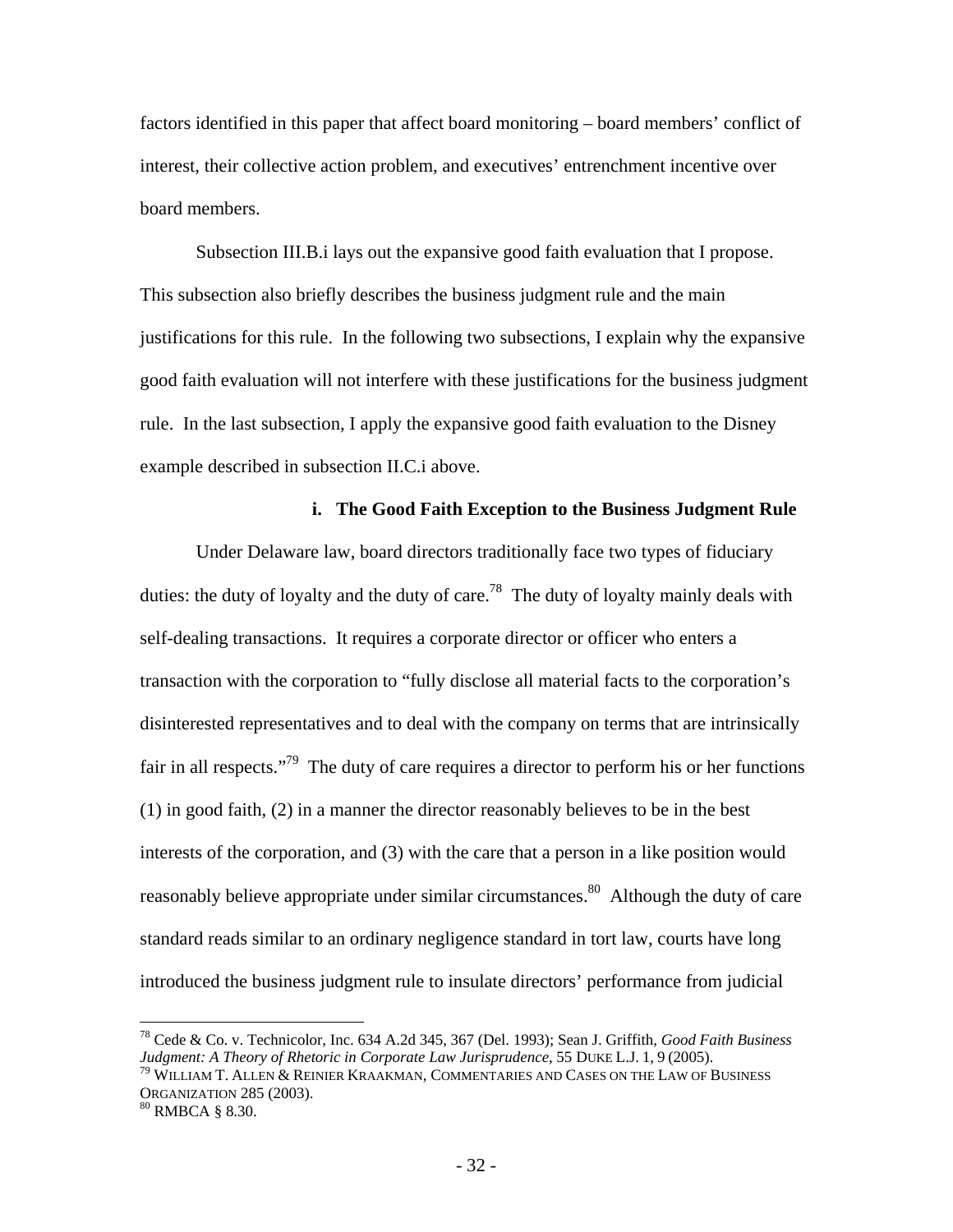scrutiny in most situations. Under the business judgment rule, the law presumes that "in making a business decision the directors of a corporation acted on an informed basis, in good faith, and in the honest belief that the action taken was in the best interests of the company."81 Courts and scholars have identified two principal justifications for the business judgment rule: (1) a negligence standard deters risk-taking by corporate officers and directors, a situation that shareholders do not prefer; $^{82}$  and (2) judges are not business experts.<sup>83</sup> In addition to these two justifications, Professor Bainbridge, a strong proponent of the business judgment rule, has identified an additional justification: judicial review of business decisions could "interfere with—or even destroy—the internal term governance structures that regulate board behavior."84

Significantly, to allow the business judgment rule to apply, a director must have acted in good faith. A plaintiff can rebut the business judgment presumption by showing that a director breached the duty of care or duty of loyalty, or the director acted in bad faith.<sup>85</sup> If the plaintiff successfully rebuts this presumption, the burden shifts to the director defendant "to demonstrate that the challenged act or transaction was entirely fair to the corporation and its shareholders."<sup>86</sup> This good faith requirement is codified in several provisions of the Delaware General Corporation Law (the "DGCL"). Under Section 102(b)(7) of the DGCL, Delaware corporations can exculpate their directors, in

directors to be risk averse.").<br><sup>83</sup> This justification first appeared in *Dodge v. Ford Motor Co.*, 170 N.W. 668 (Mich. 1919).

<sup>81</sup> Aronson v. Lewis, 473 A.2d 805, 812 (Del. 1984); Disney III, 906 A.2d 27, 52 (Del. 2006).

<sup>&</sup>lt;sup>82</sup> See Gagliardi v. Trifoods International, Inc. 683 A.2d 1049, 1052 (Del. Ch. 1996) ("Shareholders can diversify the risks of their corporate investments. Thus, it is in their economic interest for the corporation to accept in rank order all positive net present value investment projects available to the corporation, starting with the highest risk adjusted rate of return first. Shareholders don't want (or shouldn't rationally want)

<sup>&</sup>lt;sup>84</sup> Stephen M. Bainbridge, *The Business Judgment Rule as Abstention Doctrine* (Univ. of Cal., Los Angeles Sch. of Law Law & Econ. Research Paper Series, Paper No. 03-18), *available at* http://ssrn.com/abstract=429260.

<sup>85</sup> *Disney III*, 906 A.2d at 52. 86 *Id.*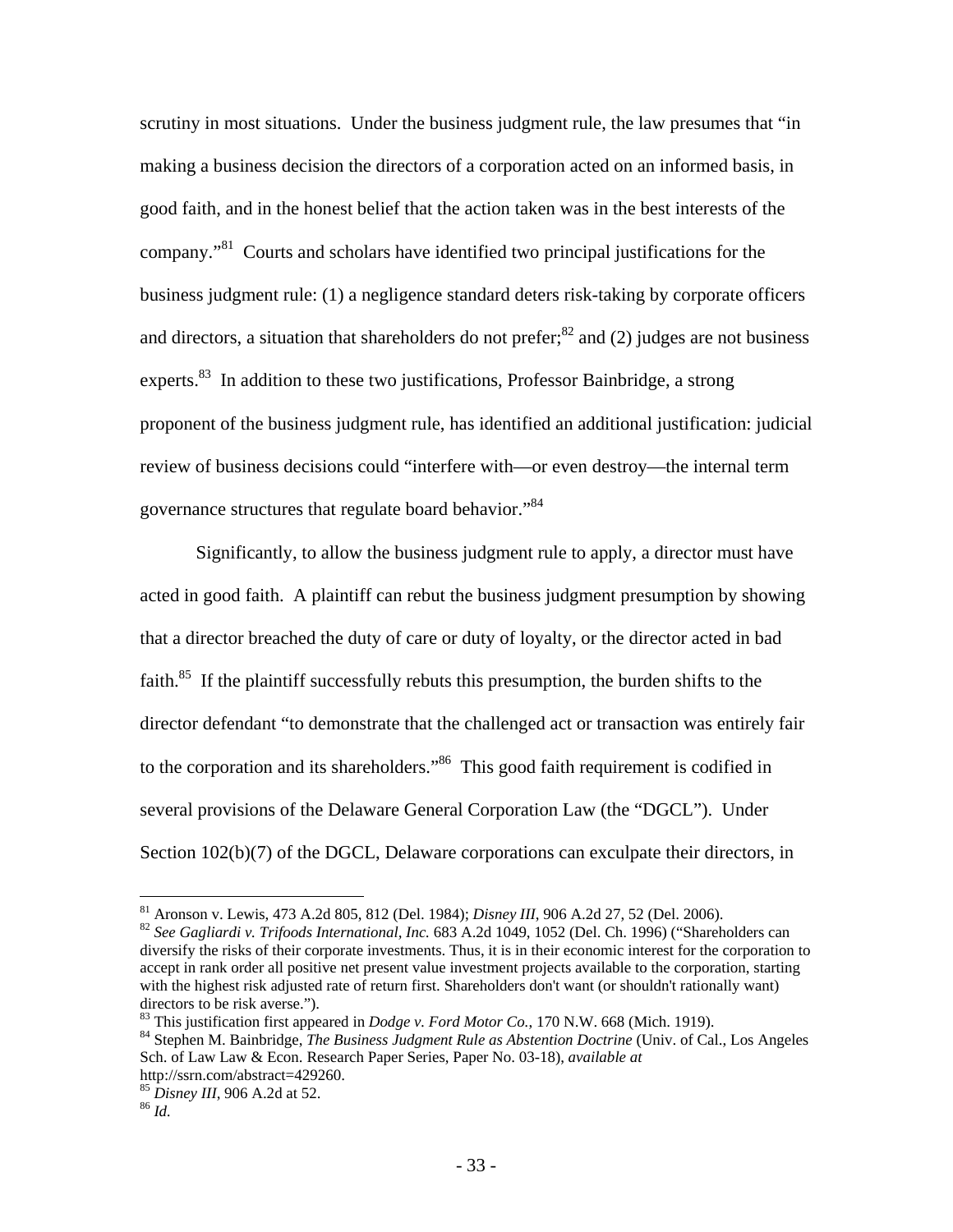their charter provisions, from monetary liability for a breach of the duty of care, provided that the directors acted in good faith. Section 145 of the DGCL allows Delaware corporations to indemnify directors for the costs and outcomes of litigation, provided that the directors acted in good faith. Prior to the *Disney* litigations, this good faith requirement occurred in case law only occasionally. In *Cinerama, Inc. v. Technicolor, Inc.*, the Delaware Supreme Court specifically referred to a director's "triad of fiduciary duties": "to rebut the [business judgment] presumption, a shareholder plaintiff assumes the burden of providing evidence that the board of directors, in reaching its challenged decision, breached any one of its triad of fiduciary duties: good faith, loyalty, or due care."87 Scholars have counted at least a dozen Delaware cases, decided prior to *Disney*, that adopted the "triad of fiduciary duties."<sup>88</sup> However, Delaware courts had not extensively addressed the exact meaning of good faith until in *Disney*.

In the *Disney* litigations, the issue of good faith played a prominent role.<sup>89</sup> In the trial court, Chancellor Chandler referred to the good faith issue in the negative and asked whether the directors had acted in bad faith. Chancellor Chandler then went on to define bad faith:

> Upon long and careful consideration, I am of the opinion that the concept of intentional dereliction of duty, a conscious disregard for one's responsibilities, is an appropriate (although not the only) standard for determining whether fiduciaries have acted in good faith. Deliberate indifference and inaction in the face of a duty to act is, in my mind, conduct that is clearly disloyal to the corporation. It is the epitome of faithless conduct.  $90$

 $87$  Cinerama, Inc. v. Technicolor, Inc. 663 A.2d 1156, 1164 (Del. 1995).

<sup>88</sup> *See* Charles Hansen, *Sowing the Seeds of Confusion: The Ephemeral Triad*, 73 ASPEN L. & BUS. CORP. 1, 2 (2002); Melvin A. Eisenberg, *The Duty of Good Faith in Corporate Law*, 31 DEL. J. CORP. L. 1, 12 (2006).

<sup>89</sup> *Disney III*, 906 A.2d at 63.

<sup>90</sup> *Disney II*, 907 A.2d at 755.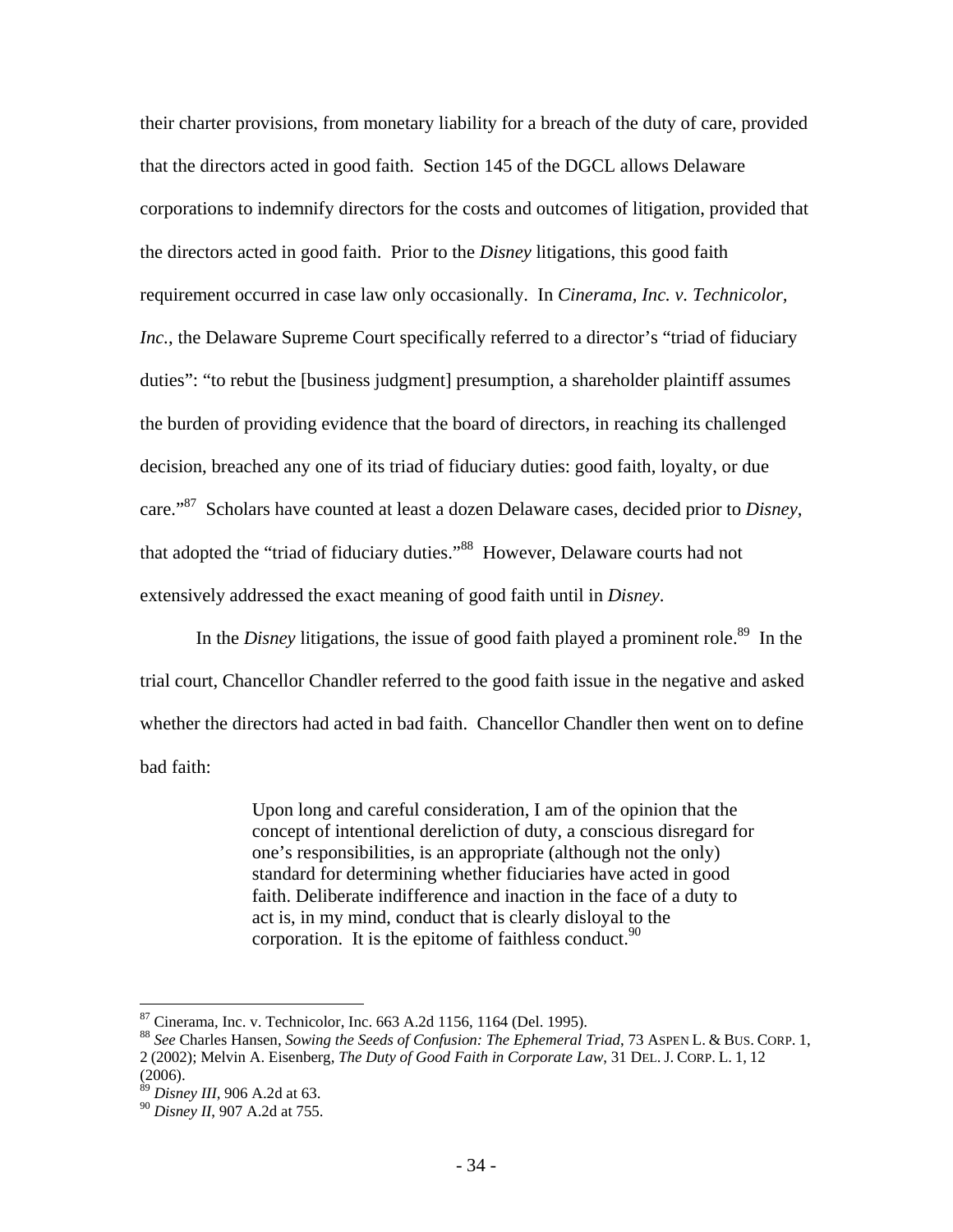On appeal, the Delaware Supreme Court provides three categories of fiduciary behavior as "candidates for the 'bad faith' pejorative label".<sup>91</sup> The first category "involves" 'subjective bad faith,' that is, fiduciary conduct motivated by an actual intent to do harm."<sup>92</sup> The court refers to this conduct as the "classic, quintessential bad faith."<sup>93</sup> The second category is the most confusing because the conduct "involves lack of due carethat is, fiduciary action taken solely by reason of gross negligence and without any malevolent intent."<sup>94</sup> The court took pain to explain that in a psychological sense, "the conduct that is the subject of due care may overlap with the conduct that comes within the rubric of good faith."95 But as a legal matter, according to the court, the two standards are not the same. Thus, "grossly negligent conduct, without more, does not and cannot constitute a breach of the fiduciary duty to act in good faith."96 Yet the court does not clarify what conduct in addition to gross negligence constitutes bad faith. The third category of conduct not in good faith, according to the supreme court, is the type defined by Chancellor Chandler, i.e., "intentional dereliction of duty, a conscious disregard for one's responsibilities."97 Different wordings aside, the third category appears to be a specific example of the second category. When directors consciously disregard their responsibilities, their conduct should also have been grossly negligent. Thus, this "conscious disregarding" attitude appears to be the extra behavior on top of gross negligence that makes the conduct not in good faith.

<sup>92</sup> *Id.* 

- <sup>93</sup> *Id.*
- $\frac{94}{10}$  *Id.* at 65.
- 
- <sup>95</sup> *Id.* at 65. 96 *Id.* <sup>97</sup> *Id.* at 66.
- 

<sup>91</sup> *Disney III*, 906 A.2d at 64.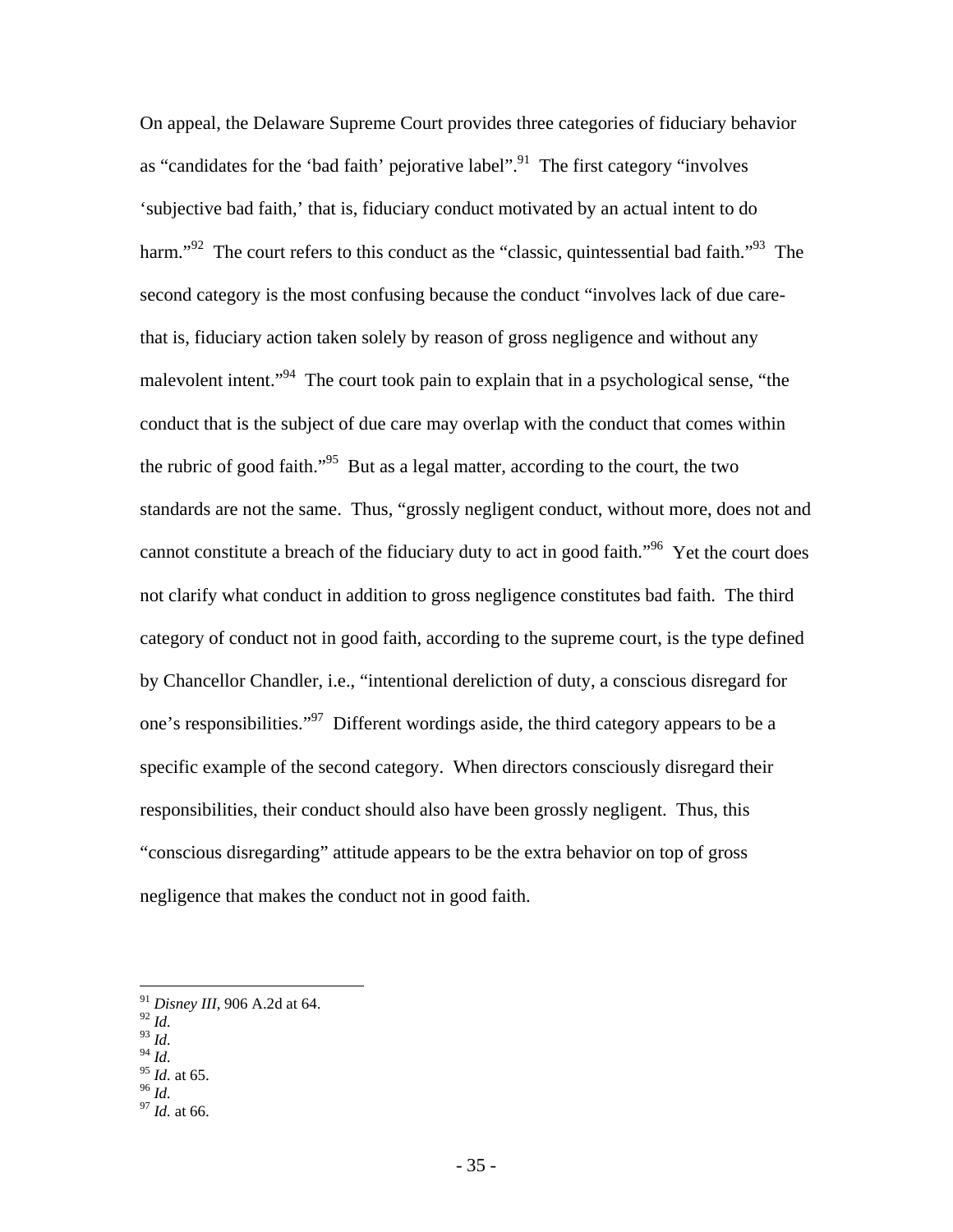Although the Delaware Supreme Court attempted to provide "some conceptual guidance to the corporate community" through the above analysis, the court's three categories are far from clear. Perhaps as Professor Griffith argued, this focus on good faith in recent Delaware cases is simply rhetoric in Delaware corporate law jurisprudence in response to the scandals in recent years.<sup>98</sup> According to Professor Griffith, the good faith analysis "operates as a speech act, a performance, as opposed to a careful method of analysis."<sup>99</sup> Once the crisis and scandals fade away in the public mind, Professor Griffith predicts that the court will return to the old position of board deference.<sup>100</sup>

However, to recapture Delaware's dominance in corporate law from the federal intrusion and to establish the law's positive role in shaping corporate governance, Delaware judges should not treat this "good faith" analysis as temporal rhetoric in crisis time. Instead, the duty of good faith should be expanded to cover problematic board conduct that falls outside the traditional duties of care and loyalty. As discussed in Part II, boards have a tendency to stay passive because (1) directors have a conflict of interest, i.e., loyalty to the executives, not shareholders; (2) directors have their own collective action problem among themselves; and (3) executives have a natural tendency to entrench the board. Neither the traditional duty of care nor duty of loyalty analysis addresses these issues because the traditional analysis focuses on a specific board action or inaction that's the subject of litigation. Surely directors for publicly traded companies have a busy life and have to consider a variety of different agendas for the firm. The business judgment rule prevents judges from falling into the hindsight bias. Without the business judgment

<u>.</u>

<sup>98</sup> *See* Sean J. Griffith, *Good Faith Business Judgment: A Theory of Rhetoric in Corporate Law Jurisprudence*, 55 DUKE L.J. 1 (2005).<br><sup>99</sup> *Id.* at 1.<br><sup>100</sup> *Id.* at 2.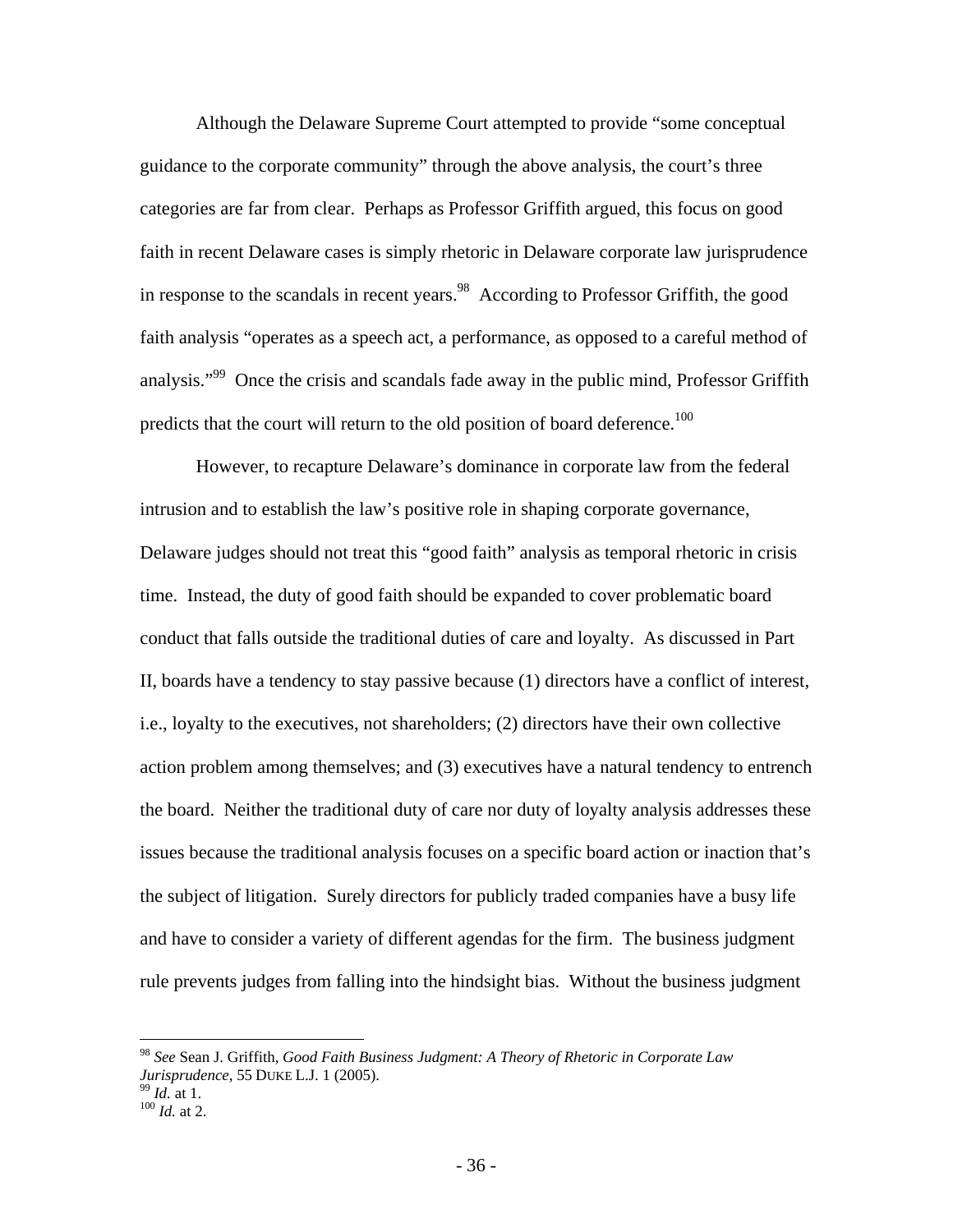rule, a judge may, ex post, require directors to have considered one business decision more thoroughly than others just because this decision turned out to become the subject of litigation. Accordingly, judges impose a low threshold for directors to pass their fiduciary duty obligations – a board decision passes muster as long as directors made the decision on an informed basis and in good faith. And a director only needs to "know the facts" to be able to make a decision on "an informed basis."

Instead of focusing on a specific transaction in dispute, I propose that the court expands its review of board operations by examining how the board generally performs its monitoring role. The court should allow plaintiffs to show, under the good faith prong, that the board has been operating in a way so passive that the board almost always casually disposes all the corporate matters or defers to the executives. Because the board in general casually performs its monitoring role, it could not have properly deliberated the particular board decision in dispute. In this situation, the business judgment presumption does not apply, and the burden shifts to the defendant to prove that the particular board decision in the dispute was fair to the corporation and to the shareholders.<sup>101</sup> This expansive review for board operations also fits in Chancellor Chandler's "intentional dereliction of duty, a conscious disregard for one's

<sup>101</sup> Note that this test is more expansive than the tests in *Graham* and *Caremark*. In *Graham v. Allis-Chalmers Manufacturing Co.*, 188 A.2d 125 (Del. 1963), the corporation and four of its mid-level managers pled guilty to price-fixing charges, causing big fines imposed on the corporation. Corporate shareholder brought a derivative suit against directors and top officers, alleging that the directors and officers failed to take actions designed to learn of and prevent such anti-trust violations by corporate employees. The court held that the directors were not liable because the plaintiffs had shown no evidence that had put the directors on notice that employees had engaged in conduct violating antitrust laws. In *In re Caremark International Inc. Derivative Litig.*, 698 A.2d 959 (Del. Ch. 1996), lower-level officers engaged misconduct violating the Anti-Referral Payments Law that cost \$250 million fines to the corporation. Although the court found that the directors have an obligation (an affirmative duty) to insure the corporation's reporting system is adequate, the court did not find that the directors were liable because the corporation's information systems appear to have represented a good faith attempt to be informed of the relevant facts from its employees. In both *Graham* and *Caremark*, the courts still focused on only the boards' inaction surrounding the particular misconduct that damaged the corporation. The courts in those two cases did not look at the boards' operation in general, beyond the damaging misconduct.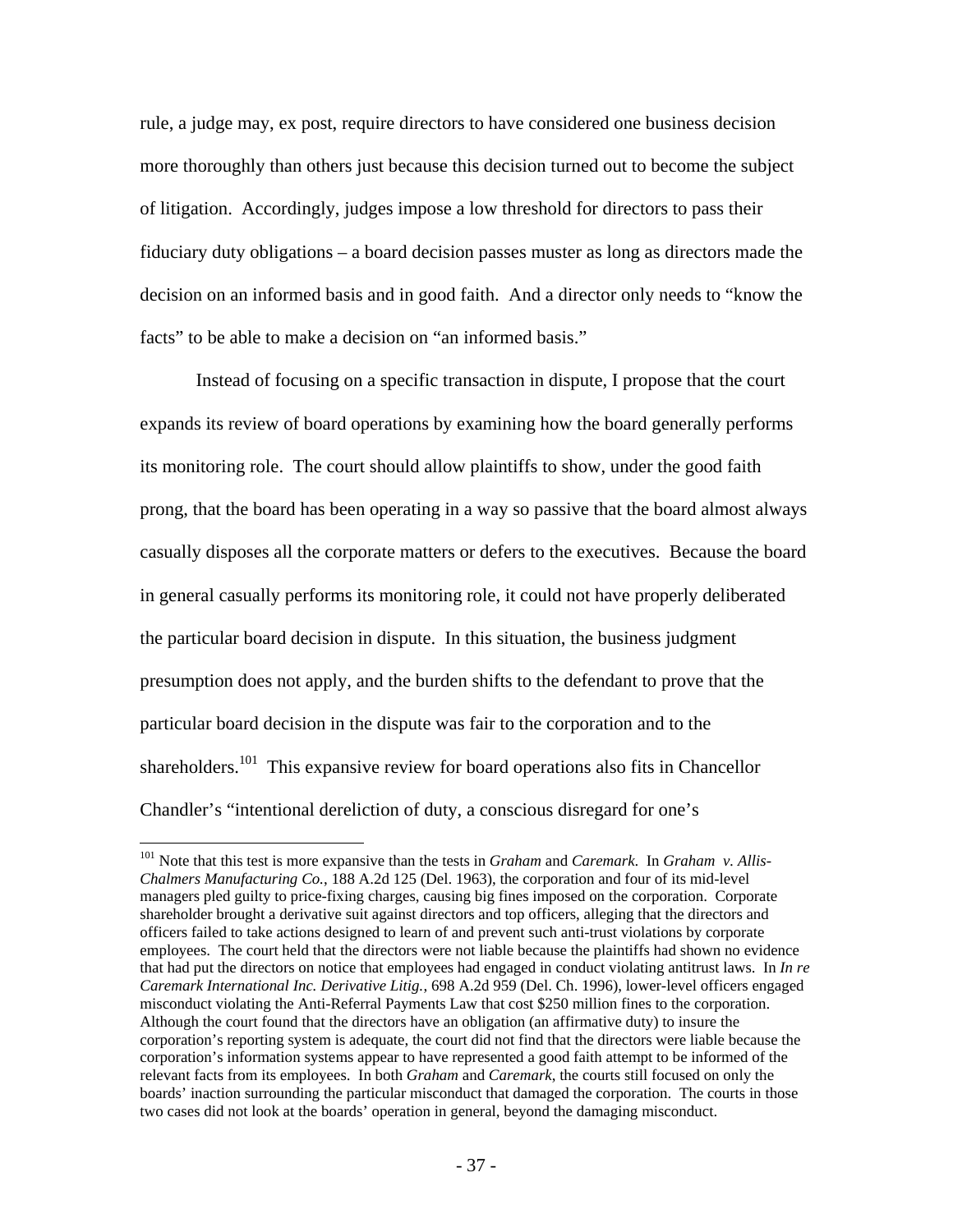responsibilities" test. After all, if board directors in general disregard their responsibilities, they could not have thoroughly considered the particular board action in dispute.

Under this expansive board review, the court should examine board operations both on an individual director's basis and on the whole board. On an individual director's basis, the court should ask how, in general, each board director has performed his or her monitoring role and has approved major business decisions. For example, the court should examine the time and effort each director devotes into the firm's business; how much each director knows about the firm and the matters he or she had to decide; how each director approves a transaction; and whether a director always blindly follows the executives' recommendation or his or her colleagues' lead without providing independent input.

To the board as a whole, the court should evaluate the overall atmosphere within the board and be sensitive to the executives' entrenchment tendency. Chancellor Chandler acknowledges in *Disney* that the good faith prong is particularly suitable when a corporation is governed by an "imperial CEO":

> It is precisely in this context -- an imperial CEO or controlling shareholder with a supine or passive board -- that the concept of good faith may prove highly meaningful. The fiduciary duties of care and loyalty, as traditionally defined, may not be aggressive enough to protect shareholder interests when the board is well advised, is not legally beholden to the management or a controlling shareholder and when the board does not suffer from other disabling conflicts of interest, such as a patently self-dealing transaction. Good faith may serve to fill this gap and ensure that the persons entrusted by shareholders to govern Delaware corporations do so with an honesty of purpose and with an understanding of whose interests they are there to protect.<sup>102</sup>

<sup>102</sup> *Disney II*, 907 A.2d at 761.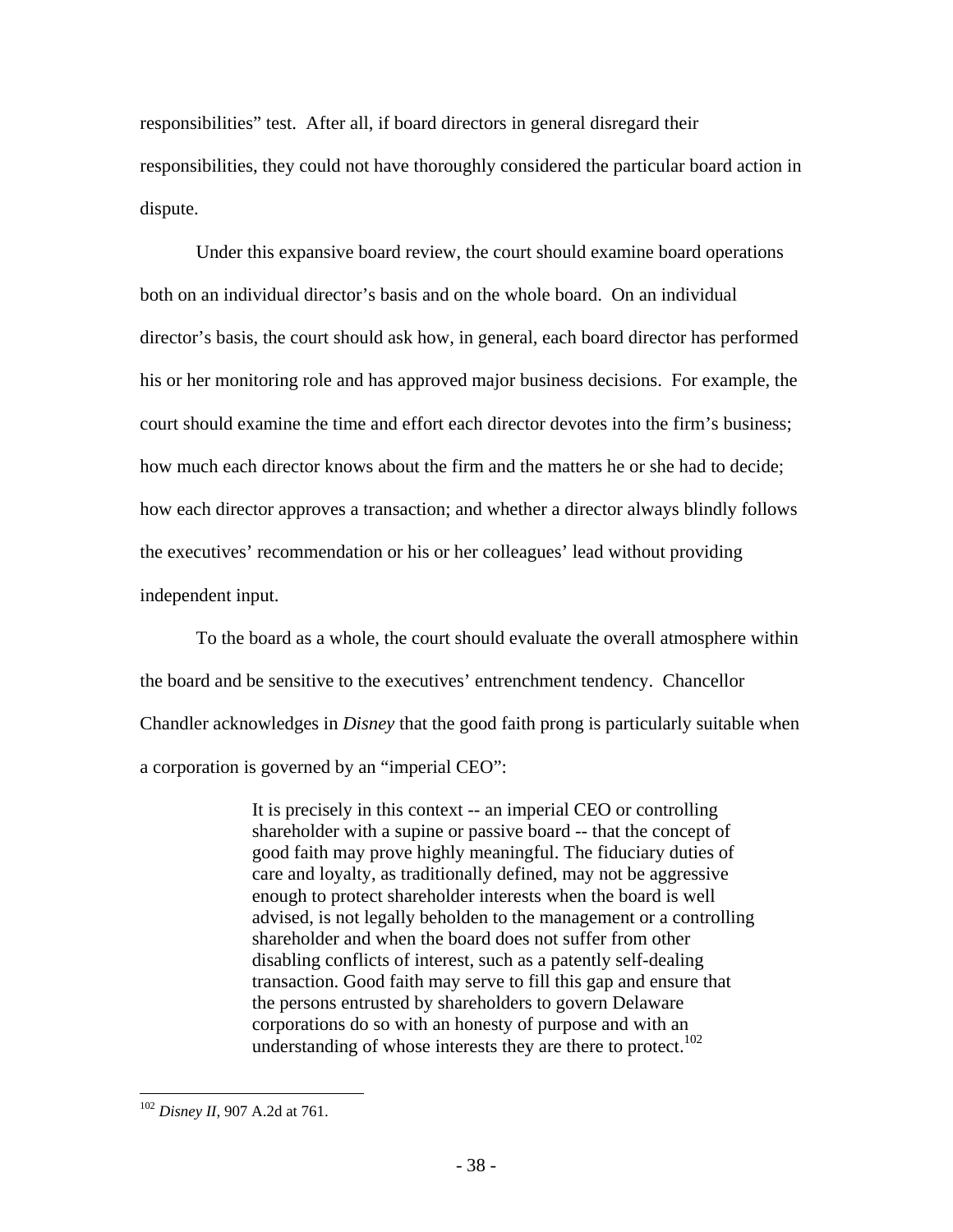Without evaluating the general atmosphere at the board and looking beyond the particular transaction in dispute, the court may not have sufficient evidence to be able to label a dominant executive as the "imperial CEO." When evaluating overall board operations, the court should focus on how the executives in general approach board members. For example, does the board have an executive so dominant that the directors regularly have been unable or unwilling to challenge the executive? Does the executive normally approach and inform the board on an individual basis or on a collective basis? Does the executive constantly play politics around board members, attempting to tailor to individual directors' personal interest in order to achieve what the executive desires? Is the board's atmosphere professional and conducive to productive decisionmaking? Taking these factors into consideration will help curtail executives' entrenchment tendency. Although judges do not wish to mandate how the board conducts its business, evaluating the board's general atmosphere does not intrude into directors' decisionmaking but may push boards into building a more active and productive environment.

## **ii. An Expansive Good Faith Evaluation Is Not Counterproductive**

Allowing the plaintiffs to show board passivity beyond the transaction in dispute should not deter directors' risk-taking or discourage qualified individuals from serving on the board. One of the main justifications for the business judgment rule is that judicial challenge to directors' decisions ex post deters directors' risk-taking. Corporate officers and directors invest other people's money. Shareholders can eliminate firm specific risk by diversifying their portfolio so they prefer optimal risk-taking by corporate officers and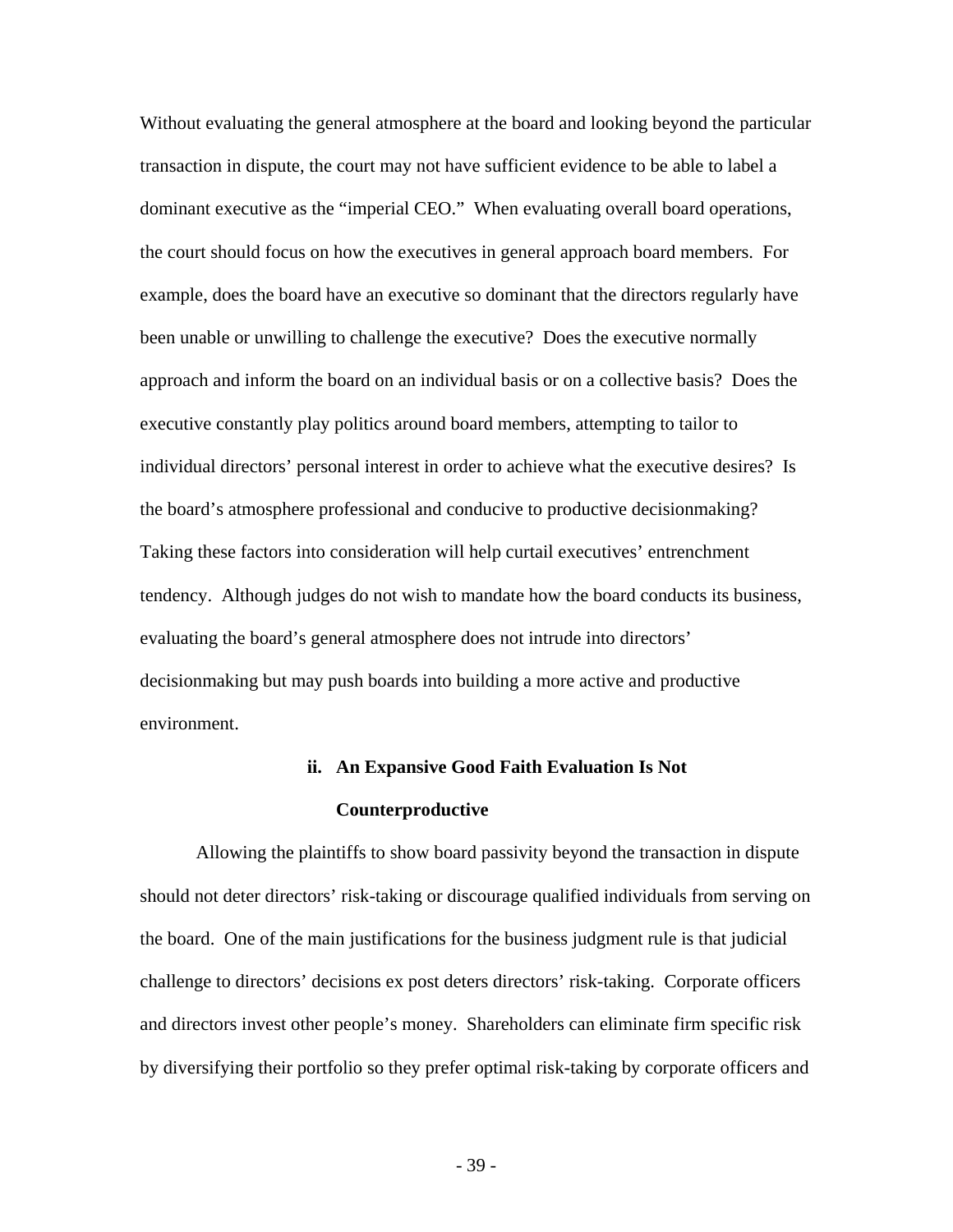$direction<sup>103</sup>$  In the absence of the business judgment rule, corporate officers and directors would bear the full costs of the downside of a risky project, but they would receive only a small fraction of the gains from the upside of the risky project.<sup>104</sup> Accordingly, judges have invoked the business judgment rule to prevent themselves from falling into the inevitable hindsight bias when second-guessing a corporate decision. A more expansive good faith evaluation, however, should not deter directors' risk-taking any more than the current transactional approach. Under the expansive approach, judges do not scrutinize more thoroughly than under the current approach for the particular board decision in dispute. Instead, judges simply expand the horizon, looking beyond the transaction and evaluating the board operation in general. The weakness under the transactional approach is that it isolates one transaction from the board's overall operation. When the board considers a business matter ex ante, it may not know exactly how the decision will affect the business. Or the board may have reasonably overlooked the importance of its decision – the decision may turn out to be more important than the board initially considered. Thus, unless the plaintiffs bring strong evidence of directors' self-dealing or gross negligence in this one transaction, the plaintiffs are unlikely to succeed in their claims. Facts surrounding one transaction often are too limited to prove that the directors have "consciously disregarded" their duties. Under the expansive good faith evaluation, however, if the pattern of the board operation shows that the directors almost always casually dispose their duties and always blindly follow the executives' recommendations, then the plaintiffs may succeed in their claims. Corporate boards consider a variety of business matters. Without showing how the board operates over a

<sup>103</sup> *See* Gagliardi, 683 A.2d 1049, 1052; Bainbridge, *supra* note 84, at 31. 104 ALLEN & KRAAKMAN, *supra* note 79, at 241.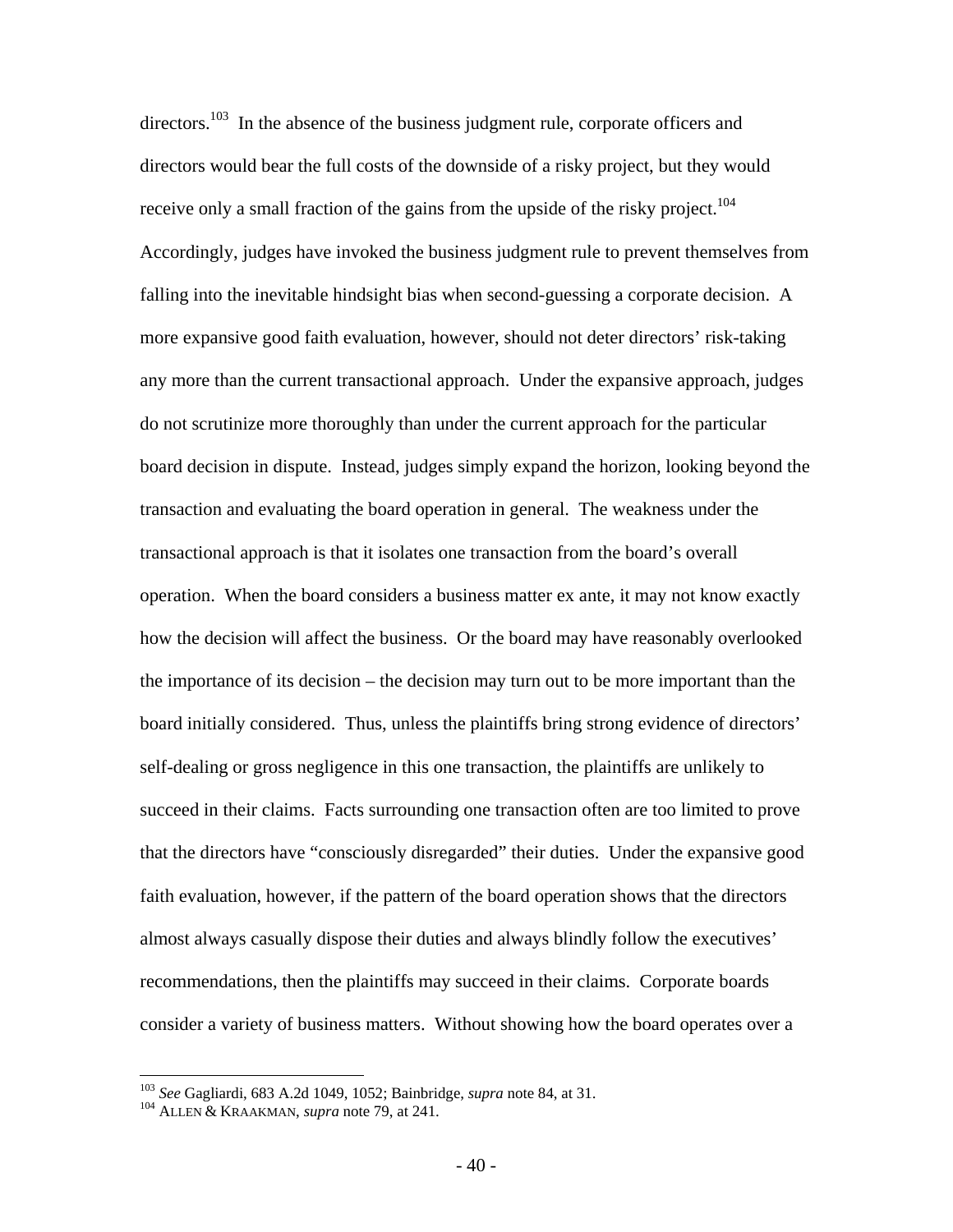number of matters, plaintiffs can hardly show that the board has "consciously disregarded" its duties. At the same time, judges still do not impose their own business ideas when evaluating the board's overall operation. Judges will simply evaluate whether the pattern of board operation demonstrates that it was passive or active. Thus, this expansive good faith evaluation should not deter directors' risk-taking.

Moreover, the expansive good faith approach should not deter qualified individuals from serving on the board. On the contrary, qualified individuals may have more incentive to serve as directors under the expansive approach than under the transactional approach. Judges are more likely to respect a director's decision when the director consistently and diligently serves his or her monitoring role, even if one unfortunate decision resulted in significant losses. Furthermore, because judges under the expansive approach are particularly sensitive to the general atmosphere at the board and the entrenchment tendency of the executives, corporate boards may have more pressure to develop into an active and productive environment. Qualified individuals should be more encouraged to serve on a board that treasures each board member's input rather than one that blindly defers to the executives. Under the expansive approach, corporate boards may actually have the incentive to evaluate their own monitoring behaviors on a regular basis. On the other hand, a qualified individual may and should hesitate to serve on a board similar to the Worldcom board described above. The Worldcom board played virtually no role in the company's success or failure. It had an "autocratic" CEO, and directors almost never challenged him. Certainly that board did not treasure any of its director's expertise, and if the court adopts the expansive good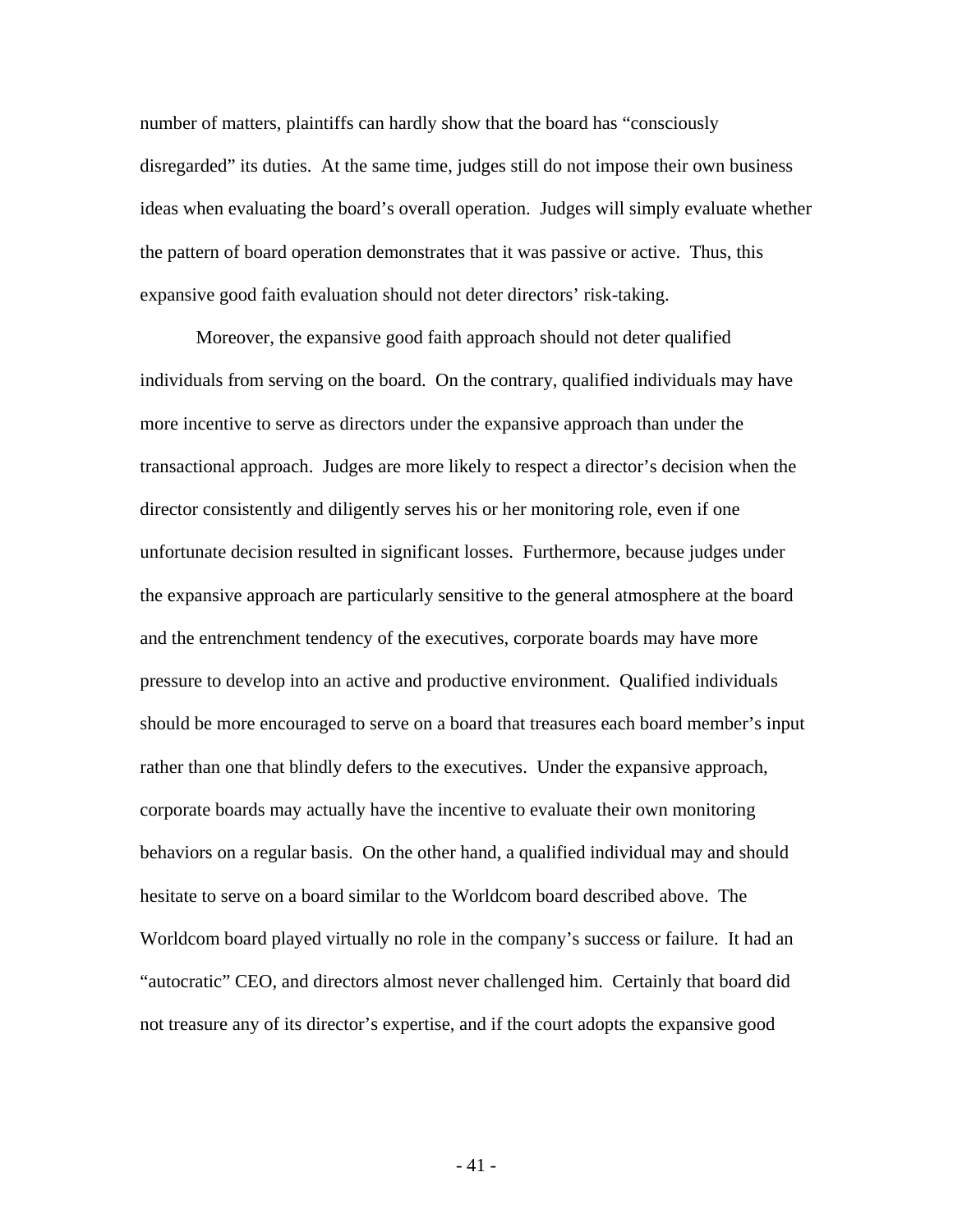faith review, individuals serving on that type of board should have felt uncomfortable about failing their fiduciary duties.

Professor Bainbridge has argued for an additional justification for the business judgment rule: judicial review of business decisions could interfere with the board's internal dynamics. He argues that the board of directors is a relational team and that members of this team "develop idiosyncratic working relationships with one another."105 The team also develops its specific human capital and idiosyncratic internal review and monitoring processes for its members.<sup>106</sup> Judicial review of board decisions, according to Professor Bainbridge, may "destroy the interpersonal relationships that foster these forms of internal board governance."<sup>107</sup> He further argues that the board's internal dynamics theory explains the "inapplicability of the business judgment rule to fraud or selfdealing."<sup>108</sup>

> When an individual director decides to pursue a course of selfdealing, however, he or she usually acts alone and, moreover, betrays his or her fellow directors' trust." It makes sense for courts to be less concerned with damage to internal team governance when the defendant director's misconduct has already harmed that governance structure through betrayal.<sup>109</sup>

The expansive good faith evaluation I propose is consistent with the board's internal dynamics theory Professor Bainbridge argues. A well functioned board with productive internal board governance is more likely to receive a judge's deference than a poorly operated board. The expansive good faith review should foster boards to develop and maintain its internal governance structure. Judges are more likely to appreciate a board's

<sup>105</sup> Bainbridge, *supra* note 84, at 44. 106 *Id.* at 45-46. 107 *Id.* at 46. 108 *Id.* at 46.

<sup>109</sup> *Id.* at 45-47.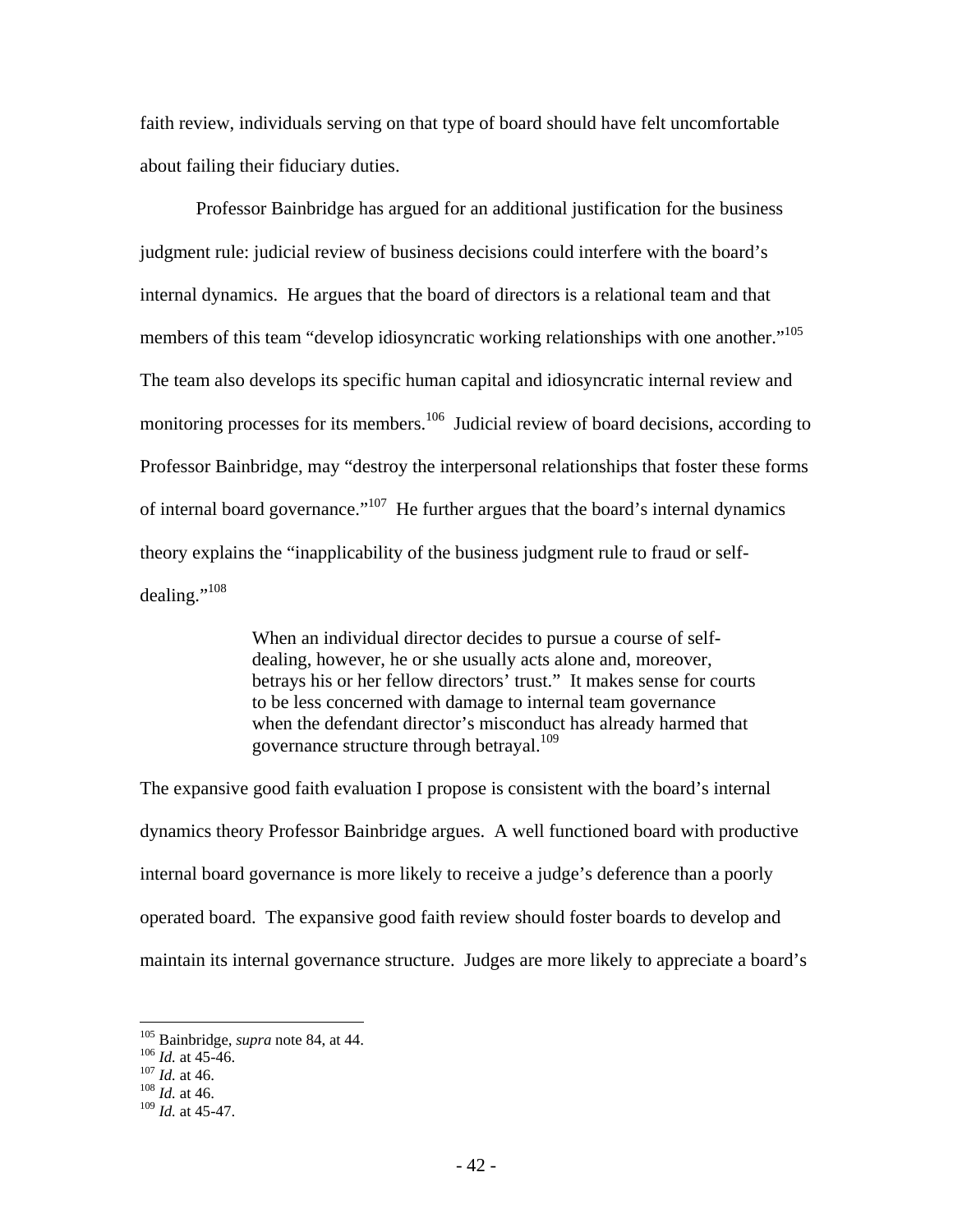well established internal dynamics under the expansive good faith review than under the transactional approach. This is because, under the transactional approach, judges may have too limited facts to recognize the board's internal dynamics.

### **iii. Judges Are Well Suited to Evaluate Directors' Good Faith**

The second main justification for the business judgment rule is that judges are not business experts. Perhaps many judges lack general business expertise and are ill equipped when having to dig through complex financial analysis, but Delaware chancellors often have significant prior corporate experience.<sup>110</sup> Moreover, as Professor Bainbridge points out, medical doctors and engineers do not receive similar deference as business people, and most judges do not have more medical or engineering experience than business experience. Thus, this business expertise rationale in reality is the same as the risk-averse rationale discussed above. "Reasonable minds may differ" given the same set of facts, so judges should not second-guess a well deliberated business decision, even if the decision turned out to be wrong. The expansive good faith evaluation I propose does not call upon judges to impose their own business opinions for the board decision in dispute. Instead, the good faith evaluation is more similar to a moral judgment valuation that judges frequently perform. Judges do not decide whether the particular business decision is correct or not. Instead, they focus on the entire board operation and general board atmosphere to see whether, given how the board in general performs its duties, the board has been so passive or an executive has been so dominant that virtually all of the board decisions are inadequately made.

One potential concern to the expansive good faith evaluation is that judges will be presented with far more evidence than under the current transactional approach. But if

<sup>110</sup> Bainbridge, *supra* note 84, at 40.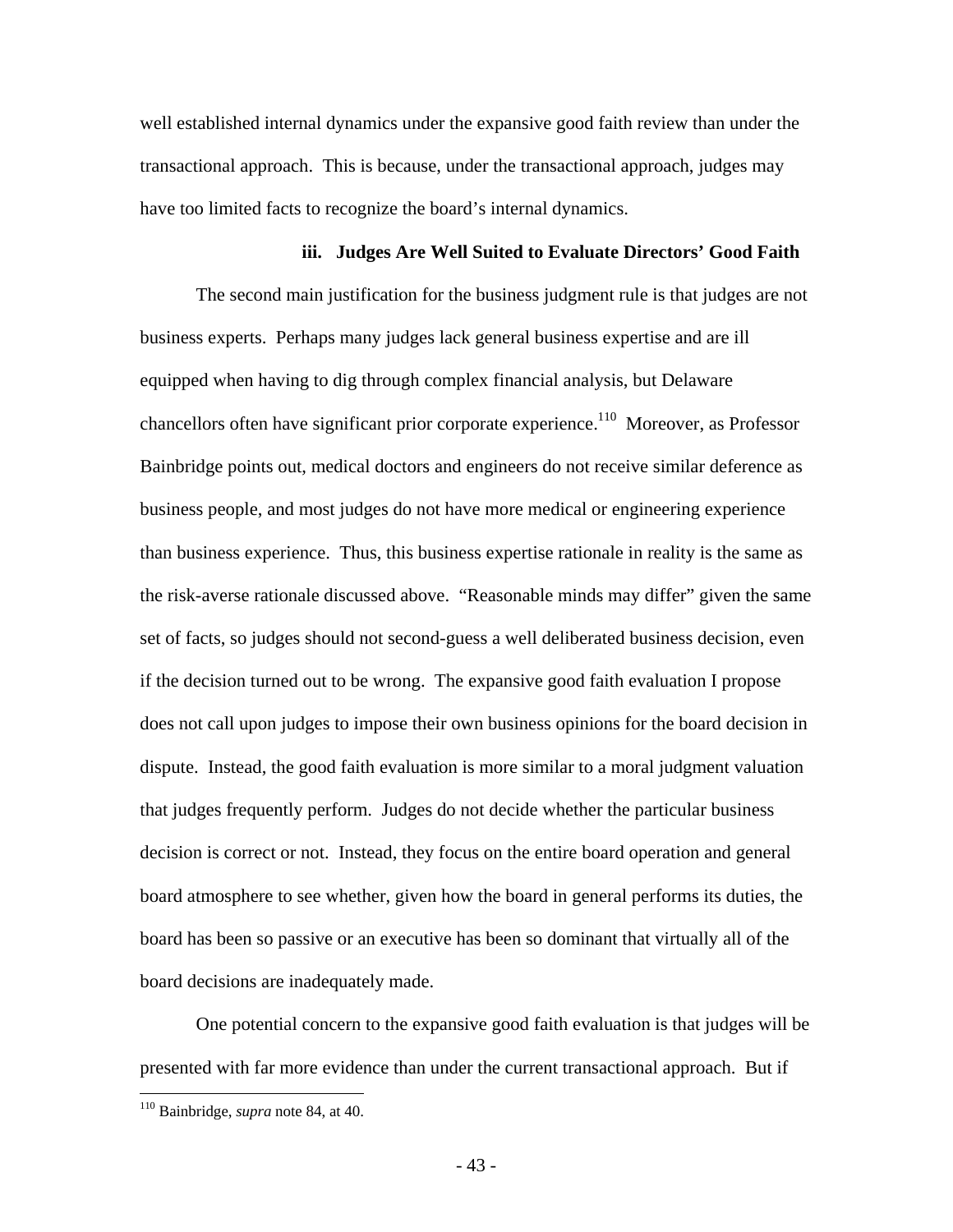this approach will help corporate boards to become more active and their working relationship with the executives more productive, the additional cost is well wroth it. Both Chancellors Strine and Chandler have argued that the highly specific federal rules in SOX are an intrusion to the more flexible and "principles-based" state law.<sup>111</sup> They also admit that this federal encroachment into state law "may be due in part to the failure of Delaware law to respond with sufficient speed to changes in business practices."<sup>112</sup> Then accordingly, Delaware law should step up to deal with the board passivity problem rather than simply adding rhetoric only in times of crisis and scandals. Time will prove the SOX ineffective, which means a significant void still exists in our corporate law. Moreover, crisis and scandals accumulate during peaceful time. If the expansive good faith review pressures boards to properly govern their own monitoring role, this benefit is well worth the additional evidentiary cost to the courts.

### **iv. Application: Disney**

In this subsection, I apply the expansive good faith evaluation that I propose to the Disney case described in Section II.C above. When performing the expansive good faith evaluation, besides focusing on Disney board's deliberation surrounding the hiring of Michael Ovitz, as Chancellor Chandler did in the Disney litigations, the court should also allow plaintiffs to show that the Disney board consistently disposed of its decisions quickly and casually by almost always following Eisner's direction. The court noted how swiftly the board approved the employment agreement with  $Ov$  itz  $- (1)$  Eisner and his personal attorney were primarily responsible for negotiating the terms of the employment

<sup>111</sup> Griffith, *supra* note 98, at 50; *see* William B. Chandler III & Leo E. Strine, Jr., *The New Federalism of the American Corporate Governance System: Preliminary Reflections of Two Residents of One Small State*, 152 U. PA. L. REV. 953, <sup>979</sup> (2003). 112 Griffith, *supra* note 98, at 50.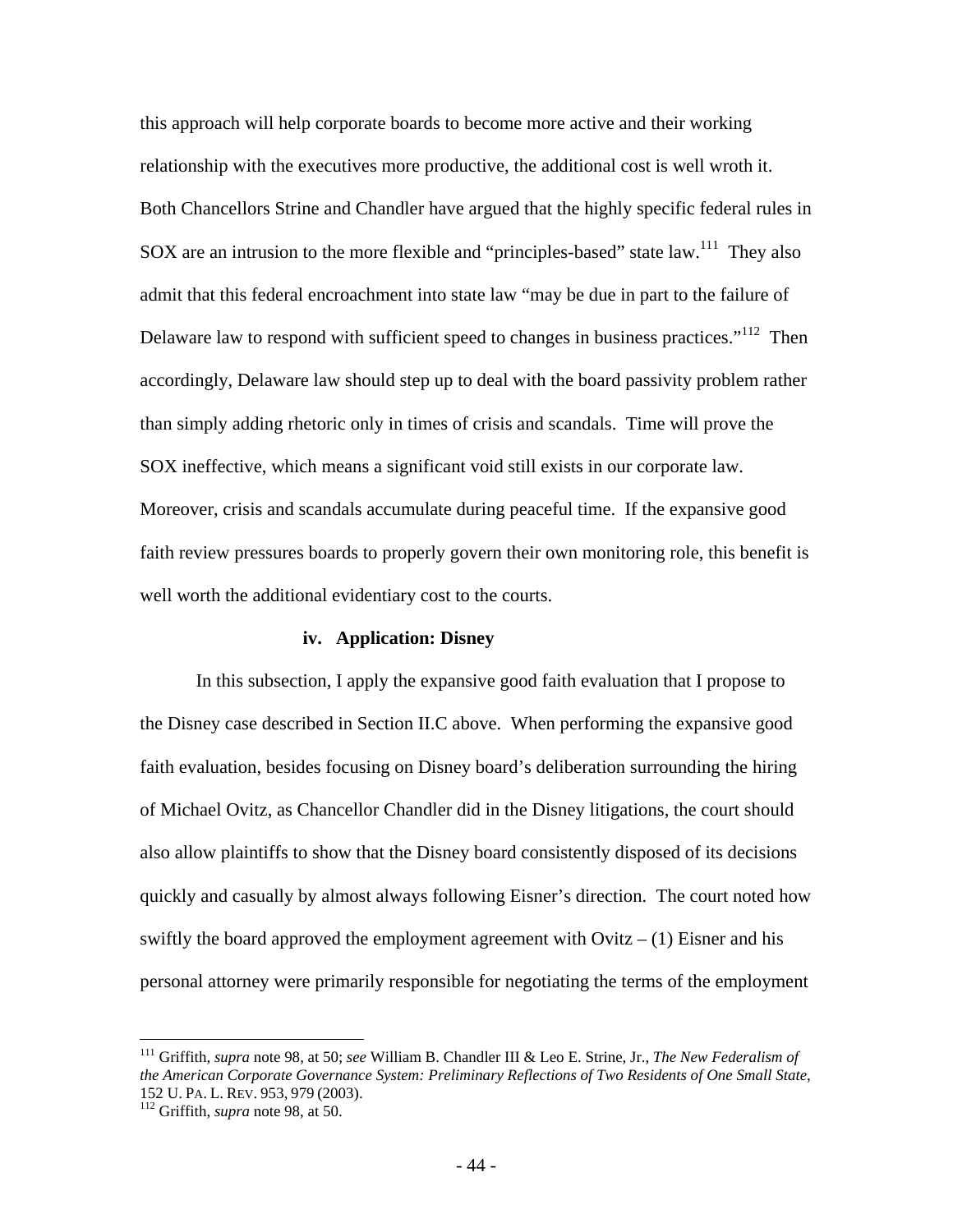agreement; (2) they informed the hiring decision and the terms to two members of the compensation committee by phone; (3) the compensation committee approved the deal in its one-hour meeting, during which the committee also considered other agendas; and (4) the board then voted to approve the deal during its board meeting, which was led by Eisner. Certainly for a multi-billion dollar company like Disney, the board may not need to spend a considerable amount of time to deliberate a compensation package worth hundreds of millions of dollars. The Disney board probably had to discuss a number of important business agendas on a regular basis, so for Ovitz's hiring, the Disney board did not feel that it had to spend more time than what it actually spent. But suppose the Disney board disposed virtually all of its important business decisions in the same fashion as how it approved Ovitz's employment agreement. Then the board is more likely to have "consciously disregarded" its responsibilities. If a board simply disposes its duties by following the executives' directions, then the board is more like a façade, without performing any useful functions, let alone performing any monitoring role.

To be sure, Chancellor Chandler was sensitive to Eisner's dominance in the board. When discussing the good faith doctrine, Chancellor Chandler mentions the "imperial CEO," implying Eisner's control over the board. But if the court only focuses on facts surrounding Ovitz's hiring decision, then no matter how dominant Eisner was in this one transaction, the court may not be certain that this dominance rises to the level of an "imperial CEO." The court may also be particularly sensitive to its hindsight bias, unable to conclude that the board was virtually useless based on only the facts surrounding this one transaction. If the court sees a consistent pattern of Eisner guiding

 $-45 -$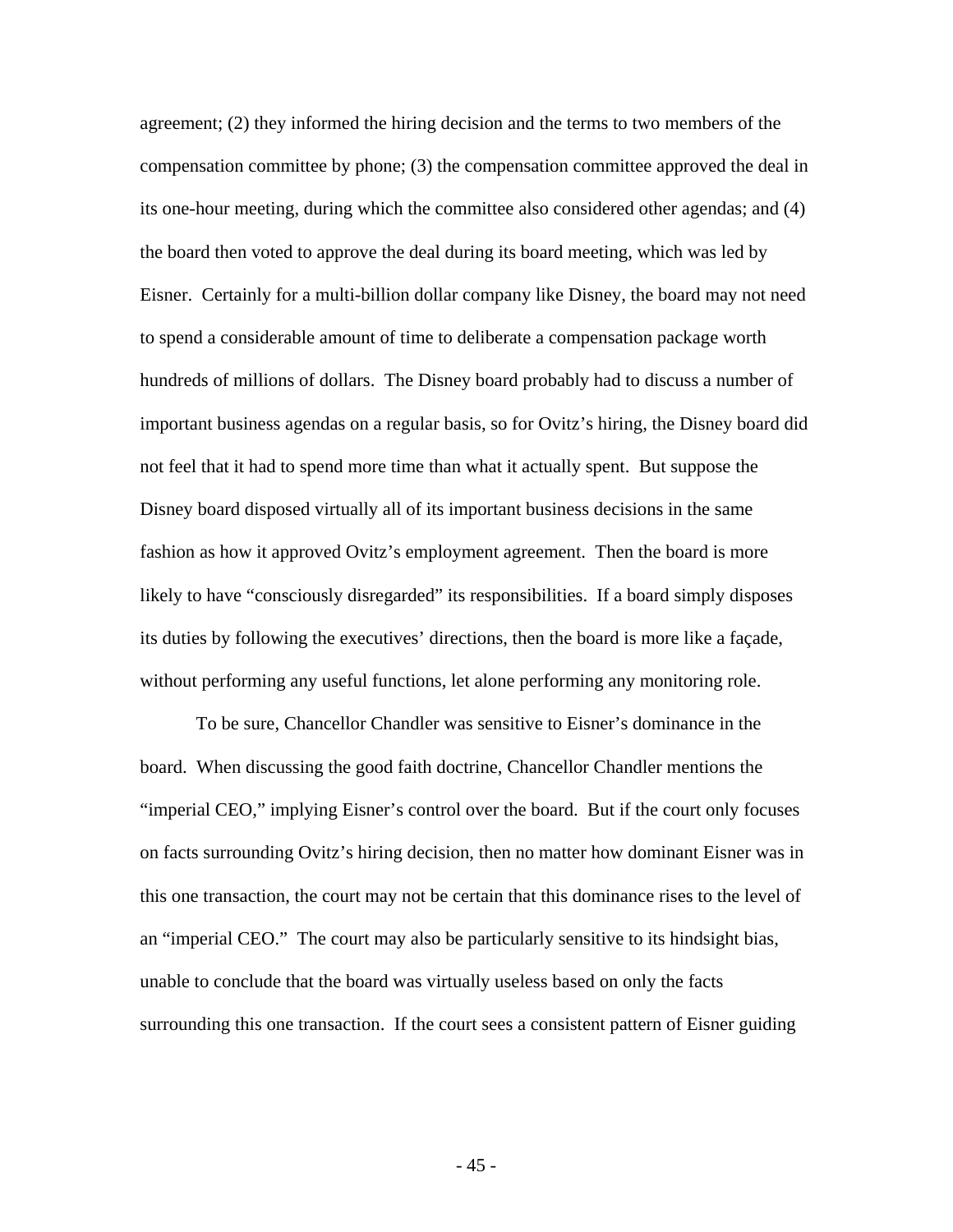the board in virtually all matters, then the plaintiffs have a much stronger claim that the board was not in good faith and failed its fiduciary duty.

## **IV. Conclusion**

Boards of directors in the real world possess a number of characteristics contrary to what the law assumes. Because of these characteristics, boards of directors have performed their monitoring job unsatisfactorily to most shareholders and to the public. First, shareholders do not choose most directors; instead, shareholders elect the directors because firms' executives have nominated the directors on the election ballot. As a result, directors naturally are more loyal to the executives than to the shareholders. Second, within the board, directors face the same collective action problems as faced by shareholders. The directors are of equal status on the board, so each member shares a small portion of the benefit from monitoring but has to bear the full cost. The directors have a poor incentive to be active because their compensation usually does not award them to spend extra effort than to merely attend board meetings. The boards' large size for most publicly traded companies further aggravates the collective action problem. Third, executives have a natural tendency to entrench the board. This tendency drives the board members to gradually defer to the executives.

Independent directors still face the same problems as insider directors, and in many situations, the problems are even worse with independent directors. The independent directors are still chosen by a firm's executives, their livelihood is less attached to the firm's success, and they must spend more effort than insider directors to learn about the firm. Except perhaps during crisis, independent directors are not better than insider directors in their monitoring role. This explains why studies have

 $-46-$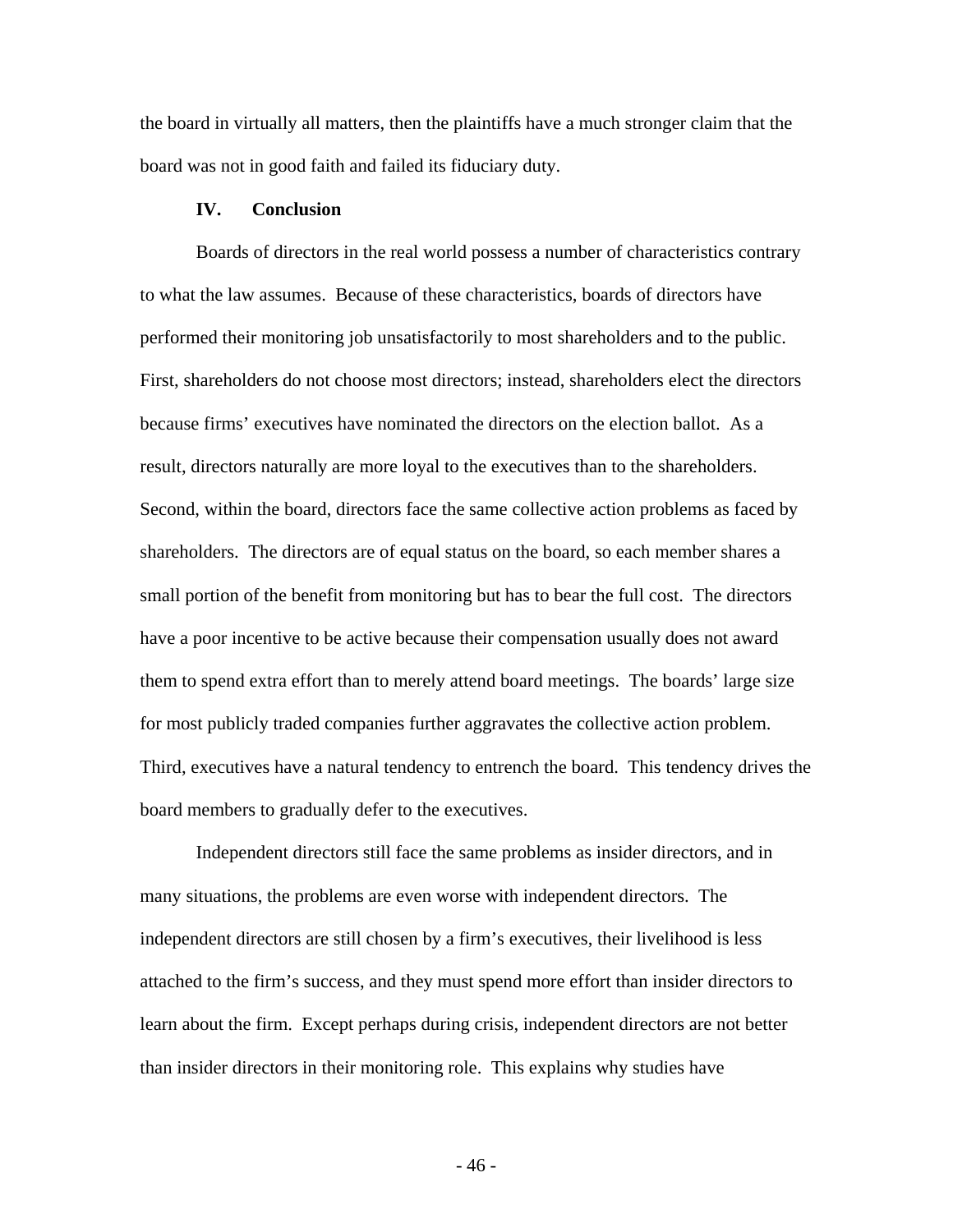consistently concluded that independent directors do not improve a firm's performance and these directors have a positive influence on the firm at best during crisis. Disney, Worldcom, and Enron are three recent examples of massive boards' monitoring failure, even though in all three cases, the boards were composed of a majority of independent directors.

Despite these studies' consistent findings that independent directors do not perform a better monitoring role, Congress enacted the Sarbanes-Oxley Act, under which all publicly traded corporations must have audit committees composed entirely of independent directors. But even though SOX is a poor means to an end, it is Congress's response to public outcries over a series of corporate scandals. This response also reflects how state law has unsatisfactorily shaped corporate governance. Therefore, states, particularly Delaware, should step up and reassess its basic legal assumptions towards boards' role. I propose that the Delaware courts adopt an expansive good faith evaluation for overall board operations instead of focusing solely on the transaction in dispute. Without looking beyond one board transaction, the court may not have sufficient facts to conclude that the board has in general failed its monitoring role. This expansive good faith evaluation should not deter directors' risk taking or deter qualified individuals from serving on corporate boards. Moreover, this expansive good faith evaluation is more like a character valuation, for which judges are well suited and often called upon to perform. This expansive good faith evaluation may add pressures to corporate boards to evaluate their own monitoring role on a regular basis and may thus push them to become more active.